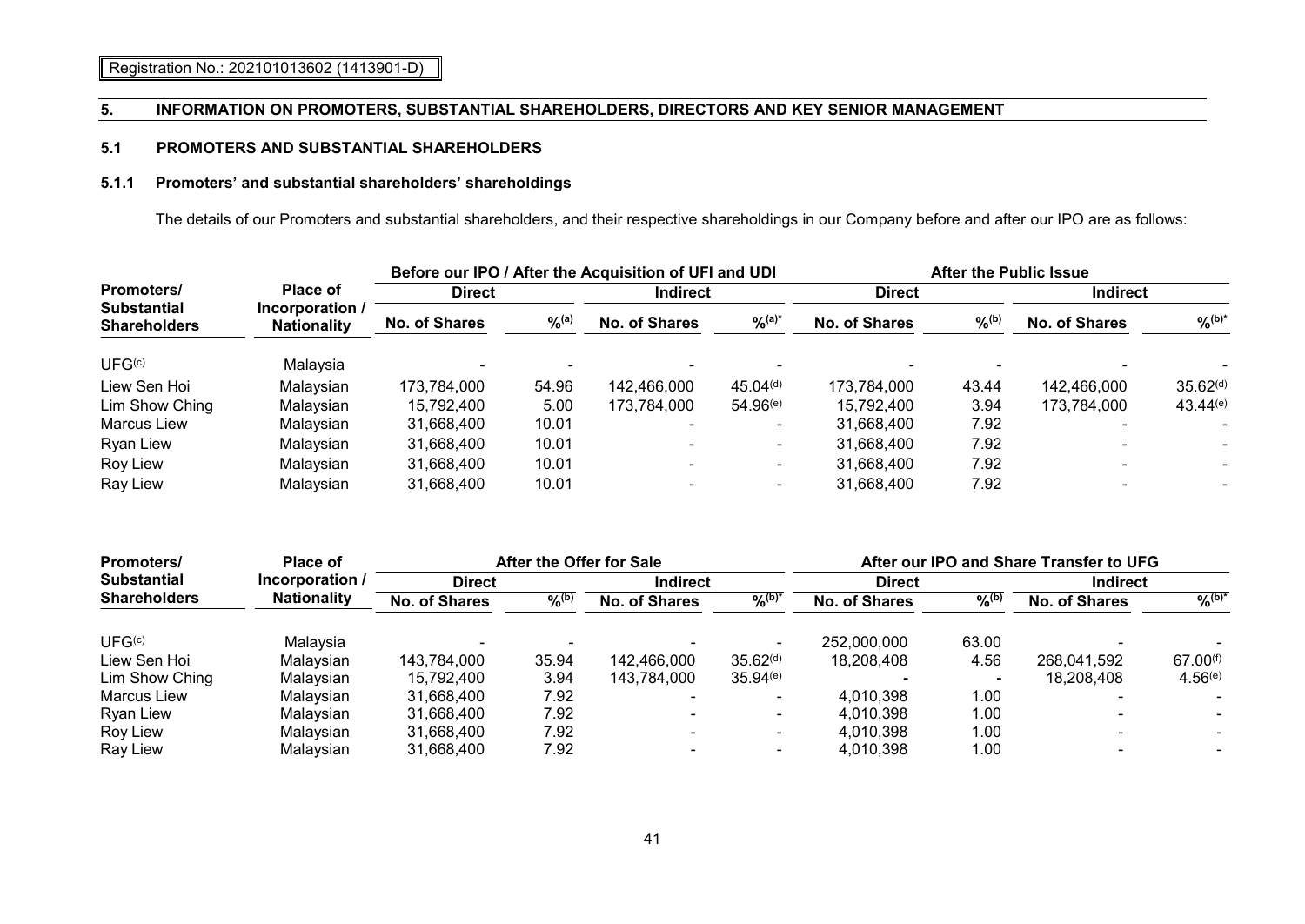**Notes:**

- **\*** Liew Sen Hoi is the spouse of Lim Show Ching, and Marcus Liew, Ryan Liew, Roy Liew and Ray Liew are their sons. Please see Section 5.7 of this Prospectus for further details of the family relationship between the Promoters, substantial shareholders and Directors.
- (a) Based on our issued share capital of 316,250,000 Shares after the Acquisition of UFI and UDI, but before our IPO.
- (b) Based on our enlarged issued share capital of 400,000,000 Shares after the Public Issue, Offer for Sale and Share Transfer to UFG pursuant to our IPO.
- (c) UFG's shareholders and their respective direct shareholdings in UFG are as follows: Liew Sen Hoi (55.00%); his spouse Lim Show Ching (5.00%); and their sons Marcus Liew (10.00%), Ryan Liew (10.00%), Roy Liew (10.00%) and Ray Liew (10.00%).
- (d) Deemed interested by virtue of his spouse's and his sons' direct shareholdings in Unique Fire.
- (e) Deemed interested by virtue of her spouse's direct shareholdings in Unique Fire.
- (f) Deemed interested by virtue of his sons' direct shareholdings in Unique Fire, as well as Section 8(4) of the Act through his shareholding of more than 20% in UFG. See note (c) above for further details.

(The rest of this page has been intentionally left blank)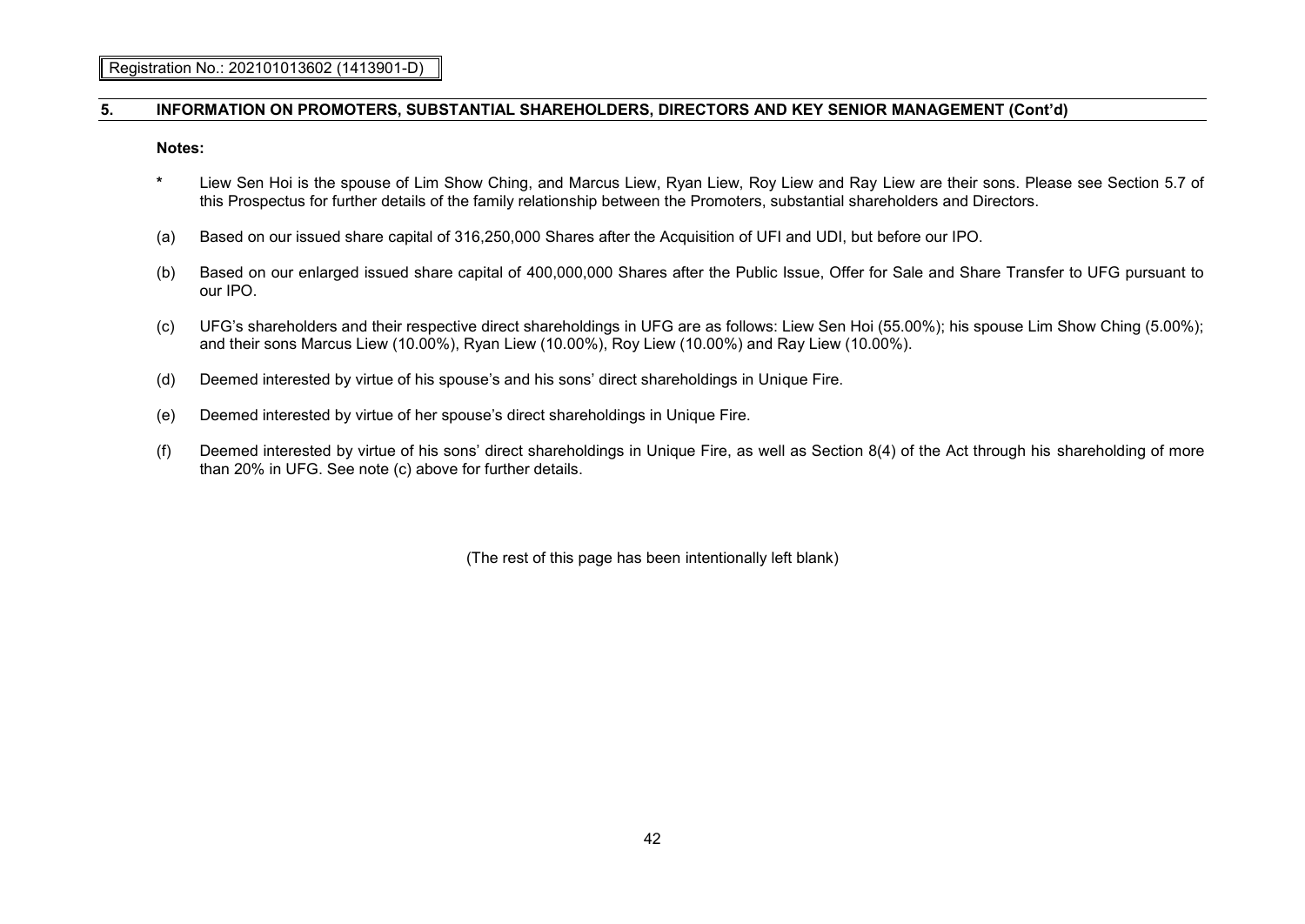### **5.1.2 Profile of Promoters and substantial shareholders**

# **(i) UFG**

# *Promoter and substantial shareholder*

UFG was incorporated in Malaysia under the Act on 19 August 2021. [On [●], it has changed its name to Unique Go Sdn Bhd.] As at the LPD, the issued share capital of UFG is RM100.00 comprising 100 ordinary shares. UFG is principally an investment holding company and was incorporated with the objective to hold 63.00% shareholdings in our Company held by the individual Promoters (all of whom are family members) pursuant to the Share Transfer to UFG for family succession planning purposes. Please refer to Section 4.1.1(d) for further details of the Share Transfer to UFG.

The directors and shareholders of UFG and their respective shareholdings in UFG as at the LPD are as follows:

|                                   | <b>Direct Interest in UFG</b> |        |  |  |  |  |
|-----------------------------------|-------------------------------|--------|--|--|--|--|
| <b>Directors and Shareholders</b> | No. of ordinary shares        |        |  |  |  |  |
| Liew Sen Hoi                      | 55                            | 55.00  |  |  |  |  |
| Lim Show Ching                    | 5                             | 5.00   |  |  |  |  |
| Marcus Liew                       | 10                            | 10.00  |  |  |  |  |
| Ryan Liew                         | 10                            | 10.00  |  |  |  |  |
| Roy Liew                          | 10                            | 10.00  |  |  |  |  |
| Ray Liew                          | 10                            | 10.00  |  |  |  |  |
| <b>Total</b>                      | 100                           | 100.00 |  |  |  |  |

Please see Section 5.7 of this Prospectus for further details of the family relationship between the Promoters, substantial shareholders and Directors.

# **(ii) Liew Sen Hoi**

*Promoter, substantial shareholder and Managing Director*

Liew Sen Hoi, Malaysian, aged 67, is our Promoter, substantial shareholder and founder of our Group. He is also our Group's Managing Director. He was appointed to our Board on 13 April 2021.

He started his career in 1971 as a supervisor and installer for firefighting equipment with LKT Engineering. In 1975, he left LKT Engineering to start his own business venture and established Brilliant Fire Engineering with his siblings as a partnership. He and his siblings later on established Brilliant Fire Engineering Sdn Bhd ("**BFE**") in December 1986 to carry on the business of Brilliant Fire Engineering and its principal business involved the supply and installation of firefighting systems. He held the position as Managing Director of BFE until March 2004. His role included managing contractors for fire protection safety equipment and system installations. He later resigned as the Managing Director of BFE and transferred his shareholdings in BFE to his nephew in March 2004 for his siblings and their family members to grow their own business.

Concurrent with his involvement in BFE up till March 2004, he was also a director and shareholder of UBE Engineering Sdn Bhd from May 1990 to March 1997 where he was involved in overseeing operations of the company. UBE Engineering Sdn Bhd was then a company involved in trading of fire safety equipment and the other shareholder of UBE Engineering Sdn Bhd then is a third party not related to Liew Sen Hoi.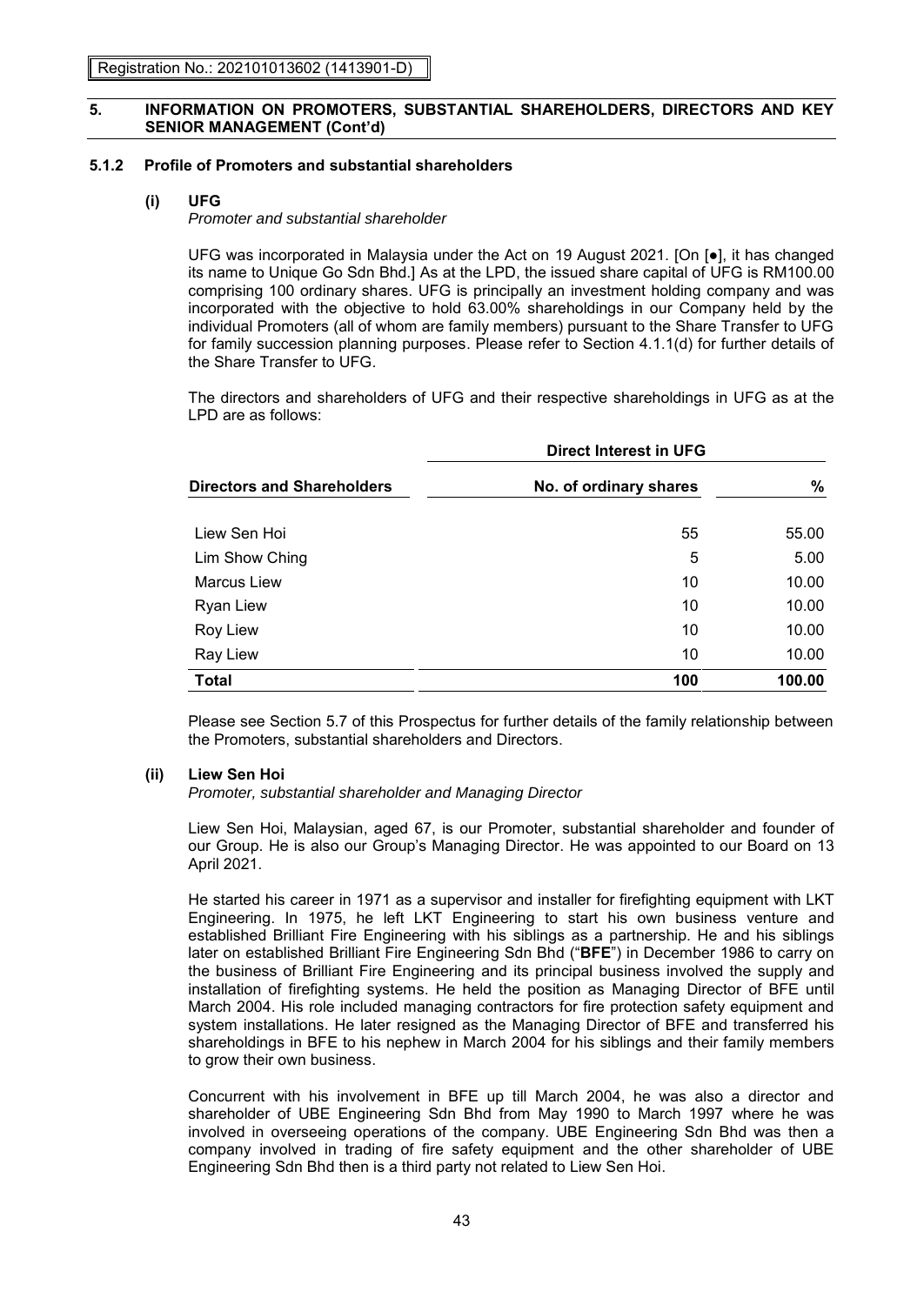Between June 2003 to September 2020 he was also a director and shareholder of Fiex Engineering Sdn Bhd, a company whose principal activity was a contractor for fire protection engineering work. During his tenure as a director and shareholder of Fiex Engineering Sdn Bhd, he was not involved in the day-to-day operations of the company.

In April 1997, he became a shareholder of UFI, our subsidiary, with his spouse Lim Show Ching. UFI was incorporated in January 1997 by subscriber shareholders (namely Lim Boon Keong and Seow Swee Lan) holding one (1) share each. The subscriber shareholders then in April 1997 transferred the entire issued share capital of RM2.00 consisting of two (2) shares of RM1.00 each to Liew Sen Hoi. He also established UDI in January 2018 with his sons Roy Liew and Ray Liew. He has assumed the position of our Managing Director since UFI's incorporation and is responsible for providing overall management of our Group's business and operations with the assistance of our Executive Directors and key senior management or personnel who report to him in relation to the job functions or departments they oversee. With more than 50 years of experience in fire protection industry, he is instrumental in providing strategic direction to our Group's business and development strategies.

Please see Section 5.2.4 for further details of Liew Sen Hoi's involvement in principal business activities and directorships outside of our Group at present and in the past five (5) years preceding the LPD. Please also see Section 5.7 of this Prospectus for further details of the family relationship between the Promoters, substantial shareholders and Directors.

# **(iii) Lim Show Ching**

*Promoter and Substantial Shareholder*

Lim Show Ching, Malaysian, aged 66, is our Promoter and substantial shareholder.

She has been our subsidiary UFI's director since 31 March 1997 and UFI's shareholder since 2 April 1997. She is a homemaker and is not involved in the day-to-day operations of UFI.

She is the spouse of Liew Sen Hoi and the mother of Marcus Liew, Ryan Liew, Roy Liew and Ray Liew, and also a director and shareholder of UFG. Please see Section 5.7 of this Prospectus for further details of the family relationship between the Promoters, substantial shareholders and Directors.

### **(iv) Marcus Liew**

*Promoter, substantial shareholder and Executive Director*

Marcus Liew, Malaysian, aged 42, is our Promoter, substantial shareholder and Executive Director. He was appointed to our Board on 8 October 2021.

He obtained a Bachelor of Management (Operations Management) from University of South Australia in 2002.

After his graduation, he started his career with Citibank Berhad as a Sales Executive in March 2003 where his work involved mainly in mortgage sales. He was also awarded the Quarter 3 2003 Top Rookie Award by the Mortgage & Share Finance Sales unit of Citibank Berhad. He left Citibank Berhad in May 2004 and joined Global Capital Planning Sdn Bhd in June 2004 as a Financial Sales Executive where he was responsible for the introduction and promotion of mortgage and loan products as well as providing solutions to prospective and existing clients. In December 2004, he left Global Capital Planning Sdn Bhd in preparation to establish Unique Revolution Sdn Bhd, a company principally involved in the trading of various types of batteryoperated and manually operated bicycles and related parts and accessories, and trading in firefighting equipment and related goods, with his father Mr Liew Sen Hoi. From February 2005 to November 2005, he was the managing director and oversaw the company's operations. He resigned from his designation as managing director of Unique Revolution Sdn Bhd to join UFI in December 2005 but continued to hold his directorship and shareholdings in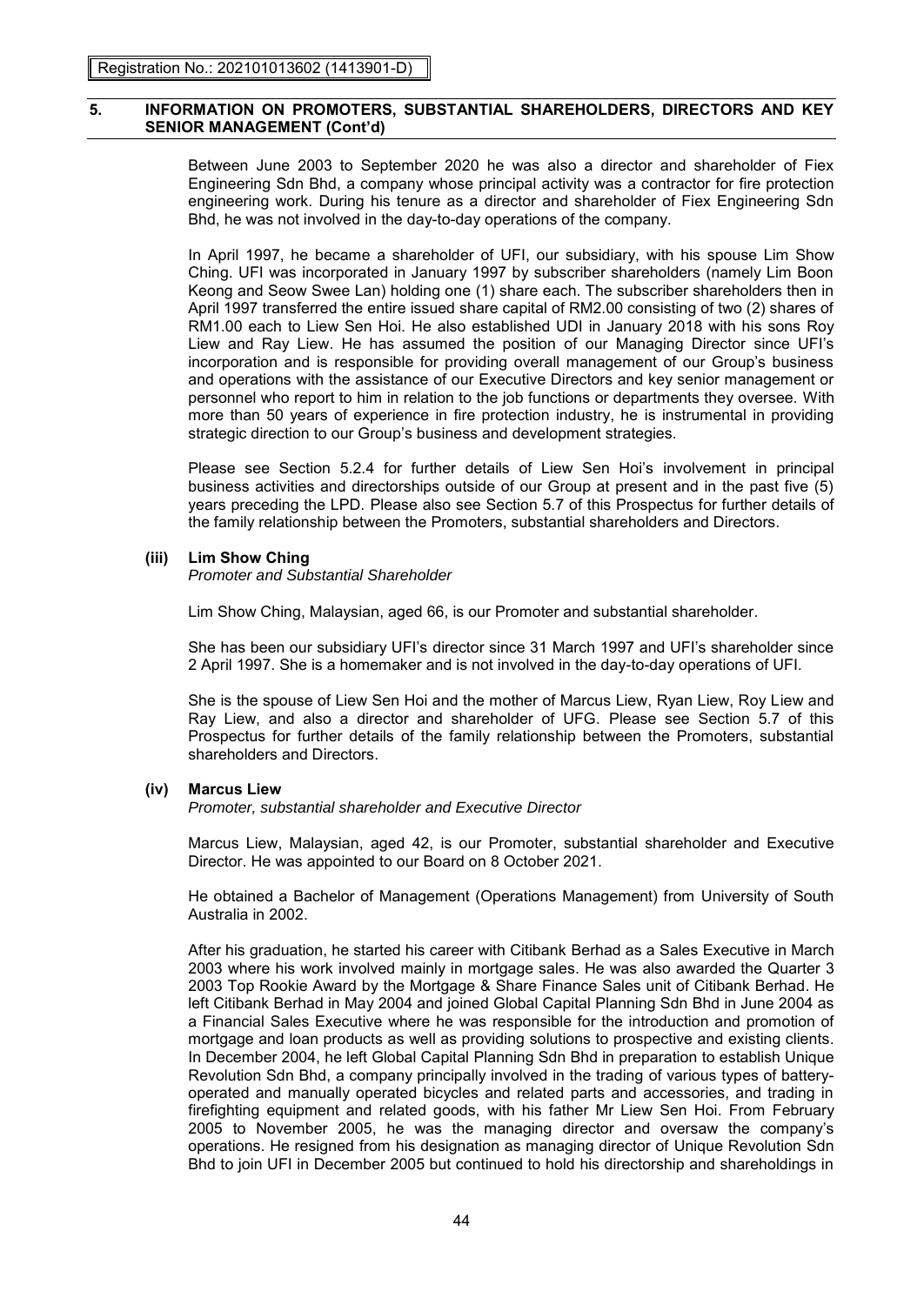Unique Revolution Sdn Bhd. Unique Revolution Sdn Bhd became dormant since April 2016 and was struck off in September 2021.

In December 2005, he joined UFI as a Business Development Manager and rose through the ranks to become UFI's General Manager in February 2010. In November 2018, he was promoted and appointed as a director of UFI, and held the designation of Sales and Marketing Director in UFI, a position he still holds to-date. In his tenure from 2005 till current, he oversees the company's sales and marketing strategies, and is responsible for planning and coordinating, and implementing new business plans based on the strategic direction provided by our Managing Director, as well as participating in negotiations with our Group's customers. He also contributes to product expansion strategies and development of new markets for our Group from a sales and marketing perspective such as providing feedback on customer preferences and trends, exploring new distributorship relations to widen our product range, and exploring new addressable markets both locally as well as in foreign countries. He has also been a director of our subsidiary UDI since February 2021 but is not involved in the dayto-day operations of UDI. In October 2021, he was redesignated as our Group's Executive Director, and continues to oversee the above functions for our Group.

He emerged as a Top 30 Semi-finalist for the 2019 Junior Chamber International Malaysia Creative Young Entrepreneur Award.

Within the fire protection industry, he currently serves as the Vice President of the Malaysian Fire Protection Association ("**MFPA**"), a position he has held since 2019, and is a representative member of the MFPA on the Department of Standards Malaysia's working group established for Gaseous Fire Extinguishing Systems since 2021.

Please see Section 5.2.4 for further details of Marcus Liew's involvement in principal business activities and directorships outside of our Group at present and in the past five (5) years preceding the LPD. Please also see Section 5.7 of this Prospectus for further details of the family relationship between the Promoters, substantial shareholders and Directors.

### **(v) Ryan Liew**

*Promoter, substantial shareholder and Executive Director*

Ryan Liew, a Malaysian aged 39, is our Promoter, substantial shareholder and Executive Director. He was appointed to our Board on 8 October 2021.

He obtained a Bachelor of Engineering (Mechanical) in 2006 and Master of Engineering Management in 2007 from the Queensland University of Technology, Australia. He further obtained a Graduate Certificate in Performance-Based Building & Fire Codes in 2009 and a Graduate Diploma in Building Fire Safety and Risk Engineering in 2010 from Victoria University, Australia. He has been a Graduate Engineer registered with the Board of Engineers Malaysia since 2007, and a Graduate Member (Mechanical) of The Institution of Engineers, Malaysia since 2011. He is also an Affiliate Member of The Institution of Fire Engineers (UK) since 2013.

After his graduation, from May 2007 to March 2009, he held the position of Graduate Fire Engineer in Bassett Consulting Engineers and later on AECOM Australia Pty Ltd ("**AECOM**") upon Bassett Consulting Engineers becoming part of AECOM. As a Graduate Fire Engineer, he was involved in developing alternative building fire safety solutions by generating simulation of fire via software for purposes of designing fire safety systems to ensure the safety of the occupants in the event of fire, developing various fire engineering briefs and fire engineering reports to justify alternative engineered solutions against local building fire safety requirements in Australia and risk engineering (such as hazardous area classification studies). In May 2009, he left AECOM and joined Project Services, Department of Public Works, Queensland State Government as a Fire Services Engineer, a position he held till July 2010. His responsibilities included engaging with clients and relevant stakeholders and to deliver engineering solutions in relation to fire safety designs. He participated in various projects and,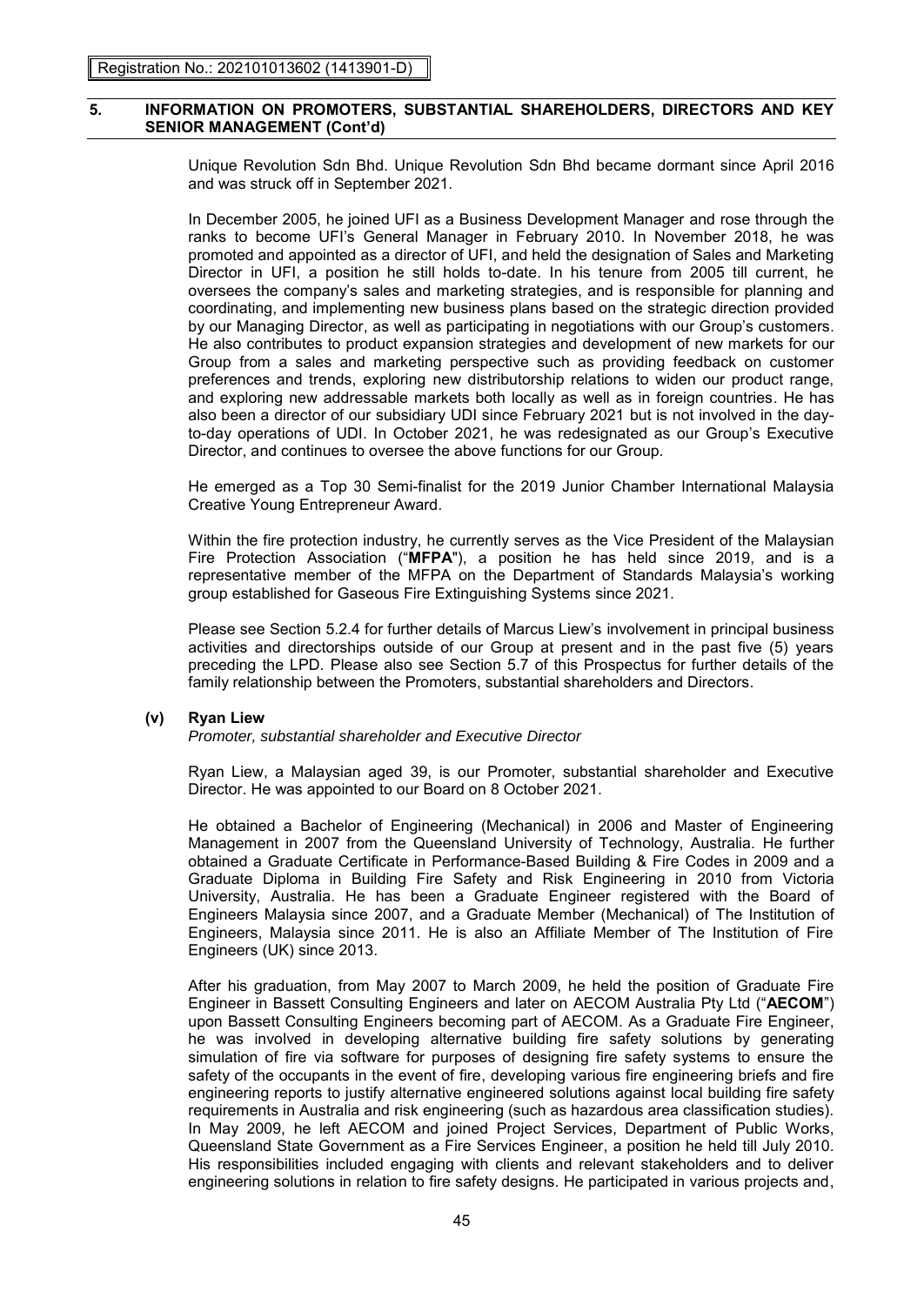amongst others, was involved in fire services (such as fire hydrant system design, automatic fire sprinkler system design, and fire detection and alarm system design), fire safety engineering (such as fire safety strategy and fire engineering reports.

Subsequently, in September 2010 he joined UFI as a Research and Development Engineer. In November 2018, he was promoted and appointed as a director of UFI, and held the designation of Product Engineering and Services Director, a position he still holds till present. In his roles above, his responsibilities include leading our engineering department which is tasked among others to ensure that our Group's products comply with applicable technical and regulatory requirements. He also lends support with his knowledge and qualification in fire safety to assist our Group's efforts in our product range expansion in particular with regards to technical aspects and specifications. Over the years, he has been instrumental in the expansion and growth of our back-end operations to support our business growth such as being the project manager for overseeing the construction of our current head office and Operational Facility in Shah Alam, Selangor which was completed in 2013, and also in driving the introduction and implementation of our ERP system, in 2011. He has also been a director of our subsidiary UDI since February 2021 but is not involved in the day-to-day operations of UDI.

Ryan also played an important role in driving UFI's efforts to successfully obtain the following certifications for our own Unique227 brand of HFC fire suppression systems: achieve conformity of the HFC filling machine and nozzle drilling machine to UL procedures in 2017, obtaining the SGP certification from TNB in 2018 which allows our HFC fire suppression systems to be used in the TNB system. UFI also obtained FM Approvals certification in July 2021 for our Unique227 and Unique5112 brands of HFC fire suppression systems. Ryan also led UFI's efforts to achieve conformity of the HFC filling machine for the Kidde brand of HFC fire suppression systems to UL procedures in 2019.

Ryan Liew was a common director of UFI and Cfyre Protection Sdn Bhd. He was a director of Cfyre Protection Sdn Bhd from 5 April 2019 to 24 March 2021, and a shareholder of Cfyre Protection Sdn Bhd from 5 April 2019 to 21 April 2021. He was not involved in the day-to-day operations of Cfyre Protection Sdn Bhd throughout this period.

In October 2021, he was redesignated as our Group's Executive Director, and continues to oversee the above functions for our Group.

Please see Section 5.2.4 for further details of Ryan Liew's involvement in principal business activities, and directorships outside of our Group at present and in the past five (5) years preceding the LPD. Please also see Section 5.7 of this Prospectus for details of the family relationship between the Promoters, substantial shareholders and Directors.

### **(vi) Roy Liew**

*Promoter, substantial shareholder and Key Senior Management*

Roy Liew, a Malaysian aged 36, is our Promoter and substantial shareholder. He is also one of our key senior management and holds the designation of Operation Director.

He obtained a Diploma in Business from HELP University College, Malaysia in 2005 and graduated with a Bachelor of Commerce from Griffith University, Queensland, Australia in 2007.

Upon his graduation, in November 2007, he joined UFI as a Business Development Manager where his role included identifying market trends and new business opportunities for UFI, and formulating promotion and marketing strategies to expand UFI's customer base. He was promoted to become the General Manager of Manufacturing in January 2013. Subsequently in November 2018, he was promoted and appointed as a director of UFI, and held the designation of Director of Supply Chain Management. He is responsible for managing the Group's manufacturing division and production activities, monitoring product standards and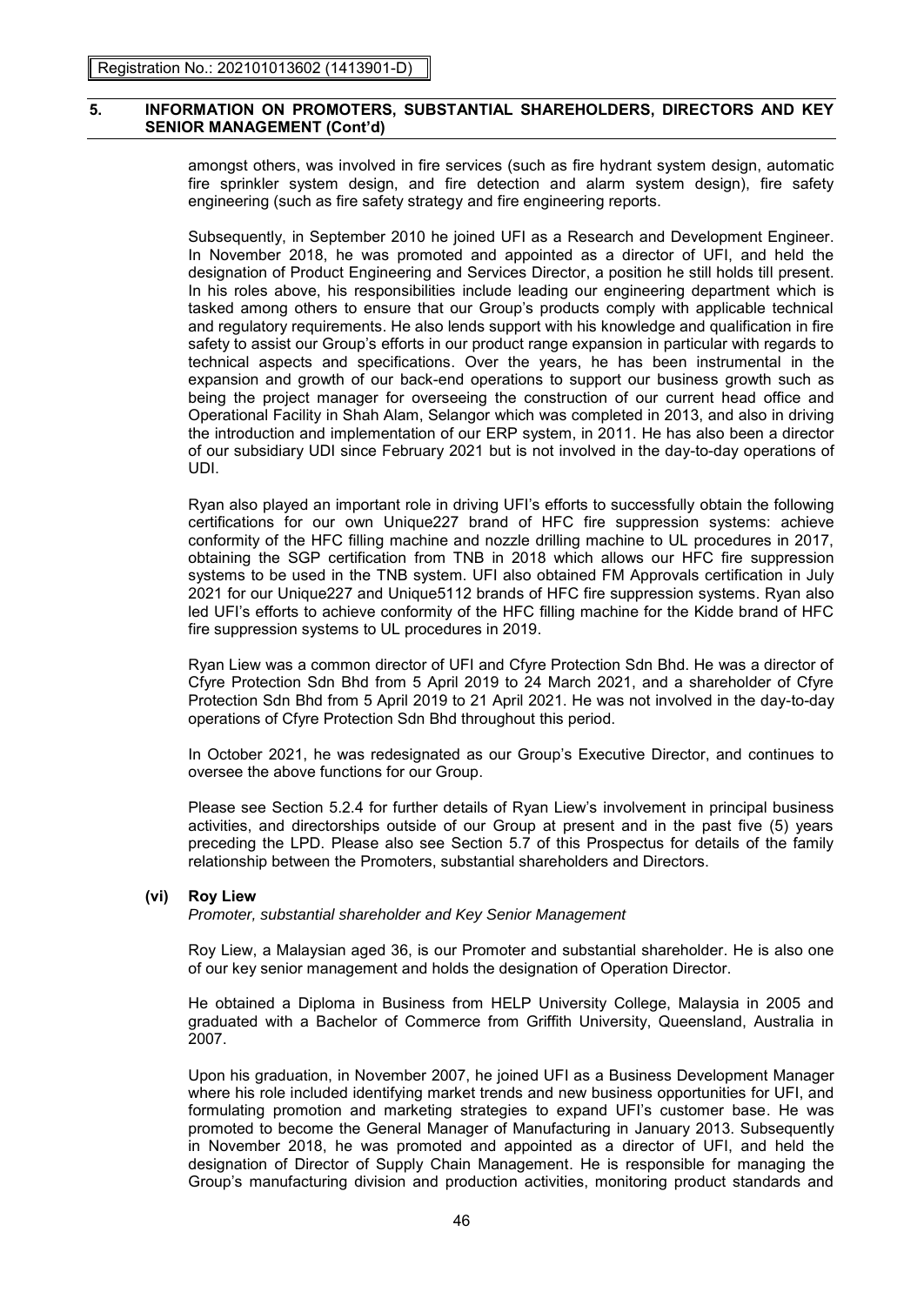QC systems, as well as overseeing UFI's overall supply chain operations, including purchasing and inventory management, warehouse management, assessment of suppliers or third-party vendors, distribution and delivery logistics of finished products. In August 2021, he was redesignated to his current position as Operation Director of our Group and continues to carry out the above functions. He has also been a director of our subsidiary UDI since its incorporation in January 2018 and oversees the operations of UDI, such as developing business plans and pricing strategies (including determining product prices, preparation of quotations to customers, market surveys for UDI's products), inventory management (including monitoring level of merchandise, packaging materials) and logistics planning (such as shipping or delivery to customers). Prior to the completion of the Acquisition of UDI on [date], Roy Liew was a 20% direct shareholder of UDI. Please see Section 4.1.1(a) for further details of the Acquisition of UDI and the shareholding structures of UDI before and after the Acquisition of UDI.

He is a registered portable fire extinguisher competent person with the Bomba under the eFEIS. As a registered "competent person", he is certified to carry out service and maintenance of portable fire extinguishers. He had also completed the Competency for Servicing and Maintenance of Portable Fire Extinguisher in compliance with the MS 1539 (Training of Trainers) which allows him to train other persons as competent persons under eFEIS.

Please refer to Section 5.2.9 for details of Roy Liew's involvement in principal business activities outside our Group as at LPD. He does not have any directorships outside our Group at present and in the past five (5) years preceding the LPD. Please also see Section 5.7 of this Prospectus for details of the family relationship between the Promoters, substantial shareholders and Directors.

### **(vii) Ray Liew**

*Promoter, substantial shareholder and Key Senior Management*

Ray Liew, Malaysian aged 33, is our Promoter and substantial shareholder. He is also one of our key senior management and holds the designation of Creative Director.

He graduated from LimKokWing University of Creative Technology with both a Diploma in Interactive and Multimedia Design in 2009 and a Bachelor of Arts (Hons) in Creative Multimedia in 2011.

He started his career with UFI in September 2011 as a Creative Designer responsible for digital marketing and branding of UFI. He was tasked to enhance UFI's online presence via our products website after he joined. In November 2018, he was promoted and appointed as a director of UFI, and held the designation of Director of Corporate Communication. He was redesignated as our Creative Director in August 2021, a position he holds till present. He is responsible for overseeing the Group's IT functions and IT infrastructure, digital marketing via social media platforms and e-commerce platforms, as well as creative design aspects (such as in our web design, marketing and advertising materials) of our Group's business.

He has also been a director of our subsidiary, UDI, since its incorporation in January 2018 and oversees design collaborations with our Group's customers for custom graphic designed fire extinguishers. Among others, his responsibilities include creating artwork and liaising with customers to develop and customize graphic designs and ideas for customers. Prior to the completion of the Acquisition of UDI on [date], Ray Liew was a 20% direct shareholder of UDI. Please see Section 4.1.1(a) for further details of the Acquisition of UDI and the shareholding structures of UDI before and after the Acquisition of UDI.

As at the LPD, Ray Liew does not have any principal business activities nor any directorships outside our Group at present and in the past five (5) years. Please also see Section 5.7 of this Prospectus for details of the family relationship between the Promoters, substantial shareholders and Directors.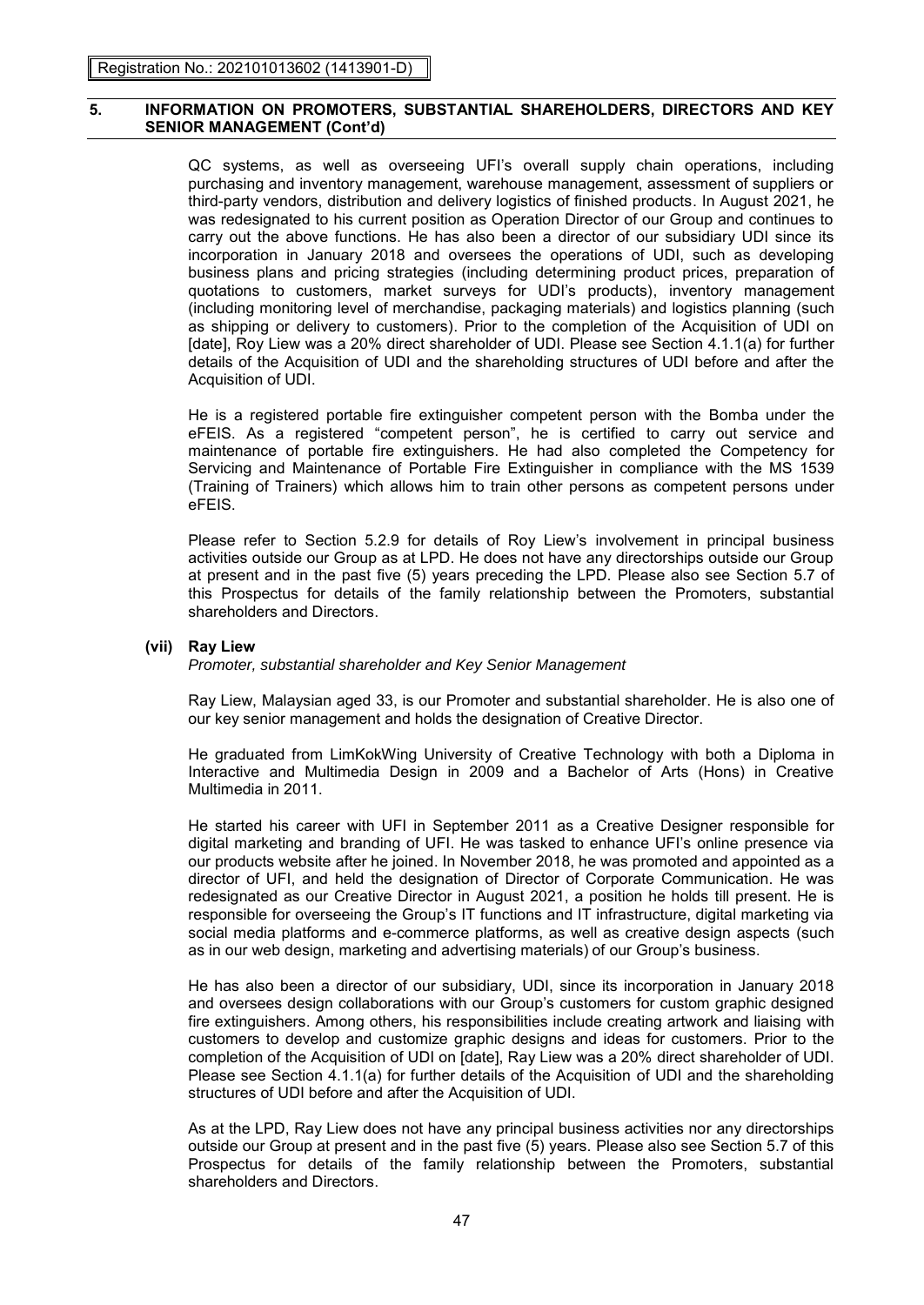#### **5.1.3 Changes in our Promoters' and substantial shareholders' shareholdings**

The changes in our Promoters' and substantial shareholders' shareholdings in our Company since incorporation to the LPD are as follows:

|                                                     |                         |                   | As at 13 April 2021<br>(Date of incorporation) |                   | As at 23 July 2021      |                     |                         | As at the LPD  |                         |          |                          |                         |
|-----------------------------------------------------|-------------------------|-------------------|------------------------------------------------|-------------------|-------------------------|---------------------|-------------------------|----------------|-------------------------|----------|--------------------------|-------------------------|
|                                                     | <b>Direct</b>           |                   | <b>Indirect</b>                                |                   | <b>Direct</b>           |                     | Indirect                |                | <b>Direct</b>           |          | <b>Indirect</b>          |                         |
| <b>Promoters and</b><br>substantial<br>shareholders | No. of<br><b>Shares</b> | $\frac{9}{6}$ (a) | No. of<br><b>Shares</b>                        | $\frac{9}{6}$ (a) | No. of<br><b>Shares</b> | $\%$ <sup>(b)</sup> | No. of<br><b>Shares</b> | $9/6^{(b)}$    | No. of<br><b>Shares</b> | $\%$ (c) | No. of<br><b>Shares</b>  | $O_{0}^{\prime}(c)^{*}$ |
| UFG <sup>(d)</sup>                                  | $\blacksquare$          |                   |                                                |                   |                         |                     |                         |                |                         |          |                          |                         |
| Liew Sen Hoi                                        | 1,000                   | 50                | 1,000                                          | $50^{(e)}$        | 2,000                   | $50^{(e)}$          | 2,000                   | $50^{(e)}$     | 173,784,000             | 54.96    | 142,466,000              | 45.04(f)                |
| Lim Show Ching                                      | 1,000                   | 50                | 1,000                                          | $50^{(e)}$        | 2,000                   | $50^{(e)}$          | 2,000                   | $50^{(e)}$     | 15,792,400              | 5.00     | 173,784,000              | 54.96(g)                |
| <b>Marcus Liew</b>                                  | $\blacksquare$          |                   |                                                |                   |                         |                     |                         |                | 31,668,400              | 10.01    | $\overline{\phantom{0}}$ |                         |
| <b>Ryan Liew</b>                                    |                         |                   |                                                |                   |                         |                     |                         | $\blacksquare$ | 31,668,400              | 10.01    |                          |                         |
| Roy Liew                                            | $\blacksquare$          |                   | $\blacksquare$                                 |                   | $\blacksquare$          |                     | $\blacksquare$          | $\blacksquare$ | 31,668,400              | 10.01    | $\blacksquare$           | ۰                       |
| Ray Liew                                            |                         |                   |                                                |                   |                         |                     |                         | -              | 31,668,400              | 10.01    |                          |                         |

#### **Notes:**

- **\*** Liew Sen Hoi is the spouse of Lim Show Ching, and Marcus Liew, Ryan Liew, Roy Liew and Ray Liew are their sons. Please see Section 5.7 of this Prospectus for further details of the family relationship between the Promoters, substantial shareholders and Directors.
- (a) Based on our issued share capital of 2,000 Shares as at the date of incorporation.
- (b) Based on our issued share capital of 4,000 Shares after allotment.
- (c) Based on our issued share capital of 316,250,000 Shares after the Acquisition of UFI and UDI, but before our IPO.
- (d) UFG's shareholders and their respective direct shareholdings are as follows: Liew Sen Hoi (55.00%); his spouse Lim Show Ching (5.00%); and their sons Marcus Liew (10.00%), Ryan Liew (10.00%), Roy Liew (10.00%) and Ray Liew (10.00%).
- (e) Deemed interested by virtue of his/her spouse's direct shareholdings in Unique Fire.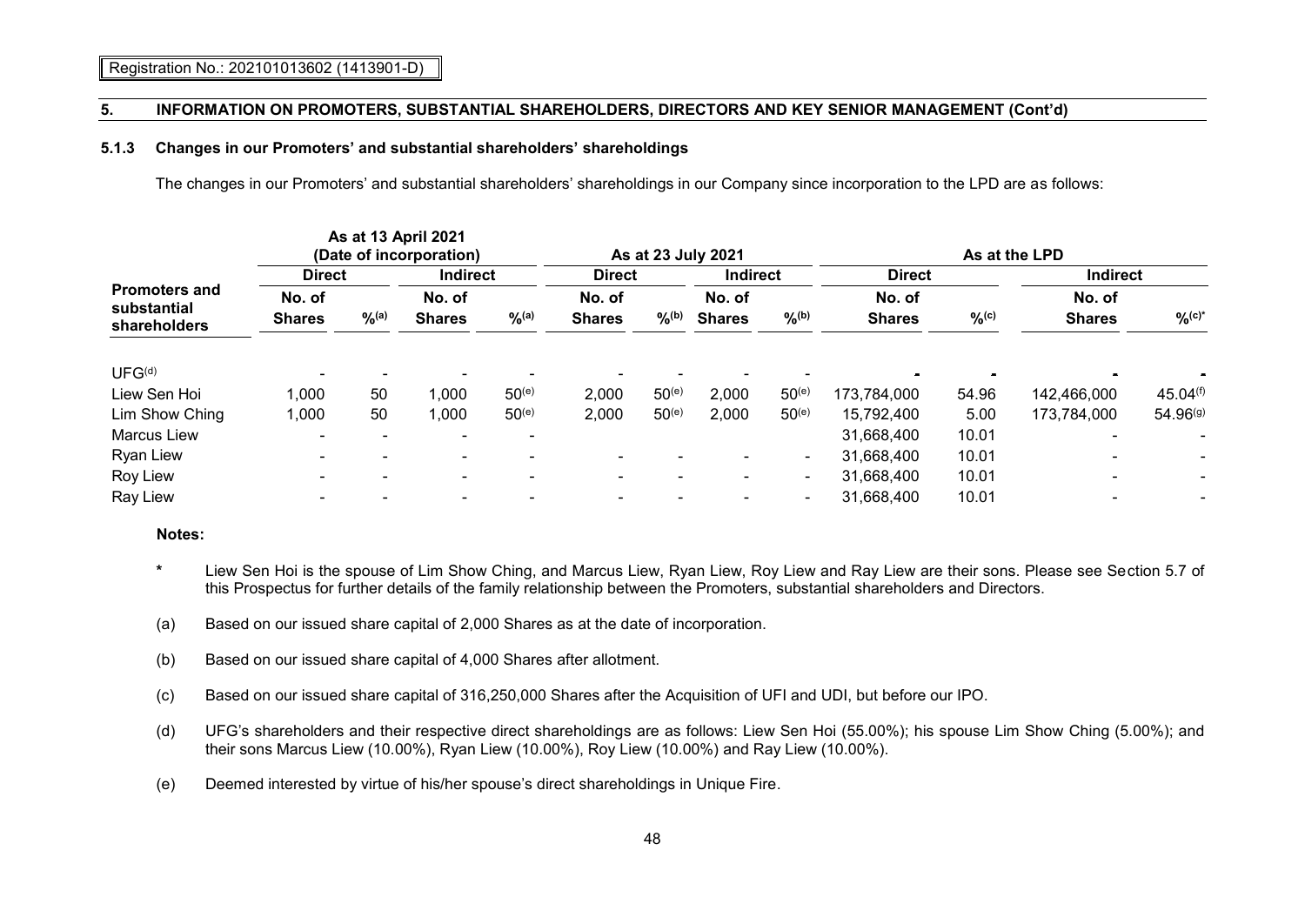- (f) Deemed interested by virtue of his spouse's and his sons' direct shareholdings in Unique Fire.
- (g) Deemed interested by virtue of her spouse's direct shareholdings in Unique Fire.

As at the LPD, our Promoters and substantial shareholders have the same voting rights with the other shareholders of our Group and there is no arrangement between Unique Fire and its shareholders with any third parties, the operation of which may at a subsequent date result in a change in control of our Company.

Save as disclosed above, we are not aware of any persons who are able to, directly or indirectly, jointly or severally, exercise control over our Company.

(The rest of this page has been intentionally left blank)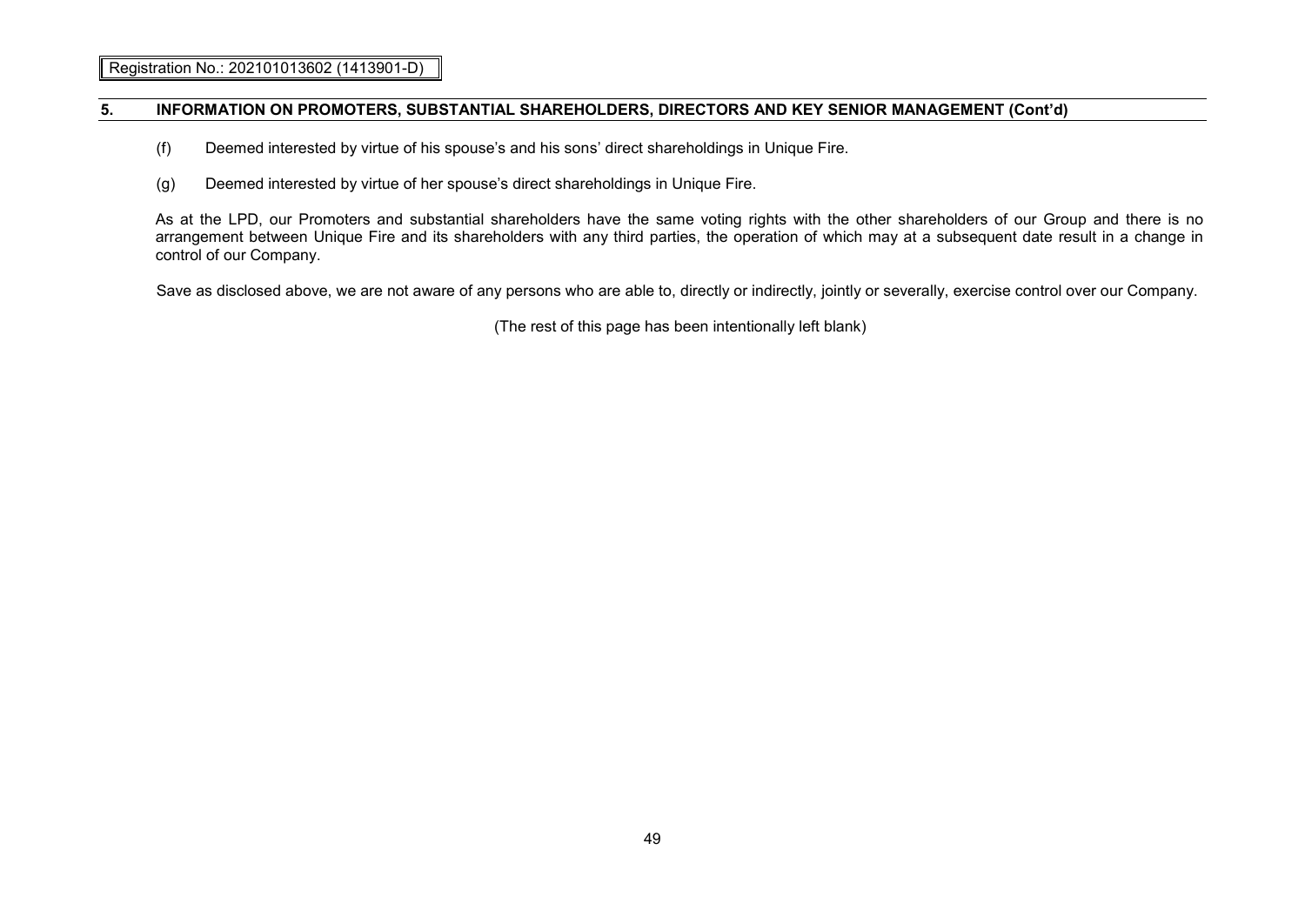# **5.1.4 Promoters and substantial shareholders' remuneration and benefits**

Save for the aggregate remuneration and benefits paid or proposed to be paid to our Promoters and substantial shareholders for services rendered to our Group in all capacities for the FYE 2021 and FYE 2022 as set out in Section 5.4 of this Prospectus and dividends to our shareholders as set out in Section 11.8 of this Prospectus, there are no other amounts or benefits that have been paid or intended to be paid to our Promoters and substantial shareholders within the two (2) years preceding the date of this Prospectus.

**Date of** 

# **5.2 DIRECTORS AND KEY SENIOR MANAGEMENT**

### **5.2.1 Directors**

Our Board comprises the following members:

| <b>Name</b>                               | Age | <b>Nationality</b> | <b>Date of</b><br>appointment |                            | <b>Designation</b> |
|-------------------------------------------|-----|--------------------|-------------------------------|----------------------------|--------------------|
| Selma Enolil Binti<br>Mustapha Khalil (F) | 50  | Malaysian          | 8 October 2021                | Independent<br>Chairperson | Non-Executive      |
| Liew Sen Hoi (M)                          | 67  | Malaysian          | 13 April 2021                 | <b>Managing Director</b>   |                    |
| Marcus Liew (M)                           | 42  | Malaysian          | 8 October 2021                | <b>Executive Director</b>  |                    |
| Ryan Liew (M)                             | 39  | Malaysian          | 8 October 2021                | <b>Executive Director</b>  |                    |
| Ir. Tee Kiam Hong (M)                     | 53  | Malaysian          | 8 October 2021                | Independent<br>Director    | Non-Executive      |
| Olivia Lim (F)                            | 42  | Malaysian          | 8 October 2021                | Independent<br>Director    | Non-Executive      |
| Andrea Huong Jia Mei (F)                  | 39  | Malaysian          | 8 October 2021                | Independent<br>Director    | Non-Executive      |

#### **Notes:**

(M) Male.

(F) Female.

None of our Directors represents any corporate shareholder on our Board.

For details on the association of family relationship between our Promoters, Directors and key senior management, please refer to Section 5.7 of this Prospectus.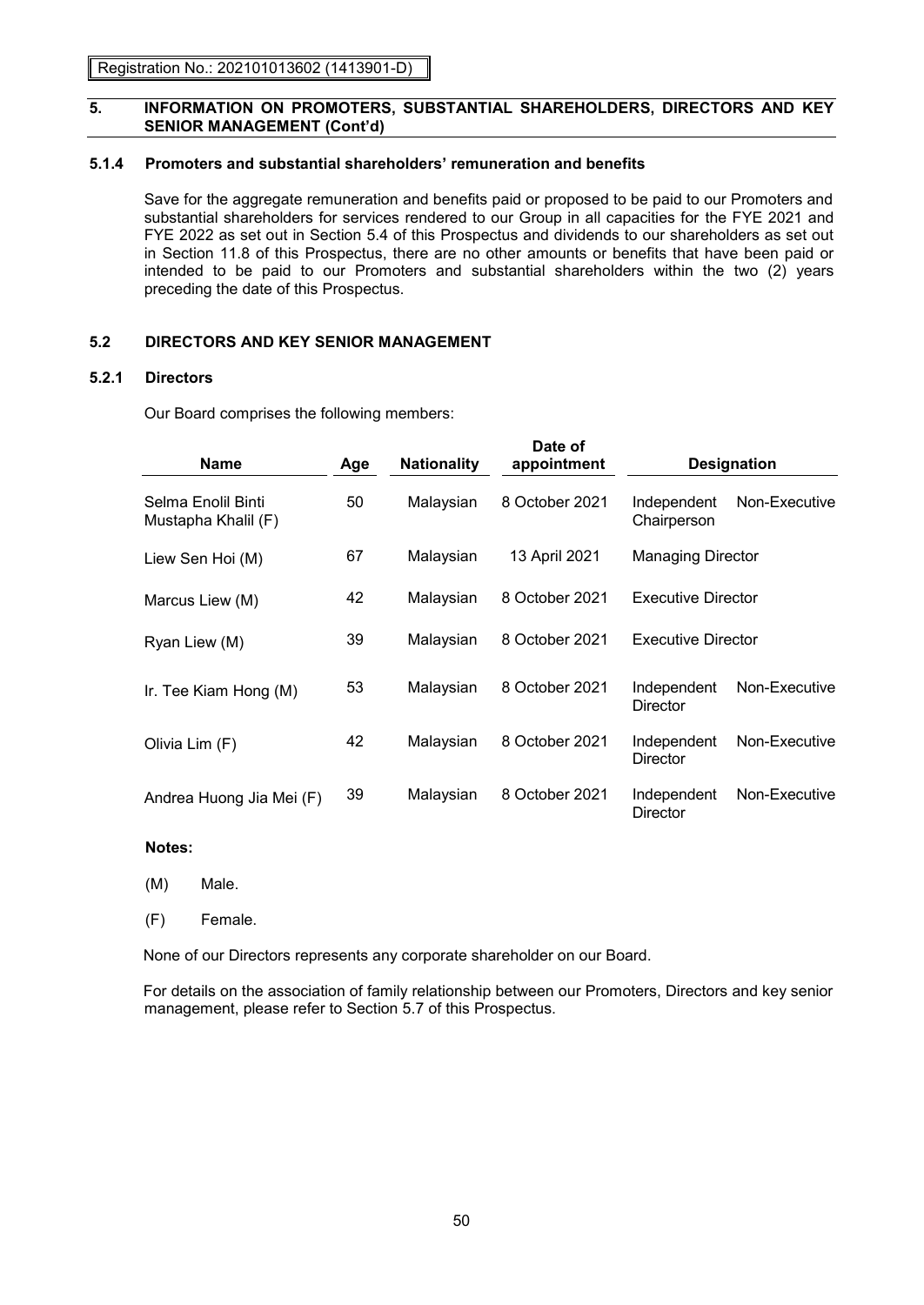# **5.2.2 Profile of Directors**

Save for our Managing Director Liew Sen Hoi, and Executive Directors Marcus Liew and Ryan Liew whose profiles have been set out in Section 5.2.1 above, the profiles of our Directors are as follows:

### **(i) Selma Enolil Binti Mustapha Khalil**

*Independent Non-Executive Chairperson*

Selma Enolil Binti Mustapha Khalil, Malaysian, aged 50, is our Independent Non-Executive Chairperson. She was appointed to our Board on 8 October 2021.

She graduated from University of Wales, Aberystwyth with a Bachelor of Laws in 1994. She obtained her Certificate in Legal Practice in 1995 and was called to the Malaysian Bar as an Advocate and Solicitor in 1996. She brings with her 25 years of experience in the legal profession and her key area of practice currently is corporate and commercial law.

In December 1996, she started her career as an Advocate and Solicitor with Messrs Abu Talib Shahrom & Zahari. She left Messrs Abu Talib Shahrom & Zahari in October 1998 to join TNB Repair and Maintenance Sdn Bhd (**"TNB Remaco"**) as a Legal Executive and was involved in legal advisory and contract review. TNB Remaco is a subsidiary of TNB, listed on the Main Market of Bursa Securities. She left TNB Remaco in June 2000 and resumed practicing law as an Advocate and Solicitor with Messrs Raslan Loong in July 2000. She left Messrs Raslan Loong in August 2003 and co-founded Messrs Enolil Loo, Advocates and Solicitors in September 2003, in which she is currently a Partner.

She presently sits on the board of directors of Selangor Dredging Berhad (since December 2018), Techbond Group Berhad (since January 2018) and Powerwell Holdings Berhad (since January 2019) as an independent non-executive director. Both Selangor Dredging Berhad and Techbond Group Berhad are companies listed on the Main Market of Bursa Securities while Powerwell Holdings Berhad is a company listed on the ACE Market of Bursa Securities. She is also a director of Ericsen Foundation (since January 2011), a non-profit organization with a focus to create accessible palliative care for the underprivileged through financial and volunteer support. Please see Section 5.2.4 for further details of Selma's directorships outside of our Group at present and in the past five (5) years preceding the LPD.

### **(ii) Ir. Tee Kiam Hong**

### *Independent Non-Executive Director*

Ir. Tee Kiam Hong, Malaysian, aged 53, is our Independent Non-Executive Director. He was appointed to our Board on 8 October 2021.

He obtained his Bachelor of Civil Engineering (Hons) and Competency Certificate in Financial Accounting from University of Malaya in 1993 and 2002, respectively and his Diploma in Project Management from Cambridge Assessment International Education, United Kingdom in 2002. He later attained his Master of Business Administration from Cardiff Metropolitan University, United Kingdom in 2015. He has also been a corporate member of the Institution of Engineers Malaysia since 1998 and a Professional Engineer with Practicing Certificate (Civil) registered with the Board of Engineers Malaysia since 1998. He is also an Affiliate member of The Institute of Corporate Directors Malaysia since 2019.

Upon graduation, in May 1993 he joined L&M Piling Sdn Bhd, a company involved in geotechnical and piling works, as an Executive Engineer responsible for geotechnical and piling design works. L&M Piling Sdn Bhd was then a subsidiary of L&M Corporation Berhad (**"L&M Corporation"**) (now known as Ageson Berhad, a company listed on the Main Market of Bursa Securities). He was later promoted to Project Manager in January 1996 where he was responsible to oversee site planning, execution, monitoring and handover of project sites to clients upon completion, and assigned to another L&M Corporation subsidiary, L&M Geotechnic Sdn Bhd. Within L&M Geotechnic Sdn Bhd, he held the positions of Technical and Planning Manager in December 1998 where he was responsible for project management, troubleshooting, liaising with project consultants and making decisions in relation to design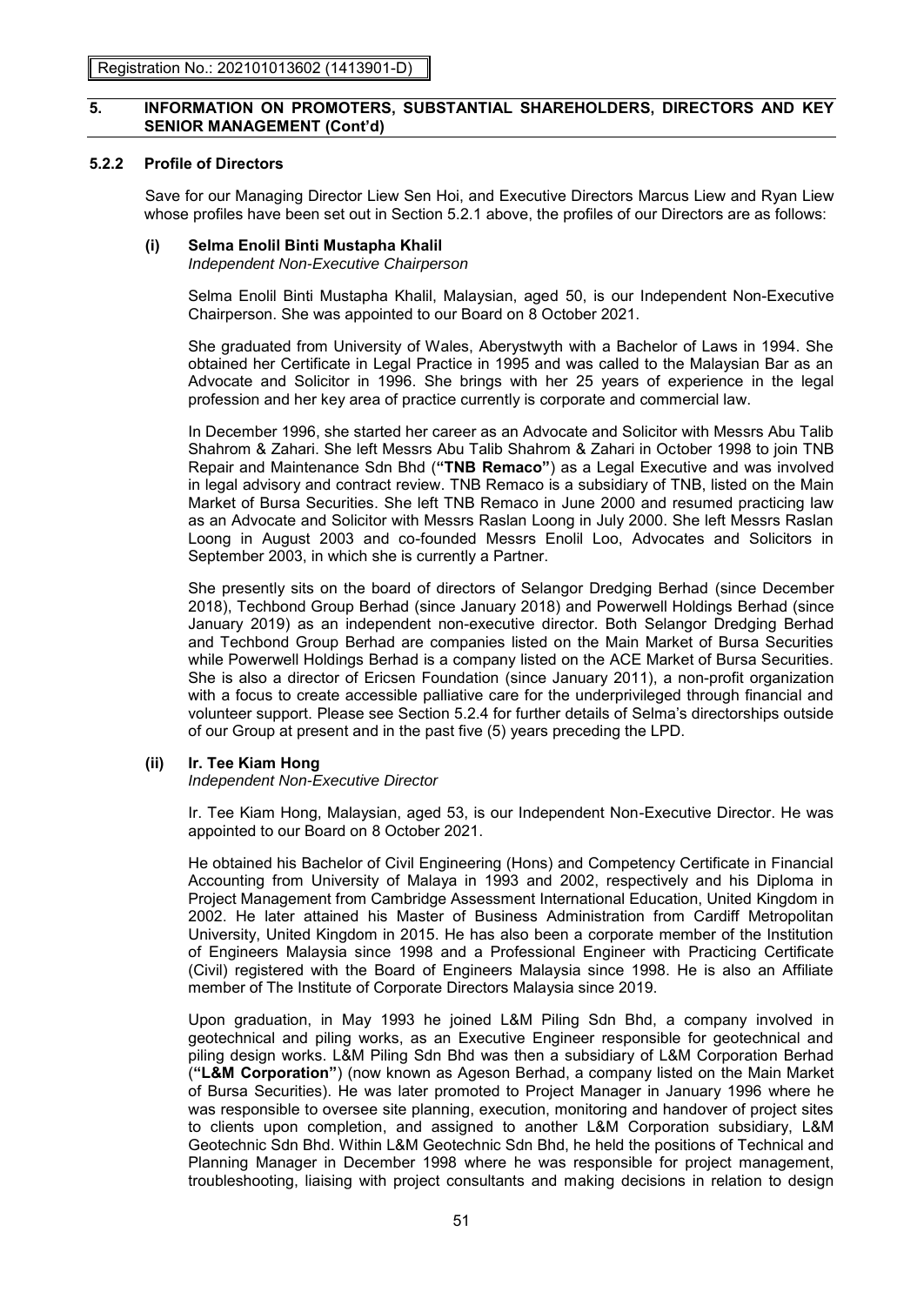and technical elements on site, and Deputy Construction Manager in September 1999 where he was involved in the construction of Port of Tanjung Pelepas, Johor Bahru. He was subsequently transferred to the parent company, L&M Corporation and promoted as Senior Manager in May 2001, where he was involved in implementation of the company's corporate and debt restructuring scheme. He left L&M Corporation in December 2001.

In August 2001, while he was with L&M Corporation, he also took up the position of owner's representative at Totalap Sdn Bhd, a company involved in property development and turnkey construction. In January 2004, he was redesignated by Totalap Sdn Bhd as a Project Manager and later promoted as a Project Director in January 2015 and was primarily responsible for project investment appraisals, managements and implementations. In March 2018, he left Totalap Sdn Bhd. During the four (4) months transition period between August 2001 to December 2001 when he held positions both in L&M Corporation and Totalap Sdn Bhd, the consent of his employer L&M Corporation had been obtained to take up the position in Totalap Sdn Bhd. In carrying out both roles, his assignments did not involve any transactions between L&M Corporation and Totalap Sdn Bhd and as such did not give rise to any conflict of interests.

Subsequently in May 2018, he joined Archi Casaka Design Sdn Bhd ("**Archi Casaka Design**") as a shareholder and also assumed the position of Chief Strategy Officer/General Manager, a position he holds till present. Archi Casaka Design is principally involved in the business of aluminium, glass and steel works such as building envelope products and solutions specialising in unitised curtain wall systems. He is primarily responsible for overseeing Archi Casaka Design's corporate strategy, investment decision, financial position, business profitability, formulating business plans and growth strategies as well as implementing internal control measures and policies until present.

Please see Section 5.2.4 for further details of Ir. Tee's involvement in principal business activities, and directorships outside of our Group at present and in the past five (5) years preceding the LPD.

### **(iii) Olivia Lim**

*Independent Non-Executive Director*

Olivia Lim, Malaysian, aged 42, is our Independent Non-Executive Director. She was appointed to our Board on 8 October 2021.

Olivia Lim graduated in 2003 from Universiti Kebangsaan Malaysia with a Bachelor of Laws (Honours). Subsequently, she was called to the Malaysian Bar in February 2004. She brings with her 17 years of experience in the legal profession.

She started her career when she joined Messrs. Zul Rafique & Partners in March 2004 as a Legal Assistant before joining Messrs. Ben & Partners as a Legal Assistant in March 2008. Subsequently, she was made a Partner of the firm in January 2012. In September 2015, she left Messrs. Ben & Partners and set up her own legal firm, Messrs. Olivia Lim & Co in October 2015. She has held the position of Managing Partner of the firm since then and has been principally involved in the legal aspects of corporate finance, capital and equity markets and corporate advisory matters.

Throughout her working experience, she has been involved in, among others, various legal due diligence exercises on companies undertaking initial public offerings in Malaysia, Shenzhen Stock Exchange, and Hong Kong Exchanges and Clearing Limited as well as legal advisory services related to capital and equity raising exercises and takeovers.

Olivia also sits on the board of directors of Samaiden Group Berhad (since December 2019), a company listed on the ACE Market of Bursa Securities, as an independent non-executive director. She is also an independent non-executive director of Infoline Tec Group Berhad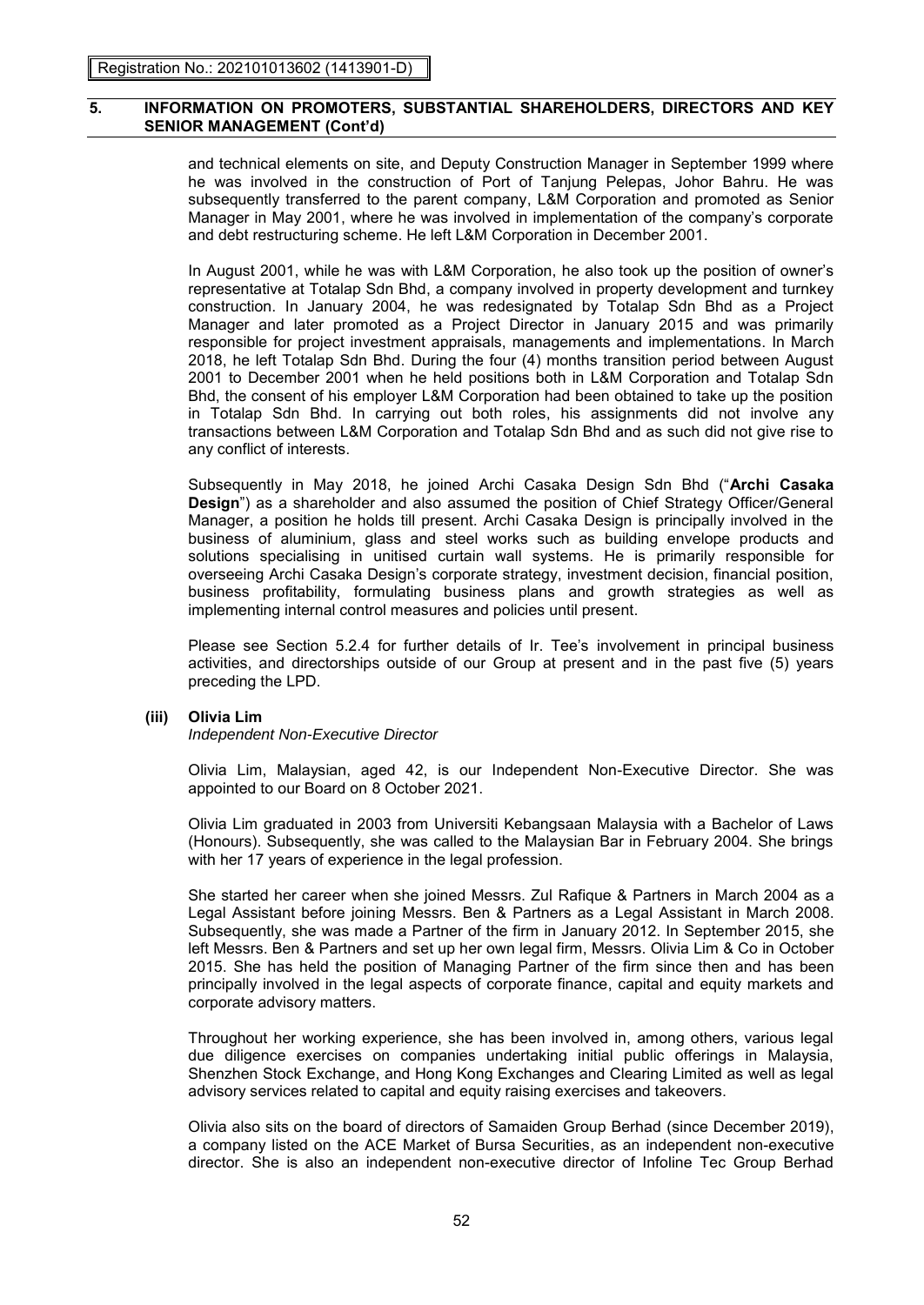(since November 2021), a non-listed public company seeking listing on the ACE Market of Bursa Securities as at [the date of this Prospectus].

Please see Section 5.2.4 for further details of Olivia's involvement in principal business activities, and directorships outside of our Group at present and in the past five (5) years preceding the LPD.

### **(iv) Andrea Huong Jia Mei**

*Independent Non-Executive Director*

Andrea Huong Jia Mei, Malaysian, aged 39, is our Independent Non-Executive Director. She was appointed to our Board on 8 October 2021.

She completed her Diploma in Commerce (Financial Accounting) in 2003 and obtained an Advanced Diploma in Commerce (Financial Accounting) in 2005 from Tunku Abdul Rahman College, Malaysia (now known as Tunku Abdul Rahman University College). She became a member of the Association of Chartered Certified Accountants ("**ACCA**"), United Kingdom in 2011. She has been a Chartered Accountant of the Malaysian Institute of Accountants since 2018.

She started her career as an Audit Assistant with Sha, Tan & Co in October 2005, and was promoted to Audit Semi-Senior in January 2007. She was subsequently promoted and held the post of Audit Senior between January 2008 and July 2011, where she was responsible for audit assignments of private and public listed companies. Between July 2011 to September 2014, she was on a career break. In September 2014, she was appointed as a director of T & S Secretarial Services Sdn Bhd and held this directorship until March 2021. T & S Secretarial Services Sdn Bhd is involved in the provision of secretarial and management services.

She is currently a director of T&S Boardroom Sdn Bhd (since July 2020), a company which provides secretarial support services. She is also a director of several private limited companies providing secretarial, tax, accounting and consultancy services, as disclosed in Section 5.2.4 of this Prospectus. Andrea is also currently an independent non-executive director of Siab Holdings Berhad (since June 2021), a company listed on the ACE Market of Bursa Securities, Ecoscience International Berhad (since August 2021) and Yew Lee Pacific Group Berhad (since August 2021), respectively, which are non-listed public companies as at the LPD. Both Ecoscience International Berhad and Yew Lee Pacific Group Berhad are currently seeking listing on the ACE Market of Bursa Securities. Please see Section 5.2.4 for further details of Andrea's involvement in principal business activities, and directorships outside of our Group at present and in the past five (5) years preceding the LPD.

(The rest of this page has been intentionally left blank)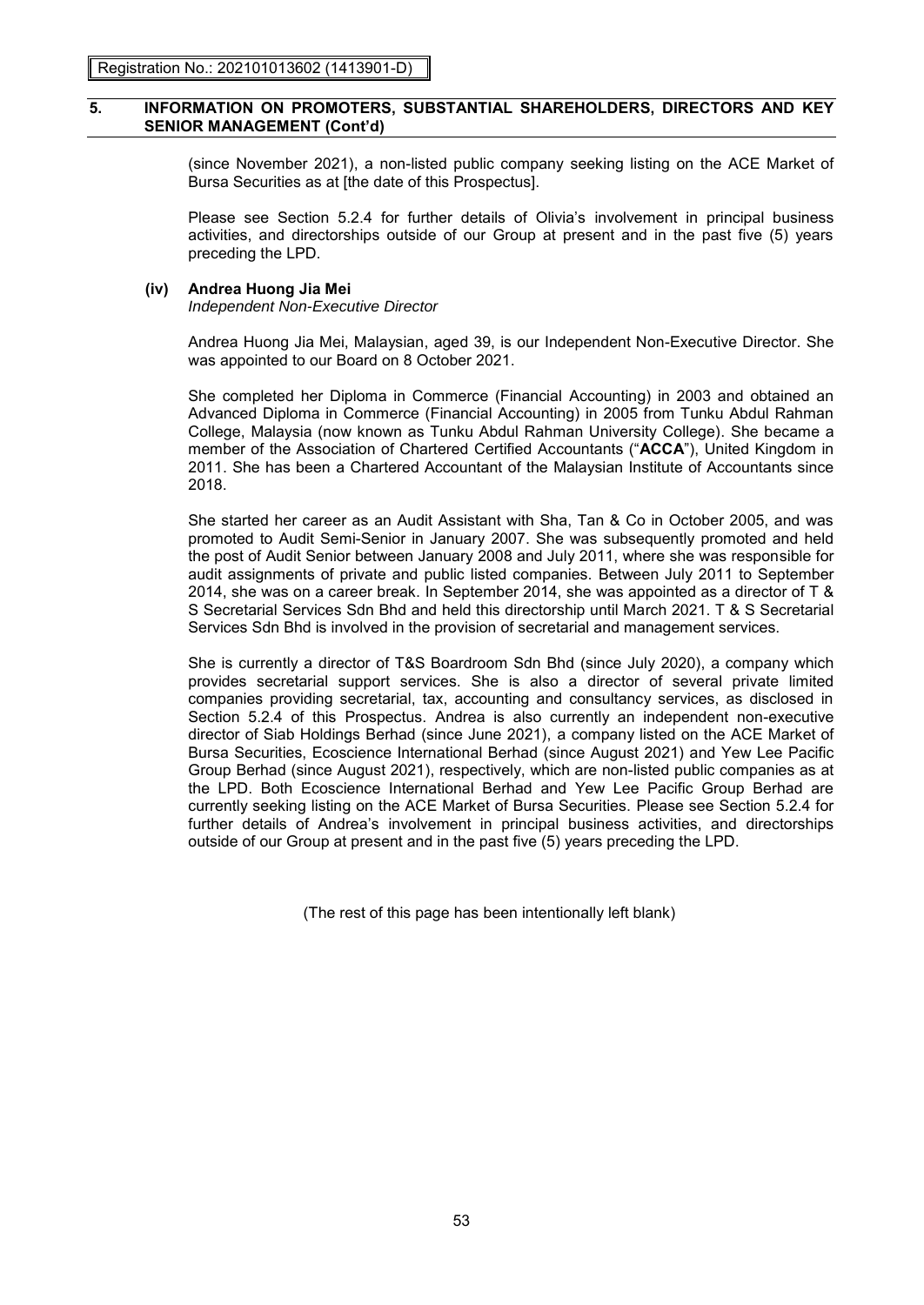#### **5.2.3 Directors' shareholdings**

The direct and indirect shareholdings of our Directors as at the LPD and after our IPO are as follows:

|                                       |                      | Before our IPO / As at the LPD | After our IPO and Share Transfer to UFG (c) |                          |               |               |               |                    |  |
|---------------------------------------|----------------------|--------------------------------|---------------------------------------------|--------------------------|---------------|---------------|---------------|--------------------|--|
|                                       | <b>Direct</b>        |                                |                                             | <b>Indirect</b>          |               | <b>Direct</b> |               | <b>Indirect</b>    |  |
| <b>Directors</b>                      | <b>No. of Shares</b> | $9/6$ (a)                      | <b>No. of Shares</b>                        | $\frac{9}{6}$ (a)*       | No. of Shares | $9/6^{(b)}$   | No. of Shares | $\frac{9}{6}$ (b)* |  |
| Selma Enolil Binti<br>Mustapha Khalil |                      |                                |                                             |                          | 250,000       | 0.06          |               |                    |  |
| Liew Sen Hoi                          | 173,784,000          | 54.96                          | 142,466,000                                 | 45.04 <sup>(d)</sup>     | 18,208,408    | 4.56          | 268,041,592   | $67.00^{(e)}$      |  |
| <b>Marcus Liew</b>                    | 31,668,400           | 10.01                          |                                             | $\overline{\phantom{0}}$ | 4,010,398     | 1.00          |               | ۰                  |  |
| Ryan Liew                             | 31,668,400           | 10.01                          |                                             | ۰.                       | 4,010,398     | 1.00          |               |                    |  |
| Ir. Tee Kiam Hong                     |                      | $\overline{\phantom{a}}$       |                                             |                          | 250,000       | 0.06          |               |                    |  |
| Olivia Lim                            | -                    | ۰                              |                                             | ۰.                       | 250,000       | 0.06          |               | ۰                  |  |
| Andrea Huong Jia Mei                  |                      |                                |                                             |                          | 250,000       | 0.06          |               |                    |  |

#### **Notes:**

- **\*** Liew Sen Hoi is the spouse of Lim Show Ching, and Marcus Liew, Ryan Liew, Roy Liew and Ray Liew are their sons. Please see Section 5.7 of this Prospectus for further details of the family relationship between the Promoters, substantial shareholders and Directors.
- (a) Based on our issued share capital of 316,250,000 Shares after the Acquisition of UFI and UDI but before our IPO.
- (b) Based on our enlarged issued share capital of 400,000,000 Shares after our IPO.
- (c) Assuming our Directors will fully subscribe for their respective allocation under the Pink Form Allocation.
- (d) Deemed interested by virtue of his spouse's and his sons' direct shareholdings in Unique Fire.
- (e) Deemed interested by virtue of his sons' direct shareholdings in Unique Fire, as well as Section 8(4) of the Act through his shareholding of more than 20% in UFG. See Note (f) below for further details.
- (f) UFG's shareholders and their respective direct shareholdings are as follows: Liew Sen Hoi (55.00%); his spouse Lim Show Ching (5.00%); and their sons Marcus Liew (10.00%), Ryan Liew (10.00%), Roy Liew (10.00%) and Ray Liew (10.00%).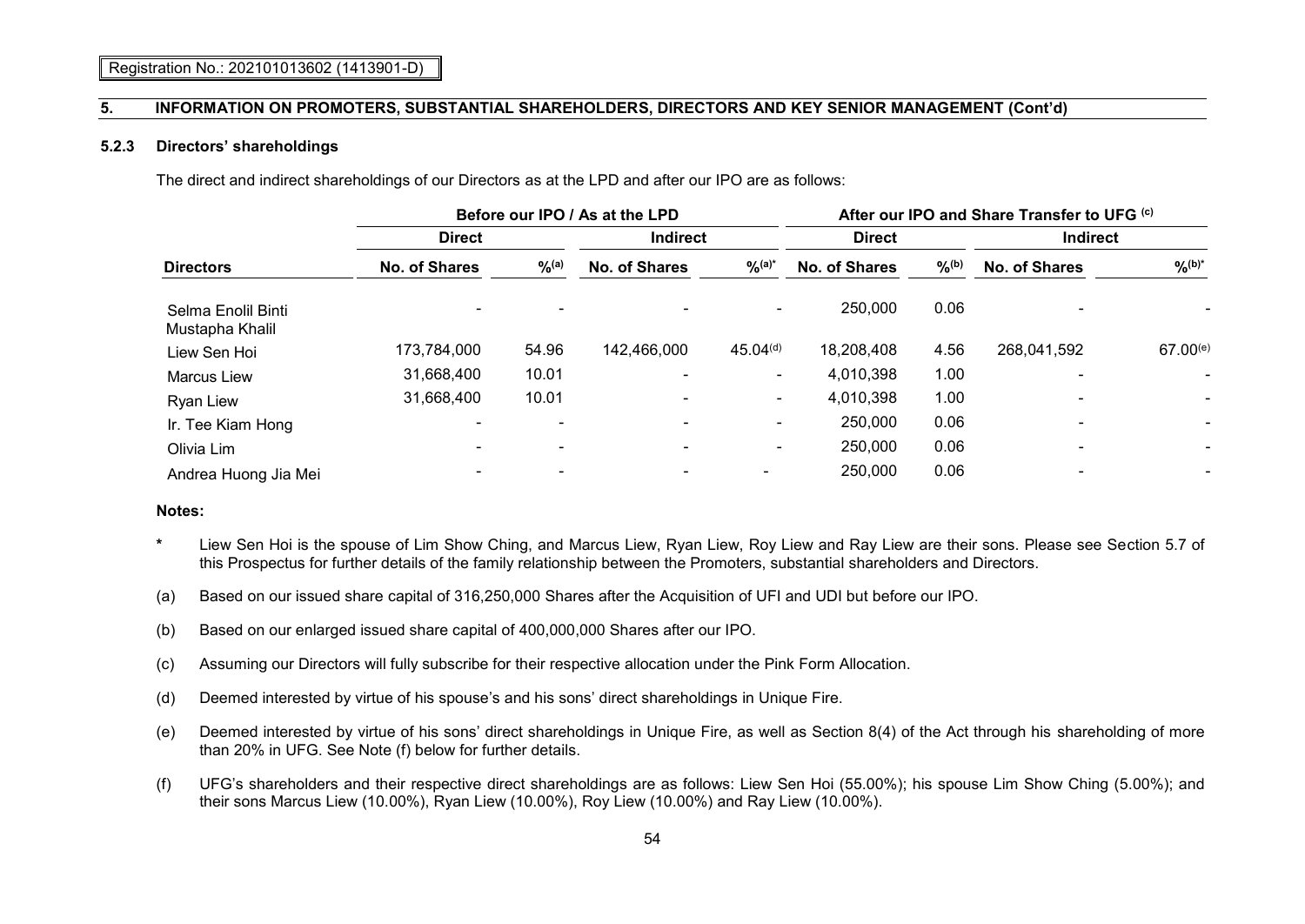## **5.2.4 Principal business activities and directorships in other corporations outside of our Group for the past five (5) years**

Save as disclosed below, none of our Directors have any principal business activities and directorships in any other corporations outside of our Group, at the present and in the past five (5) years preceding the LPD:

# **(i) Selma Enolil Binti Mustapha Khalil**

| Company                                  | <b>Position held</b>                                      | Date appointed as<br><b>Director</b> | Date resigned as<br><b>Director</b> | <b>Direct and indirect</b><br>equity interest (%) | <b>Principal activities</b>                                                                                                                                                                                                                                               |
|------------------------------------------|-----------------------------------------------------------|--------------------------------------|-------------------------------------|---------------------------------------------------|---------------------------------------------------------------------------------------------------------------------------------------------------------------------------------------------------------------------------------------------------------------------------|
| <b>Present Directorships</b>             |                                                           |                                      |                                     |                                                   |                                                                                                                                                                                                                                                                           |
| Ericsen Foundation                       | Director                                                  | 27 January 2011                      | N/A                                 | Nil                                               | To receive and administer funds for<br>public charitable purposes, to foster<br>develop and improve education of all<br>kinds, to assist and aid in relieve the<br>sickness and suffering of people with<br>limiting conditions and their<br>life<br>families and carers. |
| Techbond Group Berhad (1)                | Independent<br>Non-Executive<br>Director /<br>Shareholder | 2 January 2018                       | N/A                                 | Direct: 0.04                                      | Investment holding<br>of companies<br>the<br>involved<br>in<br>development,<br>manufacture and trading of industrial<br>adhesives and sealants, providing<br>supporting products and services,<br>and management services                                                 |
| Powerwell Holdings Berhad <sup>(2)</sup> | Independent<br>Non-Executive<br>Director /<br>Shareholder | 7 January 2019                       | N/A                                 | Direct: 0.02                                      | Investment holding of companies<br>involved in the design, manufacturing<br>and trading of electricity distribution<br>products comprising<br>low<br>voltage<br>switchboards,<br>medium<br>voltage<br>switchgears and related products.                                   |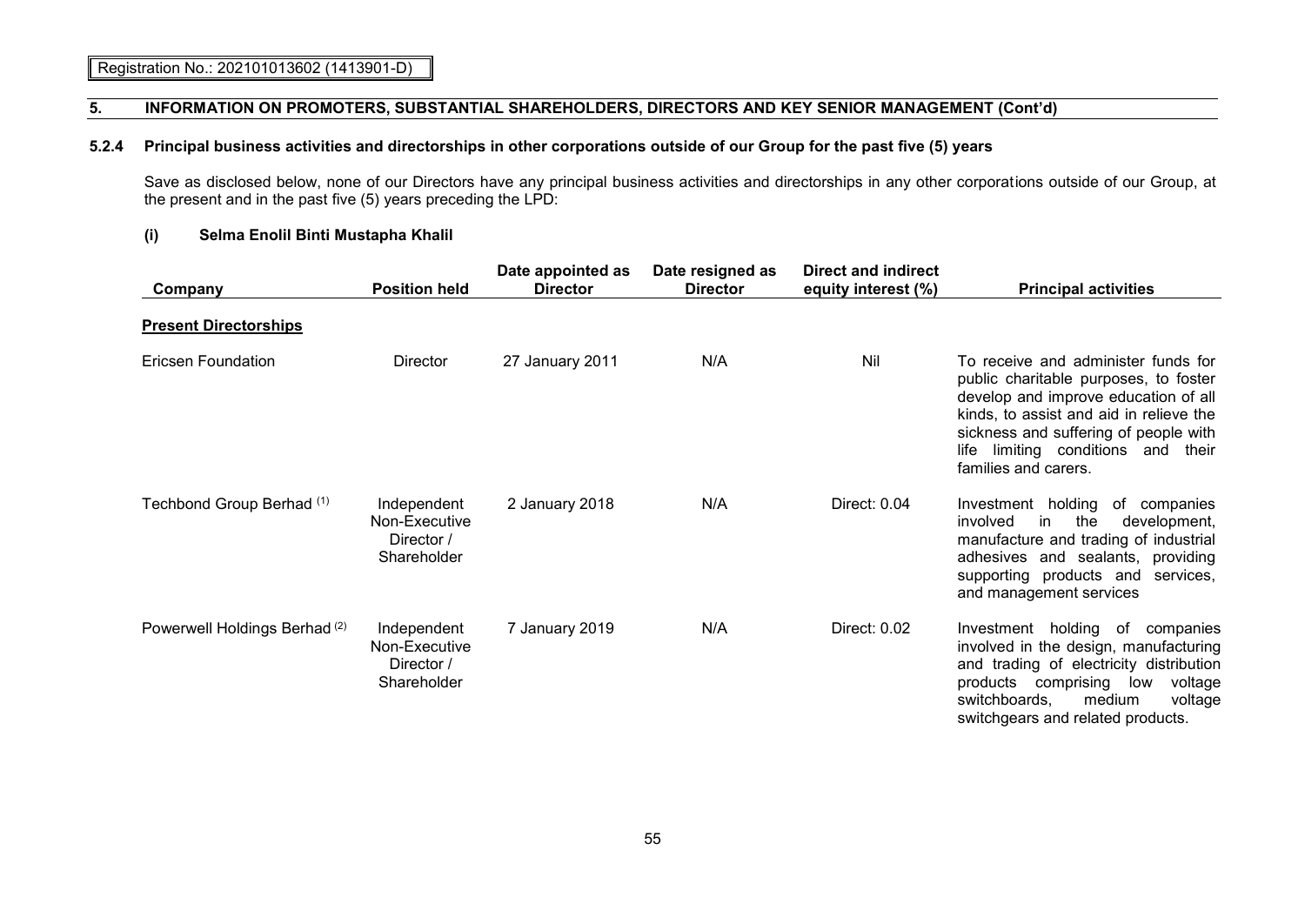| Company                                 | <b>Position held</b>                                      | Date appointed as<br><b>Director</b> | Date resigned as<br><b>Director</b> | <b>Direct and indirect</b><br>equity interest (%) | <b>Principal activities</b>                                                                                                                                                                                                                                                                                                                                     |
|-----------------------------------------|-----------------------------------------------------------|--------------------------------------|-------------------------------------|---------------------------------------------------|-----------------------------------------------------------------------------------------------------------------------------------------------------------------------------------------------------------------------------------------------------------------------------------------------------------------------------------------------------------------|
| Selangor Dredging Berhad (1)            | Independent<br>Non-Executive<br><b>Director</b>           | 31 December 2018                     | N/A                                 | Nil                                               | Provision of management services,<br>holding of companies<br>investment<br>involved in<br>among others property<br>services,<br>support<br>property<br>management services, trading and<br>installation<br>of<br>efficient<br>energy<br>products,<br>property<br>development,<br>investment<br>in<br>property,<br>property<br>development; and property leasing |
| <b>Past Directorships</b>               |                                                           |                                      |                                     |                                                   |                                                                                                                                                                                                                                                                                                                                                                 |
| LKL International Berhad <sup>(2)</sup> | Independent<br>Non-Executive<br>Director /<br>Shareholder | 23 July 2015                         | 13 October 2020                     | Nil                                               | holding<br>of companies<br>Investment<br>involved<br>in<br>0f<br>provision<br>medical/healthcare beds, peripheral<br>and accessories, trading in hospital<br>furniture, laboratory furniture, medical<br>equipment, medical peripherals and<br>accessories, providing management<br>and advisory services, distribution of<br>pharmaceutical products.          |

# **Notes:**

(1) A company listed on the Main Market of Bursa Securities.

(2) A company listed on the ACE Market of Bursa Securities.

(The rest of this page has been intentionally left blank)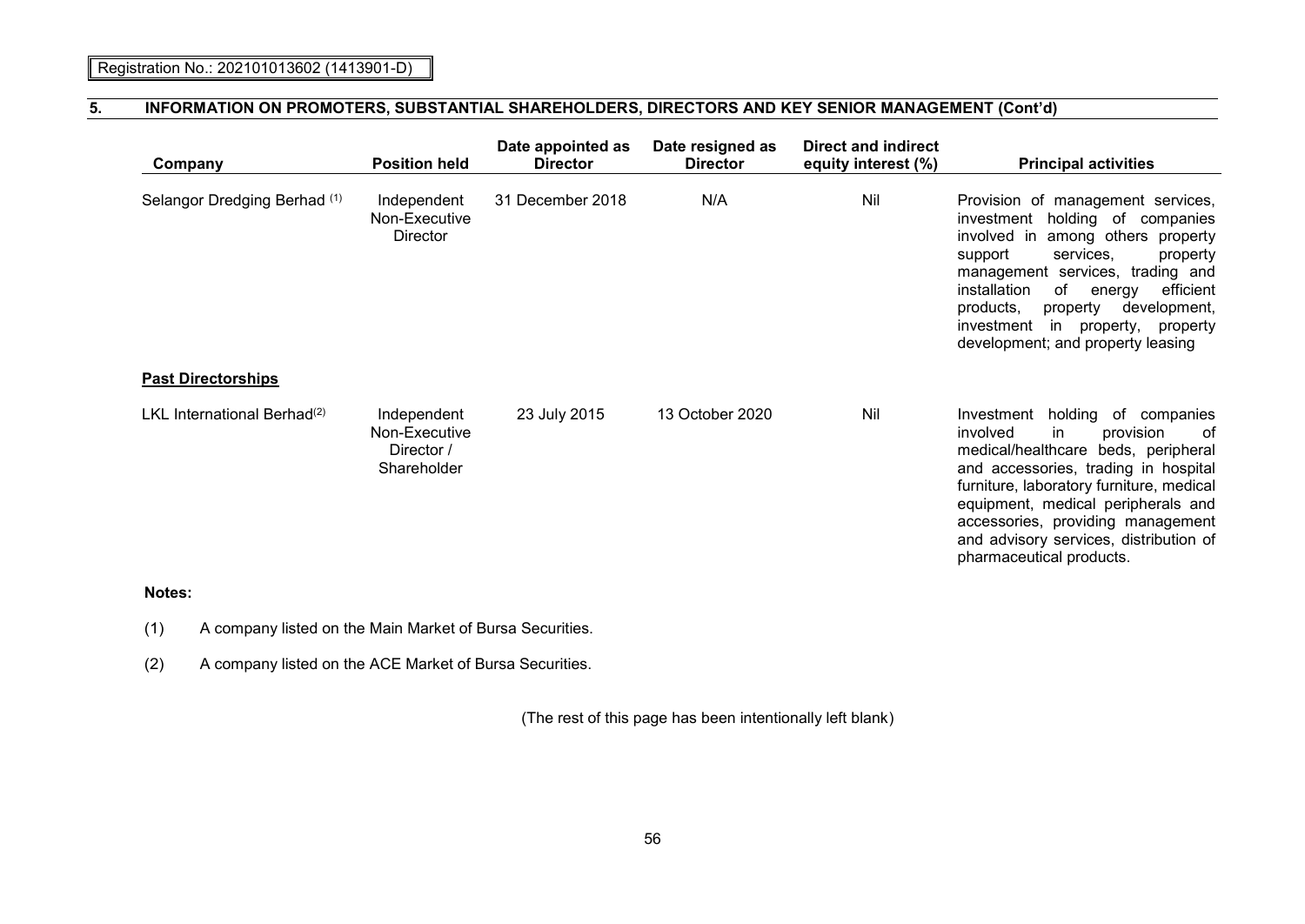#### **(ii) Liew Sen Hoi**

| Company                              | <b>Position held</b> | Date appointed<br>as Director | Date resigned<br>as Director | Direct and indirect<br>equity interest (%) | <b>Principal activities</b>                      |      |
|--------------------------------------|----------------------|-------------------------------|------------------------------|--------------------------------------------|--------------------------------------------------|------|
| <b>Past Directorships</b>            |                      |                               |                              |                                            |                                                  |      |
| Fiex Engineering Sdn<br><b>Bhd</b>   | Director             | 29 June 2003                  | 11 September<br>2020         | Nil                                        | Fire<br>protection<br>engineering<br>contractor. | work |
| Unique Fire<br>Manufacturing Sdn Bhd | <b>Director</b>      | 7 March 2007                  | N/A                          | Nil                                        | Struck off. (1)                                  |      |

#### **Note:**

(1) Unique Fire Manufacturing Sdn Bhd had not been carrying on business since 1 January 2016 and the directors and shareholders of the company as such had resolved to strike off the company as the company has no intention to carry on its business in the future. Prior to being dormant, the company was involved in the manufacture of firefighting equipment and related products. The dissolution of the company took effect on 10 January 2022 with the publication of the striking off in the gazettes.

#### **(iii) Marcus Liew**

| Company                                      | <b>Position held</b> | Date appointed<br>as Director | Date resigned<br>as Director | Direct and indirect<br>equity interest (%) | <b>Principal activities</b>                                                  |
|----------------------------------------------|----------------------|-------------------------------|------------------------------|--------------------------------------------|------------------------------------------------------------------------------|
| Other business involvement outside our Group |                      |                               |                              |                                            |                                                                              |
| Sutera Avenue Hotel<br>Management Sdn Bhd    | Shareholder          | N/A                           | N/A                          | Direct: 10                                 | Hotel management, investment holding<br>(in property) and cleaning services. |
| Unique Fire<br>Manufacturing Sdn Bhd         | Director             | 7 March 2007                  | N/A                          | Direct: 20                                 | Struck of $(1)$                                                              |

#### **Note:**

(1) Unique Fire Manufacturing Sdn Bhd had not been carrying on business since 1 January 2016 and the directors and shareholders of the company as such had resolved to strike off the company as the company has no intention to carry on its business in the future. Prior to being dormant, the company was involved in the manufacture of firefighting equipment and related products. The dissolution of the company took effect on 10 January 2022 with the publication of the striking off of the gazettes.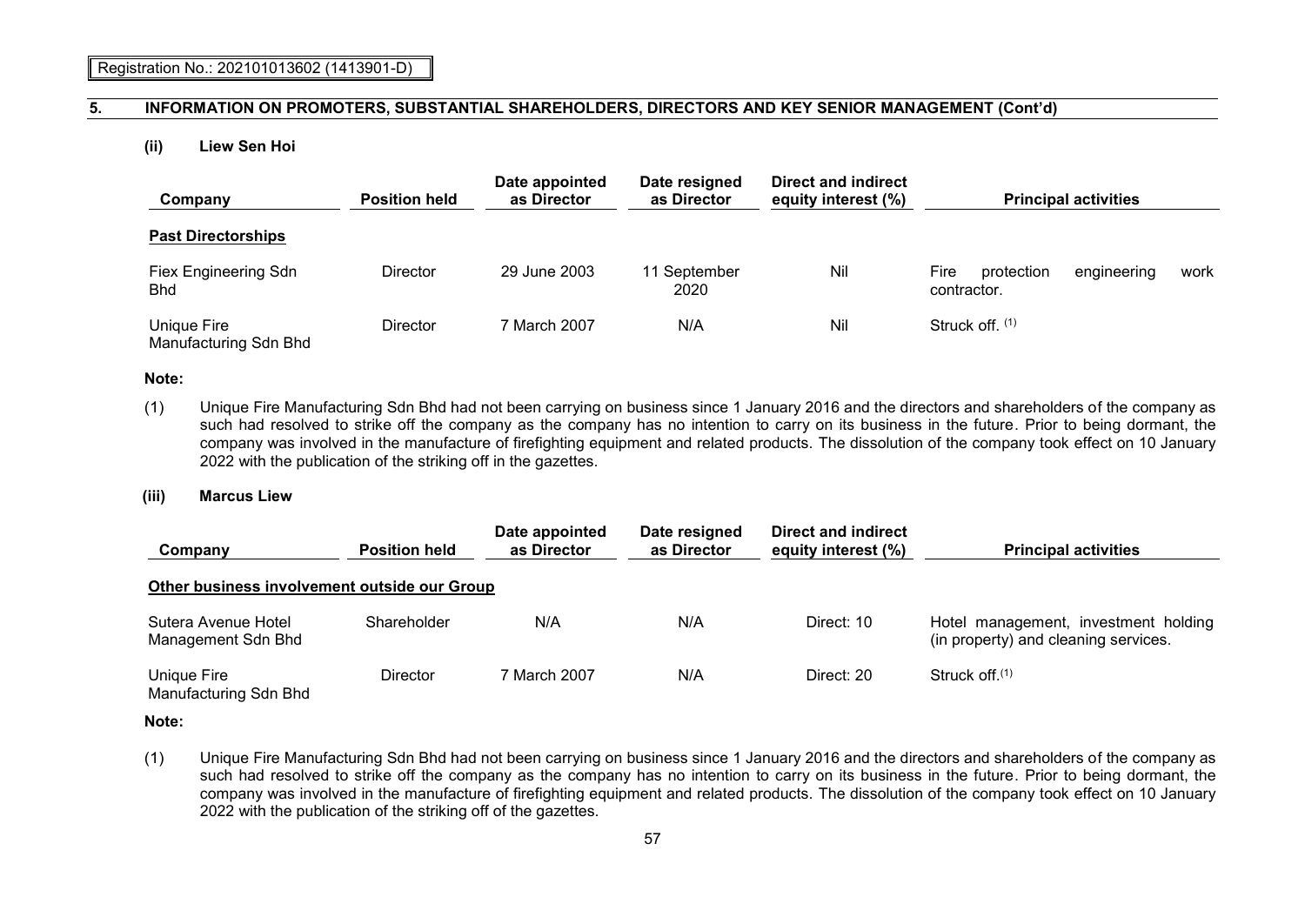# **(iv) Ryan Liew**

| Company                                       | <b>Position held</b>      | Date appointed<br>as Director | Date resigned as<br><b>Director</b> | <b>Direct and indirect</b><br>equity interest (%) | <b>Principal activities</b>                                                                                                                                                                                                               |
|-----------------------------------------------|---------------------------|-------------------------------|-------------------------------------|---------------------------------------------------|-------------------------------------------------------------------------------------------------------------------------------------------------------------------------------------------------------------------------------------------|
| <b>Present Directorships</b>                  |                           |                               |                                     |                                                   |                                                                                                                                                                                                                                           |
| <b>Beyond Prestige Realty</b><br>Sdn Bhd      | Director /<br>Shareholder | 24 April 2018                 | N/A                                 | Direct: 20                                        | Real estate activities with own or leased<br>of<br>growing<br>oil<br>property,<br>palm<br>(smallholdings), and<br>buying,<br>selling,<br>renting and operating of self-owned or<br>leased real estate - non-residential<br>buildings.     |
| Infinity Wealth Realty<br>Sdn Bhd             | Director /<br>Shareholder | 23 April 2018                 | N/A                                 | Direct: 20                                        | Real estate activities with own or leased<br>of<br>oil<br>property,<br>growing<br>palm<br>(smallholdings), and<br>buying,<br>selling,<br>renting and operating of self-owned or<br>leased real estate - non-residential<br>buildings.     |
| <b>Integrated Brilliant</b><br>Realty Sdn Bhd | Director /<br>Shareholder | 24 April 2018                 | N/A                                 | Direct: 20                                        | Real estate activities with own or leased<br>of<br>oil<br>property,<br>growing<br>palm<br>(smallholdings), and<br>buying, selling,<br>renting and operating of self-owned or<br>leased real estate - non-residential<br>buildings.        |
| <b>Past Directorships</b>                     |                           |                               |                                     |                                                   |                                                                                                                                                                                                                                           |
| <b>Cfyre Protection Sdn</b><br><b>Bhd</b>     | Director                  | 5 April 2019                  | 24 March 2021                       | Nil                                               | To carry on the business of firefighting<br>and prevention and general engineering<br>works, servicing, repairing, installing and<br>of<br>maintaining<br>machinery<br>goods,<br>engineering and<br>industrial equipment<br>and supplies. |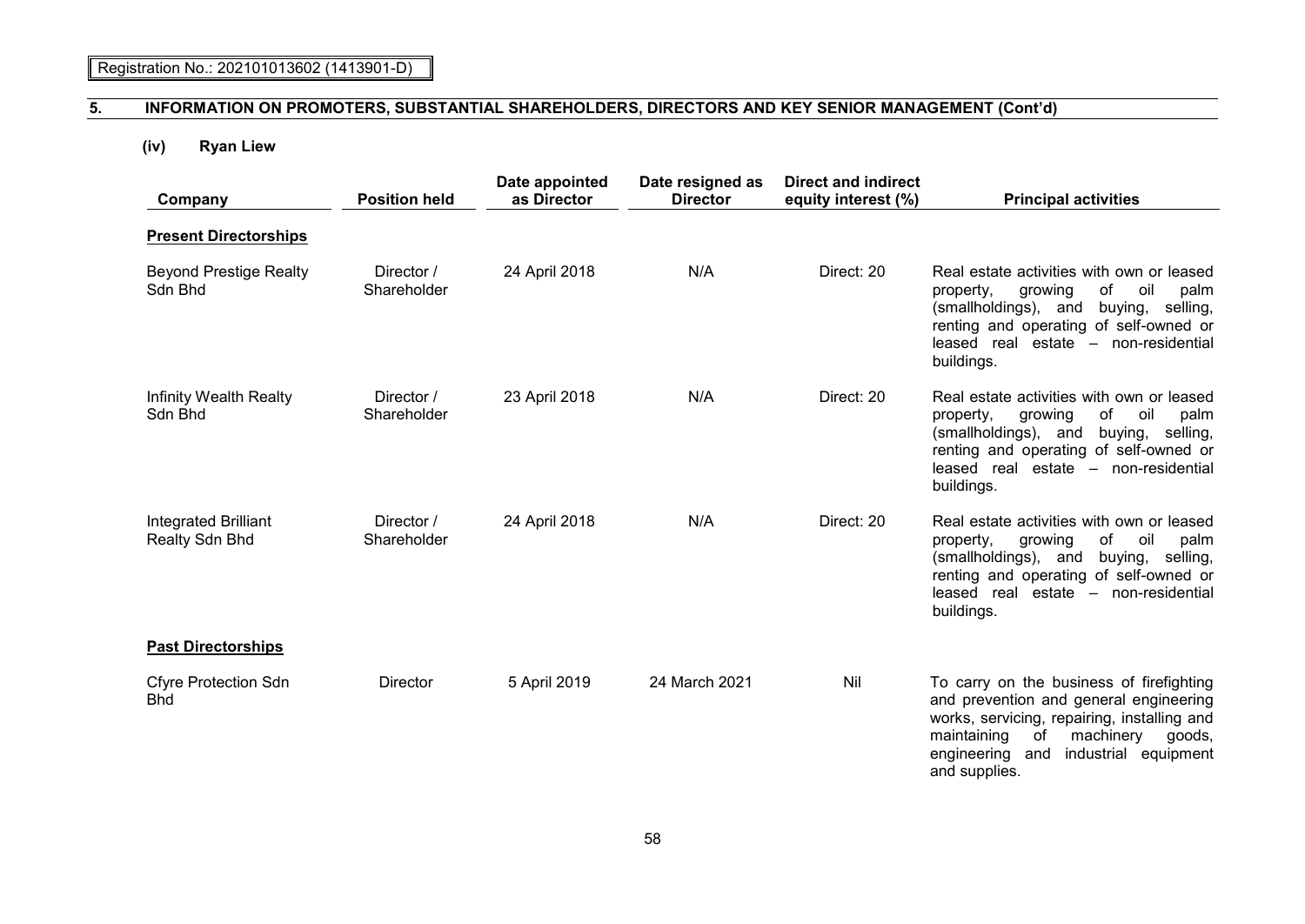| Company<br>Other business involvement outside our Group | <b>Position held</b> | Date appointed<br>as Director                          | Date resigned as<br><b>Director</b> | <b>Direct and indirect</b><br>equity interest (%) | <b>Principal activities</b>                                                                     |
|---------------------------------------------------------|----------------------|--------------------------------------------------------|-------------------------------------|---------------------------------------------------|-------------------------------------------------------------------------------------------------|
|                                                         |                      |                                                        |                                     |                                                   |                                                                                                 |
| Luminari Property<br><b>Berhad</b>                      | Shareholder          | N/A                                                    | N/A                                 | Direct: 0.13<br>(preference shares)               | Investment holding (in property) and<br>management of private retreat villas.                   |
| <b>SLMR Venture PLT</b>                                 | Partner              | 28 September<br>2021<br>(Date appointed<br>as Partner) | N/A                                 | N/A                                               | Growing of oil palm (small holdings), real<br>estate activities with own or leased<br>property. |
| Ir. Tee Kiam Hong<br>(v)                                |                      |                                                        |                                     |                                                   |                                                                                                 |
| Company                                                 | <b>Position held</b> | Date appointed<br>as Director                          | Date resigned as<br><b>Director</b> | Direct and indirect<br>equity interest (%)        | <b>Principal activities</b>                                                                     |
| <b>Previous Directorships</b>                           |                      |                                                        |                                     |                                                   |                                                                                                 |
| Archi Casaka Group<br>Sdn Bhd                           | <b>Director</b>      | 12 June 2018                                           | 10 October 2019                     | Nil                                               | Dormant. <sup>(1)</sup>                                                                         |
| Other business involvement outside our Group            |                      |                                                        |                                     |                                                   |                                                                                                 |
| Archi Casaka Design<br>Sdn Bhd                          | Shareholder          | N/A                                                    | N/A                                 | Direct: 7.56                                      | as contractor for aluminium,<br>Engaged<br>glass and steel works.                               |

# **Note:**

(1) Archi Casaka Group Sdn Bhd has remained dormant since its incorporation on 27 March 2018 and there is no immediate plan for this company currently. The company's intended principal activity was investment holding activities.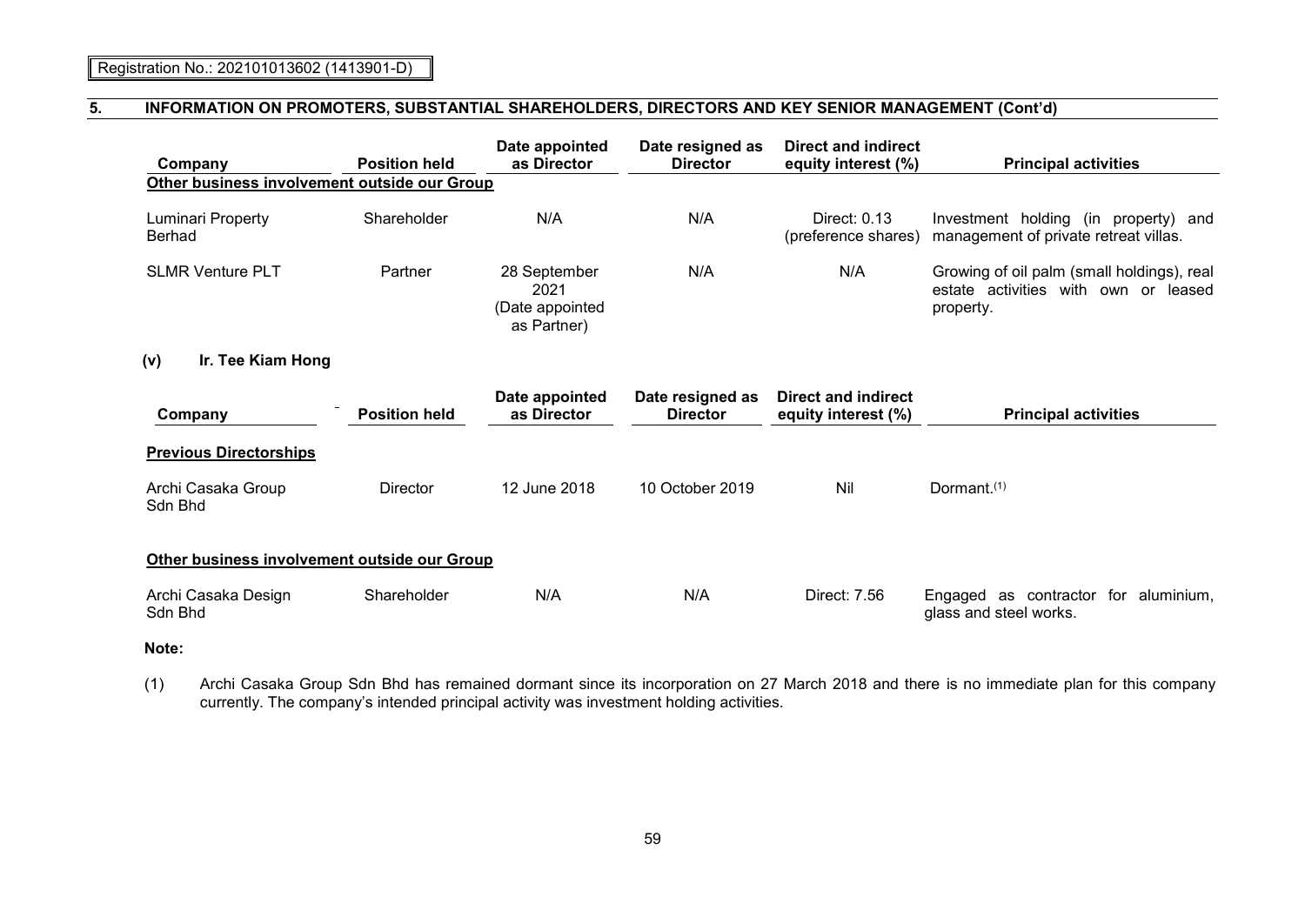# **(vi) Olivia Lim**

| Company                                 | <b>Position held</b>                            | Date appointed<br>as Director | Date resigned as<br><b>Director</b> | <b>Direct and indirect</b><br>equity interest (%) | <b>Principal activities</b>                                                                                                                                                                                                                                                                                                                    |
|-----------------------------------------|-------------------------------------------------|-------------------------------|-------------------------------------|---------------------------------------------------|------------------------------------------------------------------------------------------------------------------------------------------------------------------------------------------------------------------------------------------------------------------------------------------------------------------------------------------------|
| <b>Present Directorships</b>            |                                                 |                               |                                     |                                                   |                                                                                                                                                                                                                                                                                                                                                |
| Etika Samudra Sdn Bhd                   | Director /<br>Shareholder                       | 1 October 2012                | N/A                                 | Direct: 24.98<br>Indirect: $75.02(2)$             | Trading<br>information<br>technology<br>and<br>services.                                                                                                                                                                                                                                                                                       |
| Samaiden Group<br>Berhad <sup>(1)</sup> | Independent<br>Non-Executive<br><b>Director</b> | 16 December 2019              | N/A                                 | Nil                                               | holding<br>with<br>subsidiary<br>Investment<br>involved<br>companies,<br>principally<br>in.<br>engineering,<br>procurement, construction,<br>and commissioning of solar photovoltaic<br>systems and power plants, provision of<br>renewable energy<br>and<br>environmental<br>consulting services, and operations and<br>maintenance services. |
| Infoline Tec Group<br>Berhad $(3)$      | Independent<br>Non-Executive<br><b>Director</b> | 1 November 2021               | N/A                                 | Nil                                               | Investment holding company<br>while its<br>subsidiaries are principally involved in<br>$\overline{1}$<br>providing<br>infrastructure<br>solutions.<br>cybersecurity solutions, managed IT and<br>other IT services, and trading of ancillary<br>hardware and software.                                                                         |

# **Notes:**

- (1) A company listed on the ACE Market of Bursa Securities.
- (2) Deemed interested by virtue of her spouse's direct shareholdings in the company.
- (3) A non-listed public company seeking listing on the ACE Market of Bursa Securities as at the [date of the Prospectus].

(The rest of this page has been intentionally left blank)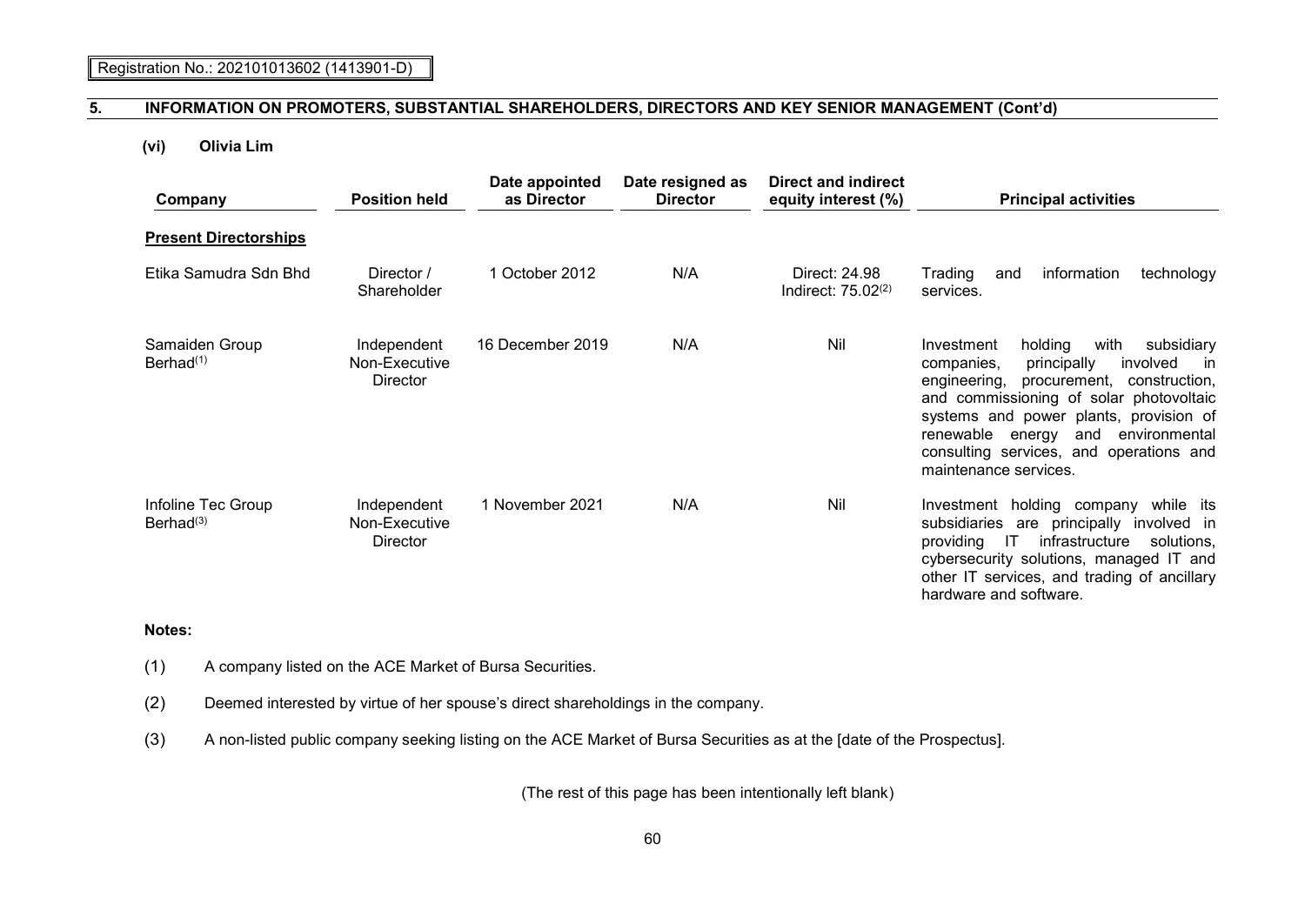# **(vii) Andrea Huong Jia Mei**

| Company                                    | <b>Position held</b>      | Date appointed<br>as Director | Date resigned as<br><b>Director</b> | <b>Direct and</b><br>indirect equity<br>interest (%) | <b>Principal activities</b>                                                                                                                                                                                                                                     |
|--------------------------------------------|---------------------------|-------------------------------|-------------------------------------|------------------------------------------------------|-----------------------------------------------------------------------------------------------------------------------------------------------------------------------------------------------------------------------------------------------------------------|
| <b>Present Directorships</b>               |                           |                               |                                     |                                                      |                                                                                                                                                                                                                                                                 |
| T&S Advisors Sdn Bhd                       | Director /<br>Shareholder | 18 September<br>2014          | N/A                                 | Direct: 35<br>Indirect: $65^{(1)}$                   | Provision of advisory, consultancy and<br>marketing<br>services<br>insolvencies,<br>in<br>acquisition,<br>and<br>mergers<br>corporate<br>recovery, corporate restructuring, initial<br>public offering, secretarial work and tax<br>planning.                   |
| <b>KK Sha Consulting Sdn</b><br><b>Bhd</b> | Director /<br>Shareholder | 24 October 2014               | N/A                                 | Direct: 50<br>Indirect: $50^{(1)}$                   | Provision of goods and services tax,<br>accountancy and corporate management<br>services.                                                                                                                                                                       |
| Sha Tax Services Sdn<br><b>Bhd</b>         | <b>Director</b>           | 10 June 2018                  | N/A                                 | Indirect: $90^{(1)}$                                 | Provision of taxation, accounting,<br>and<br>corporate management services.                                                                                                                                                                                     |
| AK Bizz Platform Sdn<br><b>Bhd</b>         | Director /<br>Shareholder | 9 March 2020                  | N/A                                 | Direct: 50                                           | Provision<br>business<br>of<br>management<br>consultancy<br>services.<br>accounting,<br>bookkeeping and auditing activities and<br>tax consultancy.                                                                                                             |
| T&S Boardroom Sdn<br><b>Bhd</b>            | Director /<br>Shareholder | 30 July 2020                  | N/A                                 | Direct: 100                                          | Provision of secretarial support services.                                                                                                                                                                                                                      |
| Siab Holdings Berhad <sup>(3)</sup>        | Director                  | 24 June 2021                  | N/A                                 | Nil                                                  | Investment holding, while its subsidiaries<br>are principally involved in the provision of<br>building construction services and other<br>complementary<br>services<br>such<br>as<br>information<br>and<br>communications<br>technology solutions and services. |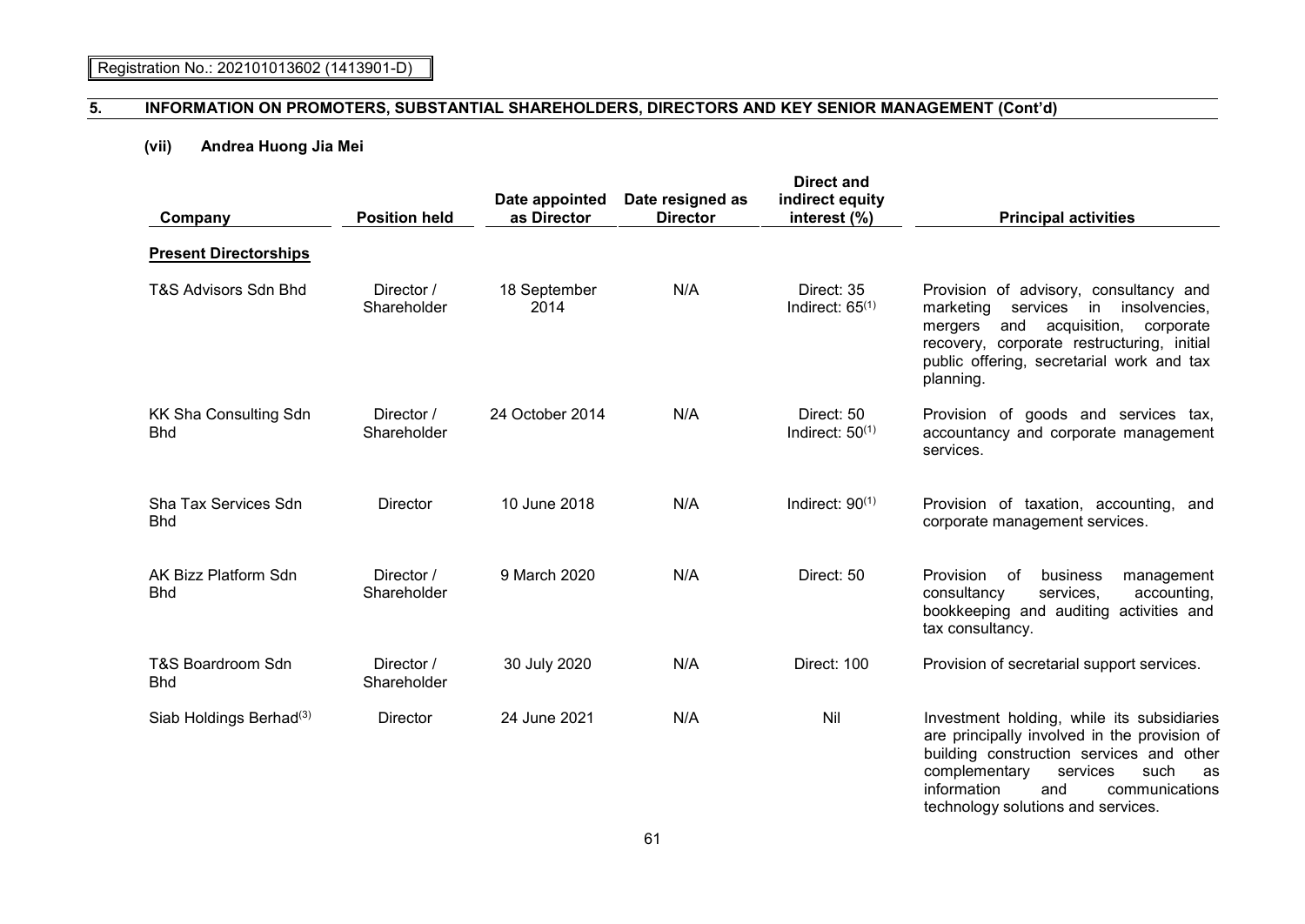| Company                                           | <b>Position held</b>     | Date appointed<br>as Director | Date resigned as<br><b>Director</b> | Direct and<br>indirect equity<br>interest (%) | <b>Principal activities</b>                                                                                                                                                                                                                                                                                                                                                           |
|---------------------------------------------------|--------------------------|-------------------------------|-------------------------------------|-----------------------------------------------|---------------------------------------------------------------------------------------------------------------------------------------------------------------------------------------------------------------------------------------------------------------------------------------------------------------------------------------------------------------------------------------|
| Ecoscience<br>International Berhad <sup>(2)</sup> | Director                 | 2 August 2021                 | N/A                                 | Nil                                           | Activities of holding companies while its<br>subsidiaries are principally involved in<br>construction of<br>plants and<br>facilities.<br>fabrication of equipment, supply of<br>materials and equipment, fabrication and<br>supply of energy and<br>environmental<br>related equipment, supply of spare parts<br>and construction materials and provision<br>of maintenance services. |
| Yew Lee Pacific Group<br>Berhad <sup>(2)</sup>    | Director                 | 6 August 2021                 | N/A                                 | Nil                                           | Investment holding company while its<br>subsidiaries are principally involved in<br>manufacturing of industrial brushes and<br>trading of industrial<br>hardware<br>and<br>machinery parts.                                                                                                                                                                                           |
| T&S Governance Sdn<br><b>Bhd</b>                  | Director/<br>Shareholder | 5 October 2021                | N/A                                 | Direct: 100                                   | Provision of advisory on internal audit.                                                                                                                                                                                                                                                                                                                                              |
| <b>Past Directorships</b>                         |                          |                               |                                     |                                               |                                                                                                                                                                                                                                                                                                                                                                                       |
| T & S Secretarial<br>Services Sdn Bhd             | Director                 | 3 September<br>2014           | 12 March 2021                       | Nil                                           | Provision of secretarial and management<br>services.                                                                                                                                                                                                                                                                                                                                  |

# **Notes:**

(1) Deemed interested by virtue of her spouse's direct shareholdings in the company.

(2) A non-listed public company seeking listing on the ACE Market of Bursa Securities as at the [LPD].

(3) A company listed on the ACE Market of Bursa Securities.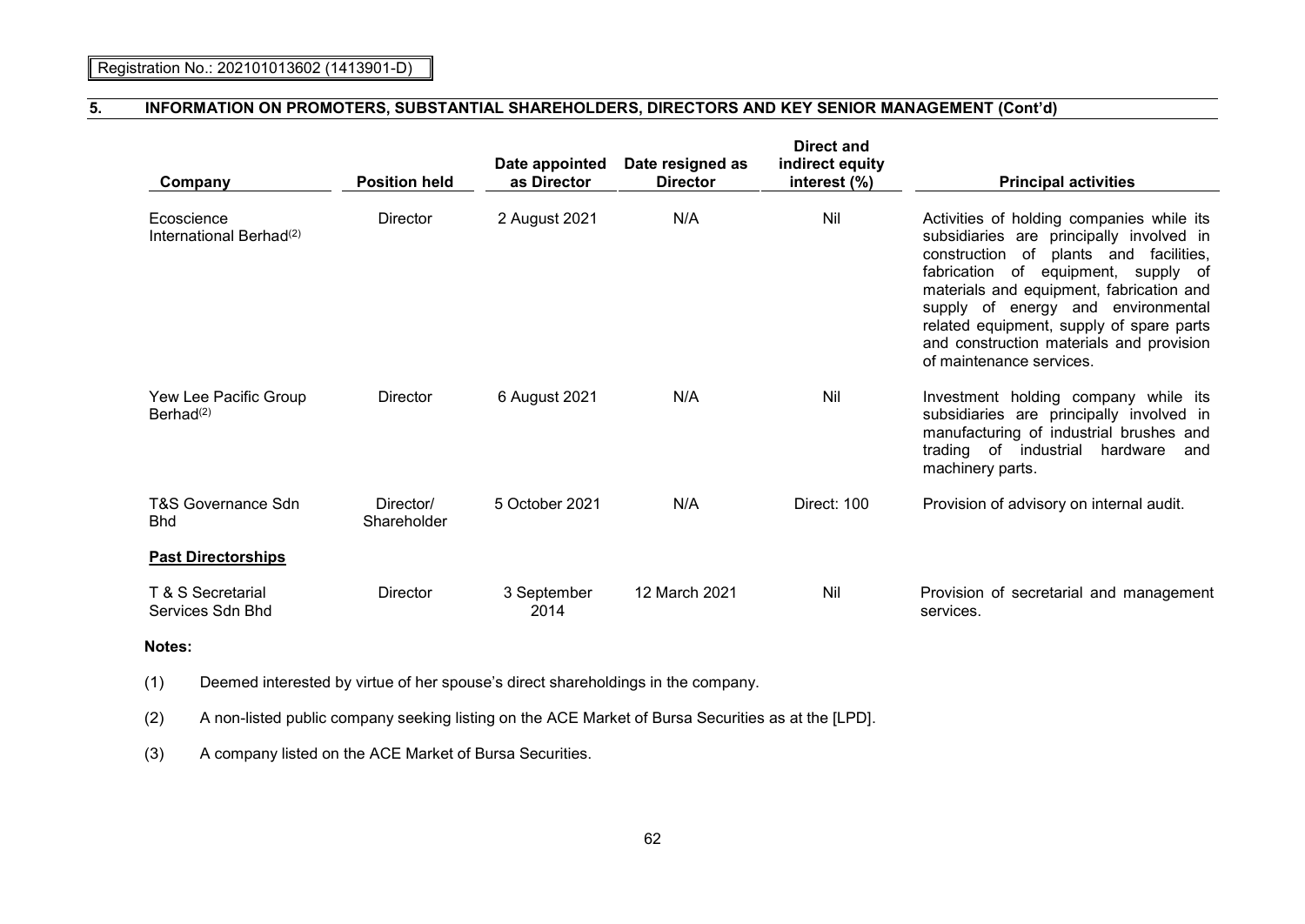# **5.2.5 Involvement of our Executive Directors in other businesses or corporations**

Save as disclosed in Section 5.2.4 of this Prospectus, our Executive Directors are not involved in other businesses or corporations. Their involvement in other businesses or corporations is not expected to affect the operations of our Group as their involvement in the companies set out above are minimal as these companies are either investment holding of shares or property or inactive. In addition, save for Unique Fire Manufacturing Sdn Bhd which is in the process of striking off as at the LPD, they do not hold executive positions in the companies or the limited liability partnership set out above. The day-to-day management and operations of these businesses or corporations are managed by their own independent management teams. Their present involvement in the businesses or corporations set out in Section 5.2.4 of this Prospectus does not give rise to any conflict or potential conflict of interest with our business. Hence, our Board is of the view that this would not affect their contribution and performance in our Group.

### **5.2.6 KEY SENIOR MANAGEMENT**

Our key senior management comprises the following:

| Name                           | <b>Nationality</b><br>Age |           | Date of appointment<br>to current position | <b>Designation</b>                              |  |  |
|--------------------------------|---------------------------|-----------|--------------------------------------------|-------------------------------------------------|--|--|
| Roy Liew (M)                   | 36                        | Malaysian | 1 August 2021 <sup>(1)</sup>               | <b>Operation Director</b>                       |  |  |
| Ray Liew (M)                   | 33                        | Malaysian | 1 August 2021 <sup>(2)</sup>               | <b>Creative Director</b>                        |  |  |
| Cheow Zi Ying (F)              | 39                        | Malaysian | 1 September $2021^{(3)}$                   | <b>Chief Financial Officer</b>                  |  |  |
| Tan Hoay Ling (F)              | 40                        | Malaysian | 1 July 2014 <sup>(4)</sup>                 | Supply Chain Manager                            |  |  |
| Mohamad Azmir Bin<br>Ramli (M) | 46                        | Malaysian | 1 September 2021 $(5)$                     | Quality Assurance and<br><b>Control Manager</b> |  |  |

#### **Notes:**

- (M) Male.
- (F) Female.
- (1) Roy Liew first joined our Group on 15 November 2007 as a Business Development Manager of UFI.
- (2) Ray Liew first joined our Group on 1 September 2011 as a Creative Designer of UFI.
- (3) Cheow Zi Ying first joined our Group on 5 February 2018 as an Accounts Manager of UFI.
- (4) Tan Hoay Ling first joined our Group on 1 July 2014 as a Supply Chain Manager of UFI.
- (5) Mohamad Azmir Bin Ramli first joined our Group in 1 September 2010 as Quality Assurance and Control Senior Officer of UFI.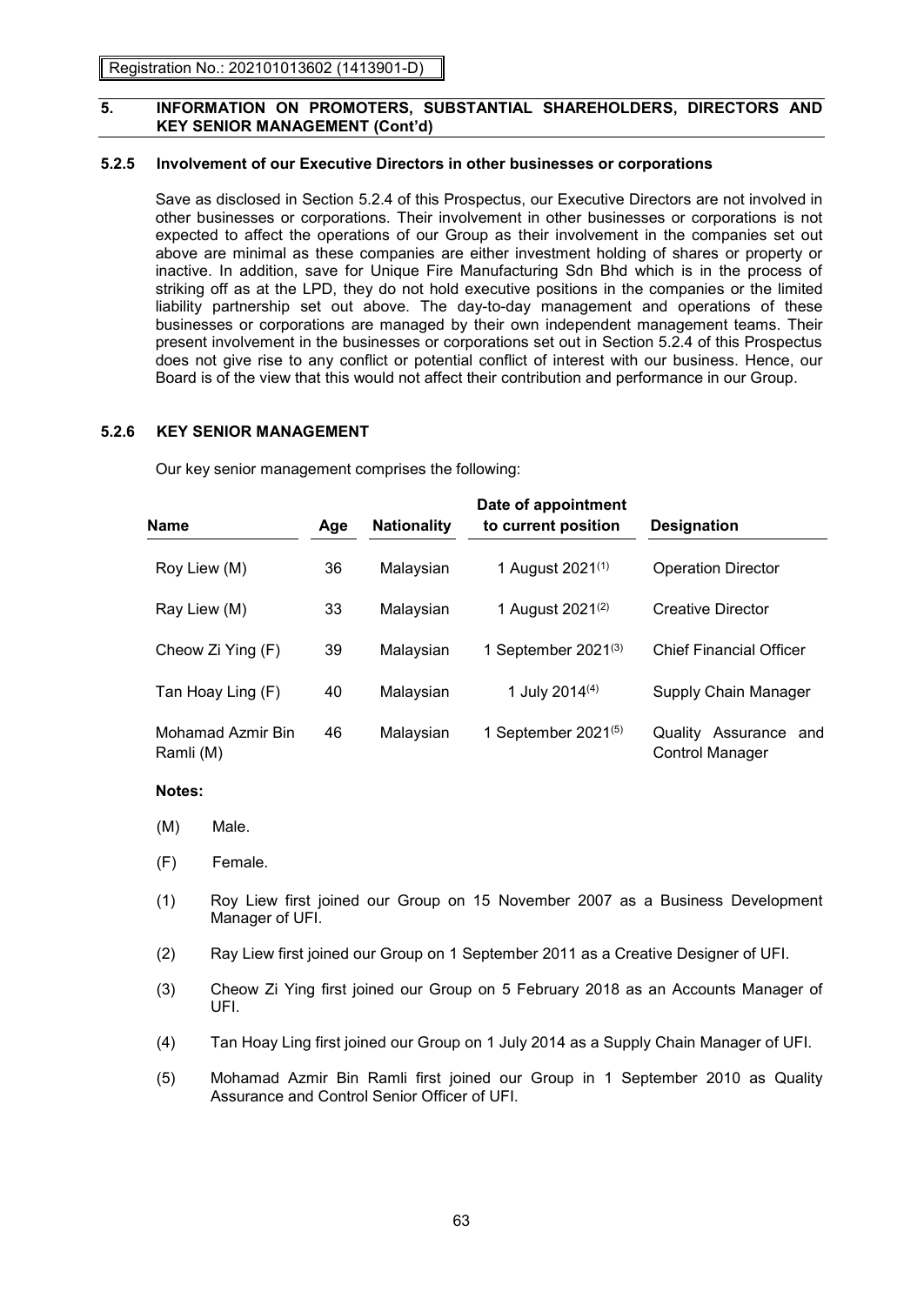## **5.2.7 Key senior management's shareholdings**

The direct and indirect shareholdings of our key senior management in our Company as at the LPD and after our IPO are as follows:

|                         |                      |                          | Before our IPO / As at the LPD | After our IPO and Share Transfer to UFG <sup>(b)</sup> |               |          |                      |          |
|-------------------------|----------------------|--------------------------|--------------------------------|--------------------------------------------------------|---------------|----------|----------------------|----------|
|                         | <b>Direct</b>        |                          | <b>Indirect</b>                |                                                        | <b>Direct</b> |          | <b>Indirect</b>      |          |
| Key senior management   | <b>No. of Shares</b> | $%$ (a)                  | <b>No. of Shares</b>           | $\%$ <sup>(a)</sup>                                    | No. of Shares | $\%$ (c) | <b>No. of Shares</b> | $\%$ (c) |
| <b>Roy Liew</b>         | 31,668,400           | 10.01                    | $\sim$                         | $\blacksquare$                                         | 4,010,398     | 1.00     |                      |          |
| Ray Liew                | 31,668,400           | 10.01                    | $\overline{\phantom{0}}$       | $\blacksquare$                                         | 4,010,398     | 1.00     |                      |          |
| Cheow Zi Ying           |                      |                          | $\sim$                         | $\blacksquare$                                         | 120,000       | 0.03     |                      |          |
| Tan Hoay Ling           |                      | $\overline{\phantom{0}}$ | $\sim$                         | $\blacksquare$                                         | 120,000       | 0.03     |                      |          |
| Mohamad Azmir Bin Ramli |                      | -                        | ۰.                             | $\blacksquare$                                         | 120,000       | 0.03     |                      |          |

# **Notes:**

(a) Based on our issued share capital of 316,250,000 Shares after the Acquisition of UFI and UDI but before our IPO.

(b) Assuming that all the Pink Form Allocation is fully subscribed.

(c) Based on our enlarged issued share capital of 400,000,000 Shares after our IPO.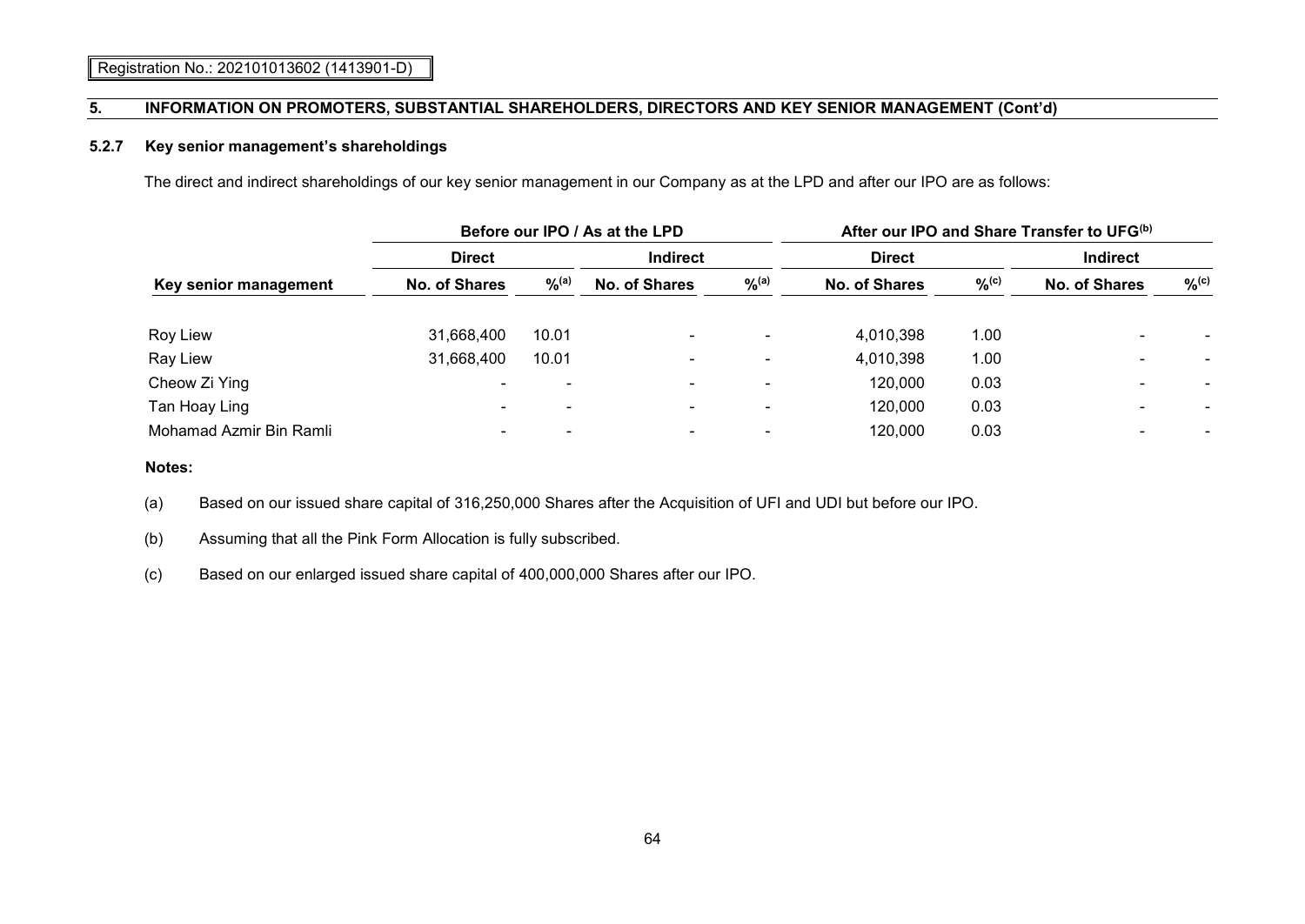# **5.2.8 Profile of key senior management**

Save for Roy Liew and Ray Liew whose profiles are set out in Sections 5.1.2(vi) and (vii) of this Prospectus, the profiles of the key senior management of our Group are as follows:

# **(i) Cheow Zi Ying**

*Chief Financial Officer*

Cheow Zi Ying, Malaysian, aged 39, is our Chief Financial Officer.

She obtained a Bachelor of Business (Accounting / Finance) from Charles Sturt University, Australia in 2004. She was certified as a Certified Practising Accountant by CPA Australia in 2008. She was admitted as a Chartered Accountant of Malaysian Institute of Accountants in 2020.

Her career started in December 2004 when she joined Deloitte KassimChan (now known as Deloitte PLT) as a Staff Assistant with the Audit Division. In August 2006, she left Deloitte KassimChan and joined APL-NOL (M) Sdn Bhd in September 2006 as a Senior Analyst - General Ledger where she handled finance and tax related matters for the company. She left a year later and joined F&N (M) Sdn Bhd in September 2007 as an Accounts Executive (Shared Service Centre Finance) and was promoted to the position of Accountant (Shared Service Centre Finance) in April 2010 where she was responsible for finance and accounting related functions including among others analysing and preparing periodical reports and statutory accounts, liaising with external auditors of the company, as well as overseeing and coordinating tax related submissions. From July 2011 to December 2017, she held the positions of Legal Entity Accountant and subsequently Country Field Finance Accountant in Air Products Shared Services Sdn Bhd where her responsibilities included maintaining accounting records, preparation of local Generally Accepted Accounting Principles (GAAP) statutory reporting and financial statements, liaising with tax consultants on tax related matters and submissions.

She joined UFI as an Accounts Manager in February 2018 and is responsible for managing our Group's finance and accounting functions, including preparing and ensuring compliance of UFI and UDI's accounts with applicable accounting standards, preparing financial forecasts, maintaining accounting control functions and overall management of UFI and UDI's tax related matters. She was redesignated as our Chief Financial Officer on 1 September 2021 and continues to oversee the accounts division and financial management, including managing budgeting, reporting, treasury and tax matters.

# **(ii) Tan Hoay Ling**

*Supply Chain Manager*

Tan Hoay Ling, Malaysian, aged 40, is our Supply Chain Manager.

She obtained a Bachelor of Science (BioIndustry) from University Putra Malaysia in 2005.

After her graduation, she began her career with Top Glove Sdn Bhd as a Manager – Packing & Warehouse in May 2005, where her responsibilities included conducting capacity analysis, participating in production planning and inventory management. She assisted the company in identifying operational issues and efficiencies, and formulating centralised order planning to increase production efficiency. She also supervised and coached warehouse personnel.

She left Top Glove Sdn Bhd in May 2014 to join UFI in July 2014 as our Supply Chain Manager and is in charge of our warehouse and inventory management, overseeing our purchasing and planning our production, distribution, participating in negotiations with our suppliers, as well as analysing order trends and sales forecasts.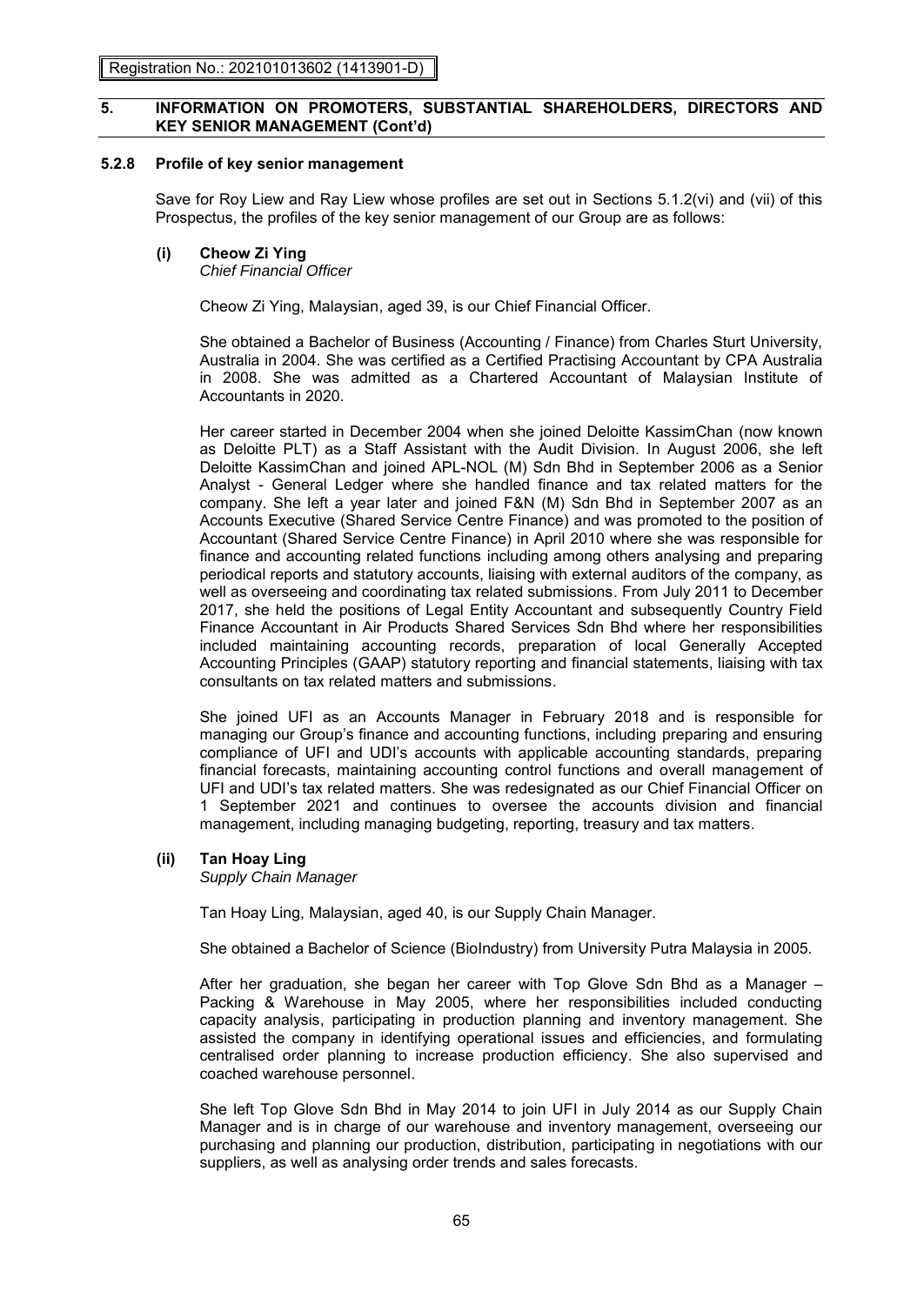### **(iii) Mohamad Azmir Bin Ramli**

*Quality Assurance and Control Manager*

Mohamad Azmir Bin Ramli, Malaysian, aged 46, is our Quality Assurance and Control Manager. His responsibilities include monitoring QC activities, product certifications and the manufacturing process.

He obtained an Executive Diploma in Manufacturing Management from University Utara Malaysia in 2012.

He began his career with Hicom Yamaha Sdn Bhd as a Assembly Operator in December 1992, where he was part of the assembly line for motorcycle engines. He left Hicom Yamaha Sdn Bhd in February 1993 and subsequently in April 1993, he joined Lion Seating Sdn Bhd, a furniture manufacturing company, as an Assistant CNC (computer numerical control) Programmer Machine Operator where he was responsible for arranging materials for production planning, preparing numerical control programmes for CNC machine programming for turret punch machines, and verifying conformity of finished products to design specifications. He left Lion Seating Sdn Bhd in August 1995 to join Steel Recon Industries Sdn Bhd ("SRI") as a Senior Executive, Quality Assurance where he was involved in overseeing QC processes of fire protection products (including fire extinguishers, fire hose reels, cabinets), research and development of products, preparation of technical drawings for products and parts, liaising with internal and external auditors for product certification and testing, as well as liaising with suppliers on product quality.

After he left SRI in March, 2010, he took up the position of Quality Assurance and Control Senior Officer of UFI in September 2010. In February 2017, he was promoted to the position of Assistant Quality Assurance Manager of UFI. He was redesignated as our Quality Assurance and Control Manager in September 2021. He is in charge of overseeing our QC activities including inspection of records, product testing, calibration and equipment testing, as well as monitoring the production to ensure the process is in accordance with applicable quality standards. He is also responsible for coordinating product certifications, product quality improvement, investigating into defective products as well as customer complaints and following up on necessary corrective actions.

(The rest of this page has been intentionally left blank)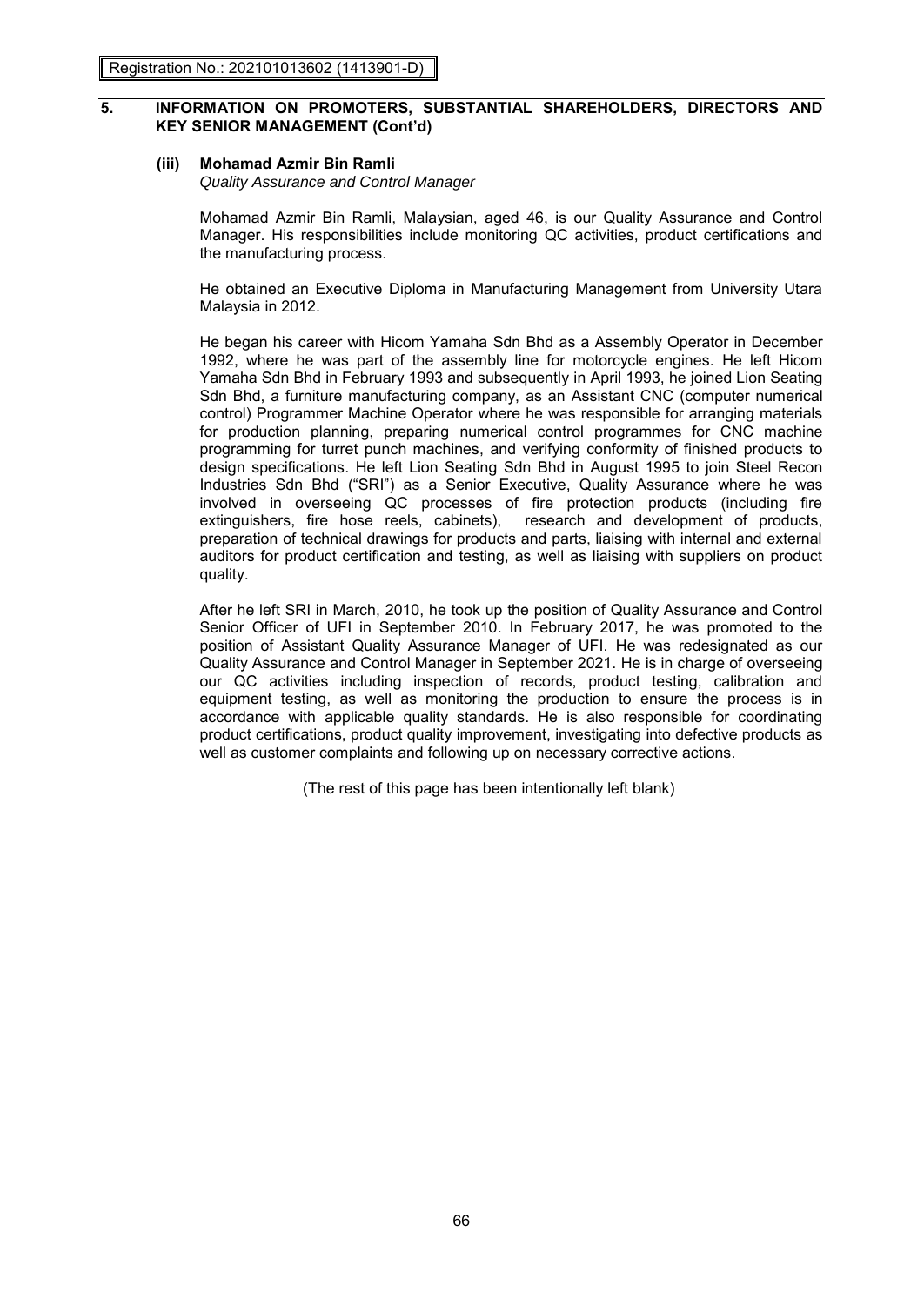#### **5.2.9 Involvement of our key senior management in other businesses / corporations**

Save as disclosed below, none of our key senior management has any principal business activities outside our Group as at the LPD, nor do they have directorships outside of our Group, at the present and in the past five (5) years preceding the LPD:

# **(i) Cheow Zi Ying**

| Company            | <b>Position held</b>      | Date appointed as<br><b>Director</b> | Date resigned as<br><b>Director</b> | Direct and indirect<br>equity interest (%) | <b>Principal activities</b>                                                                                                                          |
|--------------------|---------------------------|--------------------------------------|-------------------------------------|--------------------------------------------|------------------------------------------------------------------------------------------------------------------------------------------------------|
| JSolid (M) Sdn Bhd | Director /<br>Shareholder | 19 September 2014                    | N/A                                 | Direct: 20                                 | Engaged in trading of lighting<br>systems and electrical equipment<br>and also providing mechanical<br>engineering<br>electrical<br>and<br>services. |

The involvement of our key senior management set out above in other business activities outside our Group will not affect their contributions to our Group and would not be expected to affect the operations of our Group. In addition, their present involvement in the businesses or corporations set out above does not give rise to any conflict or potential conflict of interest with our business. Our Chief Financial Officer Cheow Zi Ying does not hold any executive position in JSolid (M) Sdn Bhd and is not involved in its day-to-day management and operations as it has its own independent management team.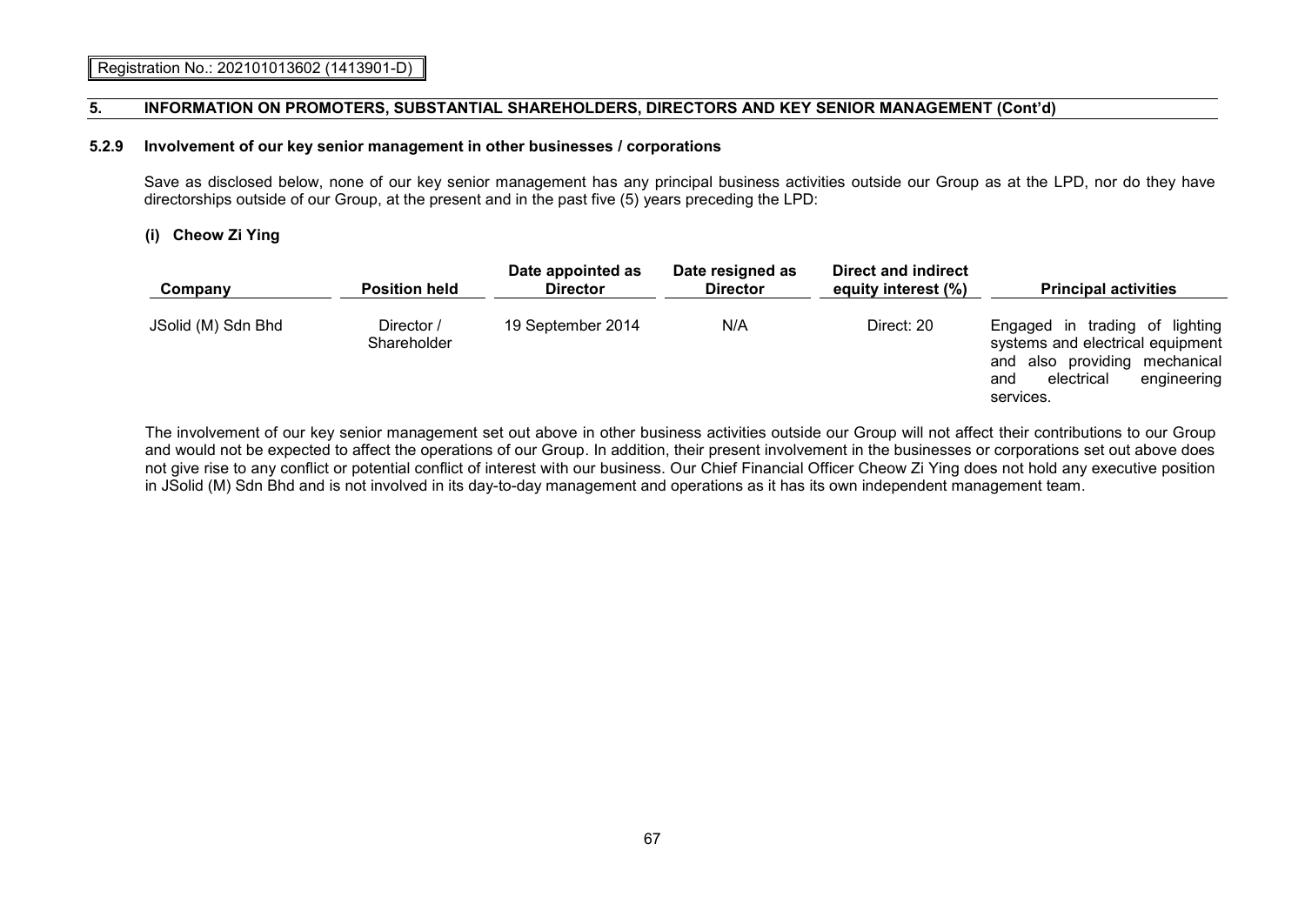# **5.3 BOARD PRACTICES**

# **5.3.1 Directorship**

As at the LPD, the details of the date of expiration of the current term of office for each of the Directors and the period for which the Directors have served in that office are as follows:

| <b>Name</b>                           | <b>Designation</b>                               | Date of expiration of<br>the current term of<br>office <sup>(1)</sup> | Approximately no.<br>of years and months<br>in office |
|---------------------------------------|--------------------------------------------------|-----------------------------------------------------------------------|-------------------------------------------------------|
| Selma Enolil Binti<br>Mustapha Khalil | Independent Non-<br><b>Executive Chairperson</b> | Subject to retirement by<br>rotation at our first AGM                 | Less than one month                                   |
| Liew Sen Hoi                          | <b>Managing Director</b>                         | Subject to retirement by<br>rotation at our first AGM                 | Less than one month                                   |
| <b>Marcus Liew</b>                    | <b>Executive Director</b>                        | Subject to retirement by<br>rotation at our first AGM                 | Less than one month                                   |
| <b>Ryan Liew</b>                      | <b>Executive Director</b>                        | Subject to retirement by<br>rotation at our first AGM                 | Less than one month                                   |
| Ir. Tee Kiam Hong                     | Independent Non-<br>Executive Director           | Subject to retirement by<br>rotation at our first AGM                 | Less than one month                                   |
| Olivia Lim                            | Independent Non-<br><b>Executive Director</b>    | Subject to retirement by<br>rotation at our first AGM                 | Less than one month                                   |
| Andrea Huong Jia Mei                  | Independent Non-<br><b>Executive Director</b>    | Subject to retirement by<br>rotation at our first AGM                 | Less than one month                                   |

### **Note:**

(1) In accordance with our Constitution, an election of Directors shall take place each year at the AGM of our Company where one-third (1/3) of the Directors for the time being, or, if their number is not three (3) or a multiple of three (3), then the number nearest to one-third (1/3) shall retire from office and be eligible for re-election PROVIDED ALWAYS that all Directors shall retire from office once at least in each three (3) years and shall be eligible for reelection. A retiring Director shall retain office until the close of the meeting at which he retires.

Our Board acknowledges and takes cognisance of the Malaysian Code on Corporate Governance (**"MCCG"**) which contains best practices and guidance for listed companies to improve upon or to enhance their corporate governance as it forms an integral part of their business operations and culture. Our Board believes that our current Board composition provides an appropriate balance in terms of skills, knowledge and experience to promote the interest of all shareholders and to govern our Group effectively. Our Company has adopted the recommendations under the MCCG to have a Board comprising a majority of Independent Non-Executive Directors, that our chairperson of the Board should not be a member of our Audit and Risk Management Committee, Nomination Committee or Remuneration Committee, and to have at least 30% women directors on our Board.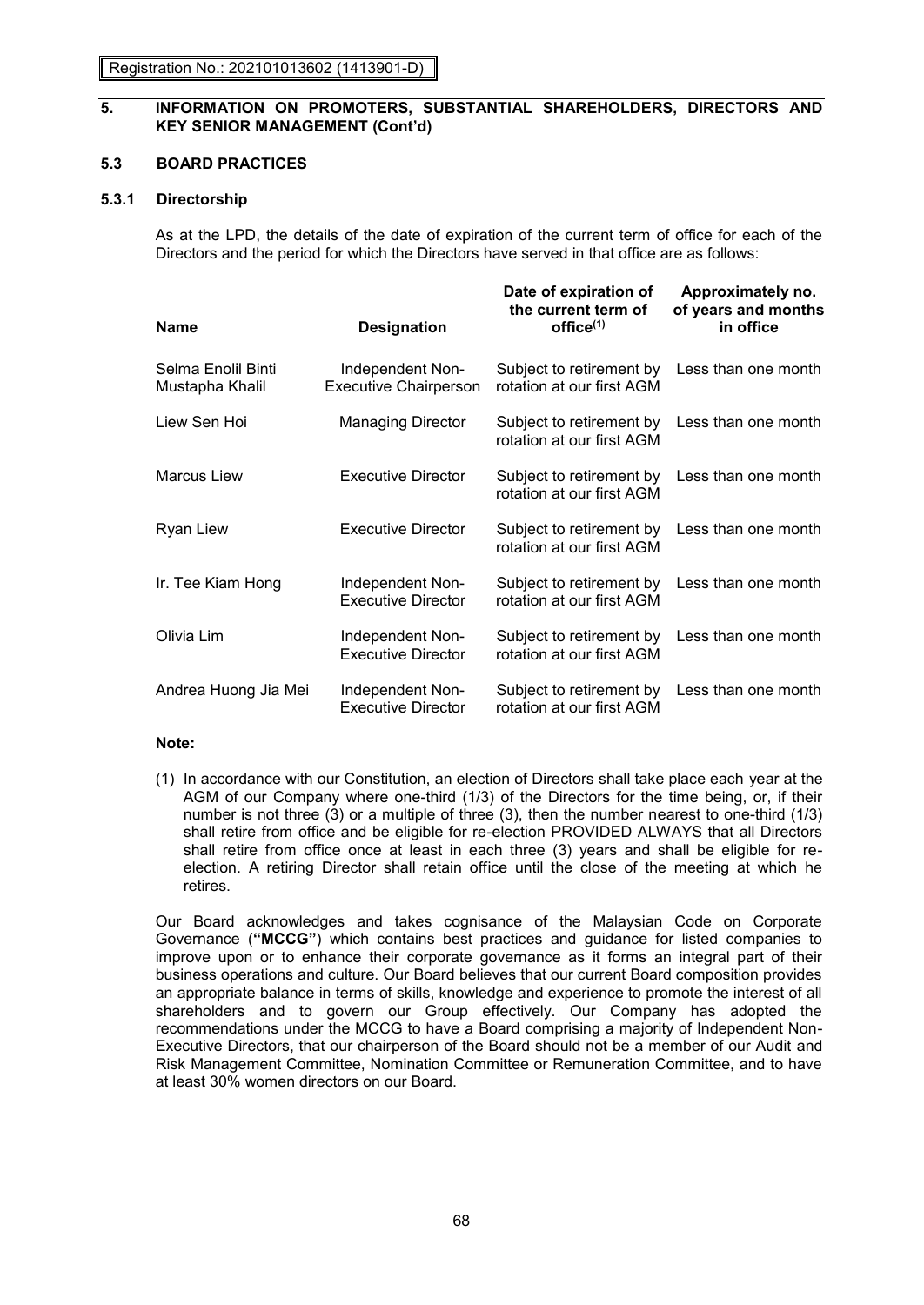### **5.3.2 Audit and Risk Management Committee**

Our Audit and Risk Management Committee was established on 5 November 2021 and its members are appointed by our Board. Our Audit and Risk Management Committee comprises the following members:

| <b>Name</b>          | <b>Designation</b> | <b>Directorship</b>                |  |  |
|----------------------|--------------------|------------------------------------|--|--|
|                      |                    |                                    |  |  |
| Andrea Huong Jia Mei | Chairperson        | Independent Non-Executive Director |  |  |
| Ir. Tee Kiam Hong    | Member             | Independent Non-Executive Director |  |  |
| Olivia Lim           | Member             | Independent Non-Executive Director |  |  |

The main function of our Audit and Risk Management Committee is to assist our Board in fulfilling its oversight responsibilities relating to accounting and reporting practices as well as risk management policies and strategies and sustainability initiatives of our Group. Our Audit and Risk Management Committee has full access to both internal and external auditors who in turn have access at all times to the chairperson of our Audit and Risk Management Committee.

The key duties and responsibilities of our Audit and Risk Management Committee include, amongst others, the following:

- (a) to review the engagement, compensation, performance, qualification and independence of the external auditors, its conduct of the annual statutory audit of the financial statements, and the engagement of external auditors for all other services;
- (b) to assess the suitability, objectivity and independence of the external auditors, including obtaining written assurance from the external auditors confirming that they are, and have been, independent throughout the conduct of the audit engagement in accordance with the terms of all relevant professional and regulatory requirements;
- (c) to establish, review and approve a policy on non-audit services which may be rendered by the external auditors and/or their affiliates, including the conditions and procedures which must be adhered to by the external auditors and/or their affiliates in the provision of such services;
- (d) to approve the non-audit services provided by the external auditors and/or their affiliates;
- (e) to review and recommend the quarterly and annual financial statements for approval by our Board before announcement to regulatory bodies, focusing particularly on:
	- any changes in or implementation of major accounting policies and practices;
	- significant matters highlighted, including financial reporting issues, significant judgements made by management, significant and unusual events or transactions, and how these matters are addressed;
	- going concern assumption; and
	- compliance with accounting standards and other regulatory or legal requirements;
- (f) to discuss problems and reservations arising from the interim and final audits, and any matter the external auditors may wish to discuss (in the absence of management, where necessary);
- (g) to review and monitor any related party transaction/business dealings entered into by our Company and our Group and any conflict of interest situation that may arise within our Company and our Group, including any transaction, procedure or course of conduct that raises the questions of management integrity;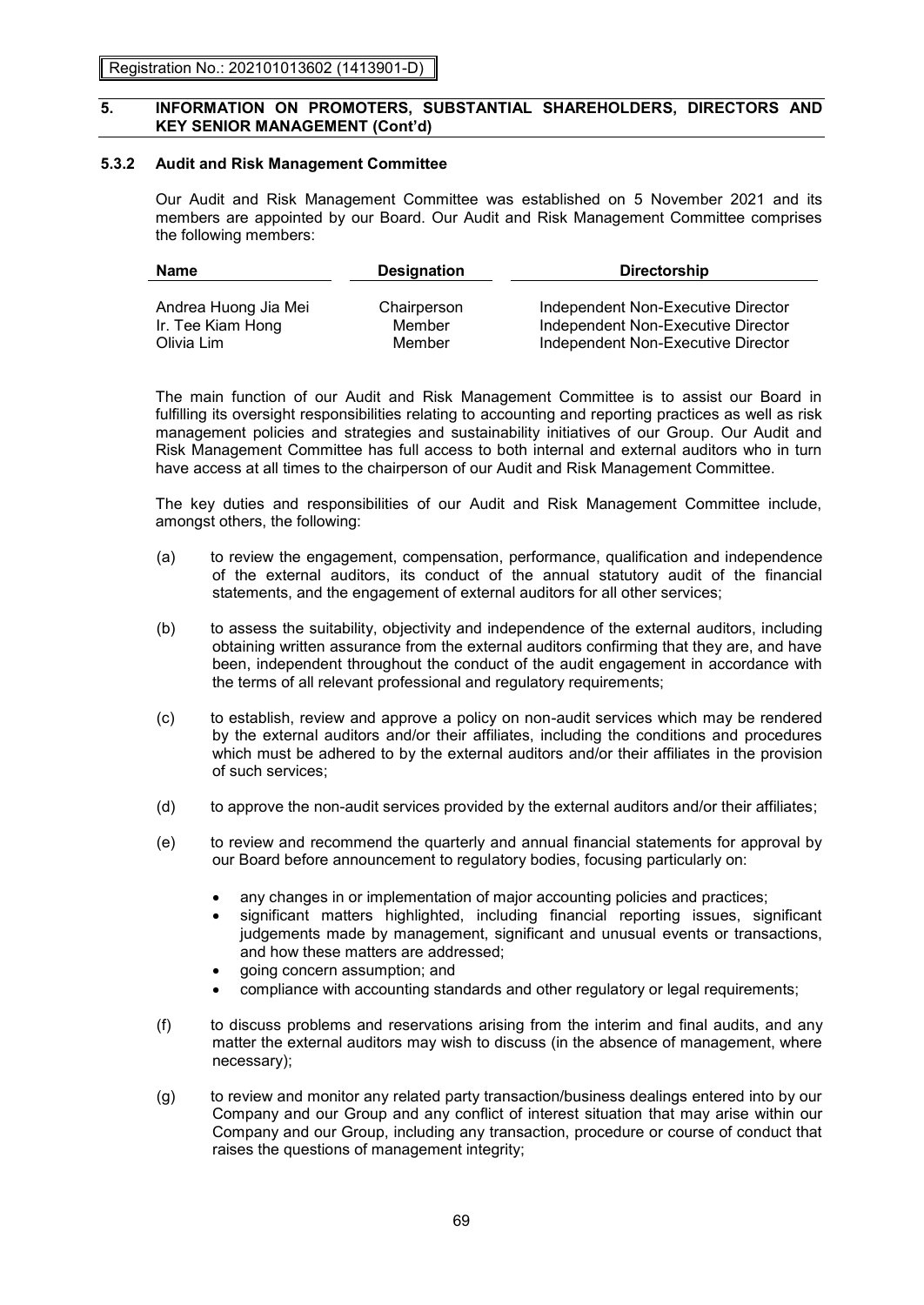- (h) to oversee and recommend the risk management and internal control framework of our Group;
- (i) to review and recommend changes as needed to ensure that our Group has in place at all times a risk management policy which address the strategies, operational, financial and compliance risk;
- (j) to implement and maintain a sound risk management framework which identifies, assesses, manages and monitors our Group's business risks;
- (k) to reporting guidelines for our Management to report to the committee on the effectiveness of our Group's management of its business risks;
- (l) to review the risk profile of our Group and to evaluate the measure taken to mitigate the business risks;
- (m) to review the adequacy of our Management's response to issues identified to risk registers, ensuring that the risks are managed within our Group's risk appetite;
- (n) to perform the oversight function over the administration of whistleblowing policy that is approved and adopted by our Board and to protect the values of transparency, integrity, impartiality and accountability where our Group conducts its business and affairs;
- (o) to enhance its accountability in preserving its integrity and to withstand public scrutiny which in turn enhances and builds our Group's credibility to all the stakeholders;
- (p) to consider the major findings of internal investigations and our Management's response;
- (q) to do the following, in relation to the internal audit function:
	- consider and approve the appointment of the internal auditors, the internal audit fee and any question of resignation or dismissal;
	- review the adequacy of the scope, competency and resources of the internal audit function, and that it has the necessary authority to carry out its work;
	- review the internal audit plan and results of the internal audit assessments and investigation undertaken, and ensure that appropriate action is taken on the recommendations of the internal auditors;
	- consider the internal audit reports and findings by the internal auditors, fraud investigations and actions and steps taken by our management in response to audit findings;
	- review and decide on the budget allocated to the internal audit function;
	- appraise or assess the performance of members of the internal audit function; and
	- monitor the overall performance of our Company's internal audit function;
- (r) to do the following, in relation to the risk management:
	- monitor and ensure risk management processes are integrated into all core business processes;
	- periodically review risk management infrastructure and risk management policies adopted by our Group, if any;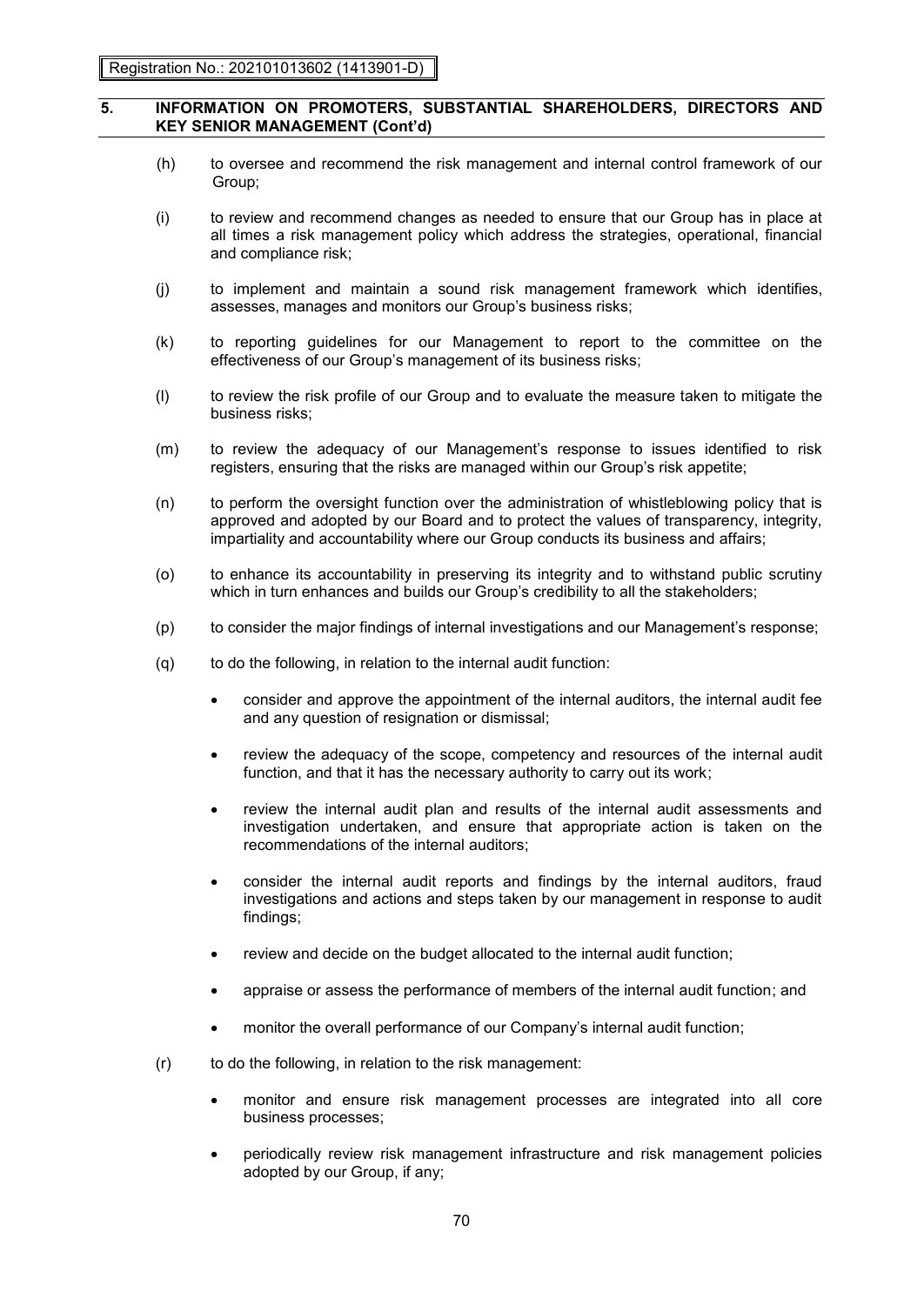- update our Board on risk management activities and make the necessary recommendations to our Board on risk management and internal controls, as needed; and
- assist our Board in disclosing risk management and internal control matters under the Statement on Risk Management and Internal Control for inclusion in our Company's Annual Report;
- (s) to do the following, in relation to the sustainability:
	- to review the implementation of our Group's sustainability-related strategies and initiatives;
	- to monitor the establishment and maintenance of a process, including controls, policies and procedures, for the systematic identification, assessment, prioritisation, management, monitoring and reporting of our Group's material economic, environmental and social risks and opportunities; and
	- to assist our Board pertaining to disclosures in the Sustainability Statement for inclusion in our Company's Annual Report;
- (t) to verify the allocation of Employees' Share Option Scheme ("**ESOS**") in compliance with the criteria as stipulated in the by-laws of ESOS of our Company, if any; and
- (u) to perform such other functions as may be requested by our Board.

The recommendations of our Audit and Risk Management Committee are subject to the approval of our Board.

# **5.3.3 Nomination Committee**

Our Nomination Committee was established on 5 November 2021 and its members are appointed by our Board. Our Nomination Committee comprises the following members:

| <b>Name</b>          | <b>Designation</b> | <b>Directorship</b>                |  |  |
|----------------------|--------------------|------------------------------------|--|--|
|                      |                    |                                    |  |  |
| Olivia Lim           | Chairperson        | Independent Non-Executive Director |  |  |
| Ir. Tee Kiam Hong    | Member             | Independent Non-Executive Director |  |  |
| Andrea Huong Jia Mei | Member             | Independent Non-Executive Director |  |  |

The main function of our Nomination Committee is to assist our Board in fulfilling its responsibility in nominating new nominees to our Board and Board Committees and ensure their compositions meet the needs of our Company, and to lead the succession planning of our Board members and assess the performance of our Board and individual Directors of our Company on an on-going basis.

The duties and responsibilities of our Nomination Committee include, amongst others, the following:

(a) to formulate and review the policy on Board composition having regard to the mix of skills, independence and diversity (including gender diversity) required to meet the needs of our Company;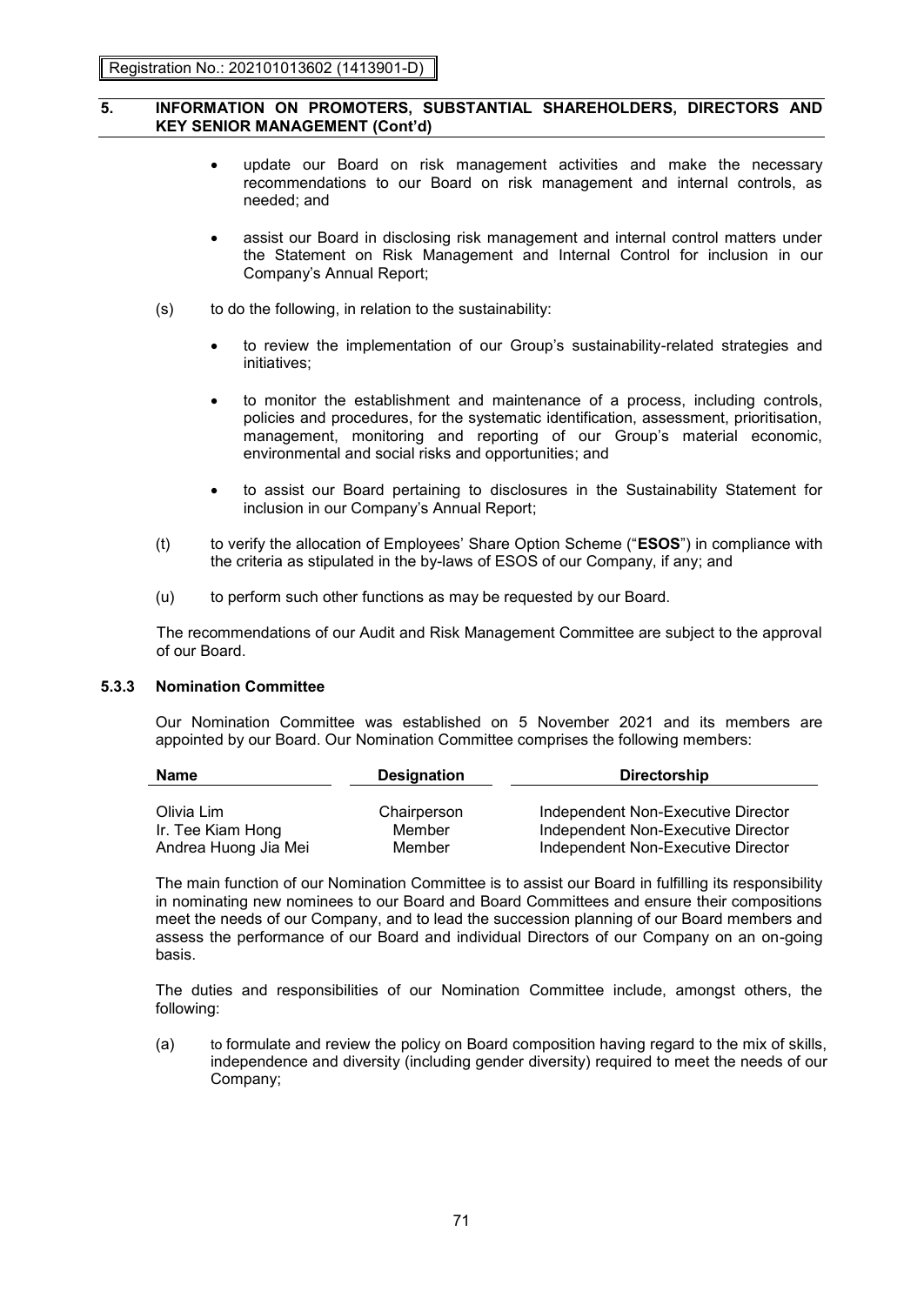- (b) to source, identify, review and recommend candidates for appointment to our Board and Board Committees, which is led by the Chairperson of our Nomination Committee, taking into consideration the optimum and effective size of our Board and the candidates:
	- character, competency, knowledge and experience;
	- professionalism;
	- integrity and credibility;
	- time commitment, particularly his number of other directorships; and
	- in the case of the candidates for the position of Independent Non-Executive Directors, the Nomination Committee would also evaluate the candidates' ability to discharge such responsibilities or functions as expected from Independent Non-Executive Directors.
- (c) to recommend the re-election of Directors who are due to retire in accordance with our Company's Constitution;
- (d) to assess the independence of each of the Independent Directors annually to ensure he/she is continually fit and still can maintain independence in order to assume their role as Independent Director of our Company;
- (e) to assess on an annual basis, appointment and re-appointment of Independent Directors. The tenure of an Independent Director should not exceed cumulative term of nine (9) years. After a cumulative term of nine (9) years, an Independent Director may continue to serve on our Board as a Non-Independent Director. However, if our Board intends to retain an Independent Director beyond nine (9) years, it should provide justification and seek shareholders' approval annually through a two-tier voting process;
- (f) to consider, in making its recommendations, candidates for directorships and, within the bounds of practicability, by any other senior executive or any Director or Major Shareholder and to take steps to ensure that gender, ethnicity and age group diversity are considered as part of its recruitment exercise;
- (g) to establish and review the performance criteria to evaluate the performance of our Board, Board Committees and each individual Director;
- (h) to recommend to our Board the nominees to fill the seats on Board Committees;
- (i) to assess the effectiveness of our Board and Board Committees as a whole and each individual Director of our Board. The evaluation of our Board includes a review of the Board's performance in addressing our Group's material sustainability risk and opportunities. All assessments and evaluations carried out by our Nomination Committee in the discharge of all its functions would be properly documented;
- (j) to ensure that all Directors receive appropriate continuous training programmes in order to broaden their perspectives and to keep abreast with developments in the marketplace and with changes in new statutory and regulatory requirements;
- (k) to review the terms of office and performance of our Audit and Risk Management Committee and each of its members annually to determine whether such Audit and Risk Management Committee and its members have carried out their duties in accordance with the terms of reference;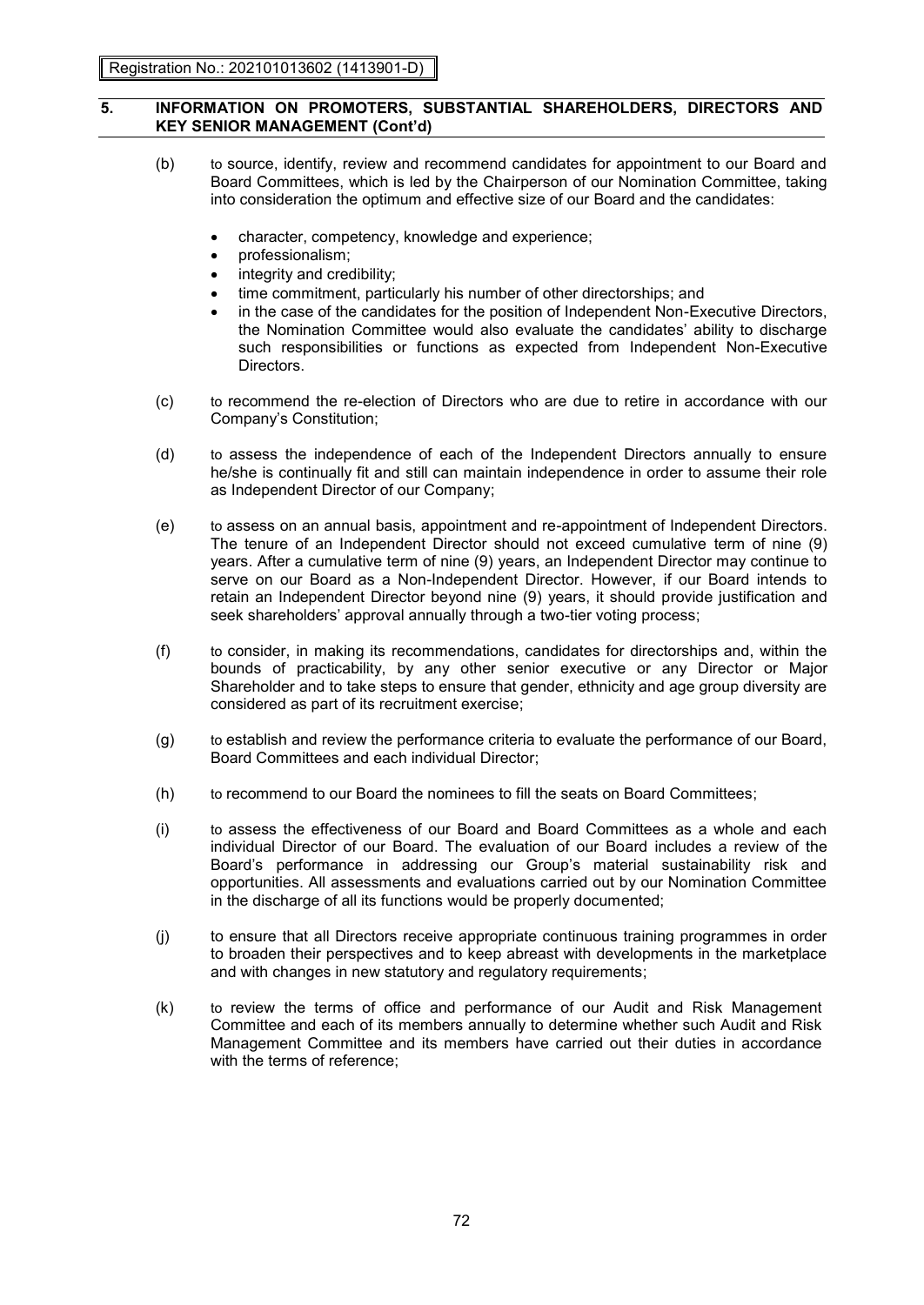- (l) to assist our Board in assessing and evaluating circumstances where a Director's involvement outside our Group may give rise to a potential conflict of interest with our Group's businesses, upon receiving declaration of the same from the Director and thereafter, to inform the Audit and Risk Management Committee of the same. After deliberation with the Audit and Risk Management Committee, to recommend to our Board the necessary actions to be taken in circumstances where there is a conflict of interest;
- (m) to formulate and review the nomination, selection and succession policies and plans for members of our Board, Board Committees and senior management;
- (n) to act in line with the directions of our Board;
- (o) to consider and examine such other matters as our Nomination Committee considers appropriate; and
- (p) to consider any other relevant matters as delegated by our Board.

The recommendations of our Nomination Committee are subject to the approval of our Board.

#### **5.3.4 Remuneration Committee**

Our Remuneration Committee was established on 5 November 2021 and its members are appointed by our Board. Our Remuneration Committee comprises the following members:

| Name                 | <b>Designation</b> | <b>Directorship</b>                |
|----------------------|--------------------|------------------------------------|
|                      |                    |                                    |
| Ir. Tee Kiam Hong    | Chairman           | Independent Non-Executive Director |
| Olivia Lim           | Member             | Independent Non-Executive Director |
| Andrea Huong Jia Mei | Member             | Independent Non-Executive Director |

The main function of our Remuneration Committee is to assist our Board in fulfilling its responsibility on matters relating to our Group's compensation, bonuses, incentives and benefits.

The duties and responsibilities of our Remuneration Committee include, amongst others, the following:

- (a) to formulate and recommend a framework of remuneration for our Managing Director, Executive Directors and key senior management for our Board's approval. There should be a balance in determining the remuneration package, which takes into account the demands, complexities and performance of our Group as well as skills and experience required; and which should be sufficient to attract and retain the Directors of calibre, and yet not excessive. The framework should cover all aspects of remuneration including Director's fee, salaries, allowance, bonuses, options and benefit-in-kind;
- (b) to recommend specific remuneration packages for our Managing Director, Executive Directors and key senior management. The remuneration package should be structured such that it is competitive. Salary scales drawn up should be within the scope of the general business policy and not be dependent on short-term performance to avoid incentives for excessive risk-taking. As for the Non-Executive Directors and Independent Directors, the level of remuneration should be linked to their level of responsibilities undertaken and contribution to the effective functioning of our Board;
- (c) to ensure the remuneration policies and practices appropriately reflect the different roles and responsibilities of Executive Directors, Non-Executive Directors and key senior management;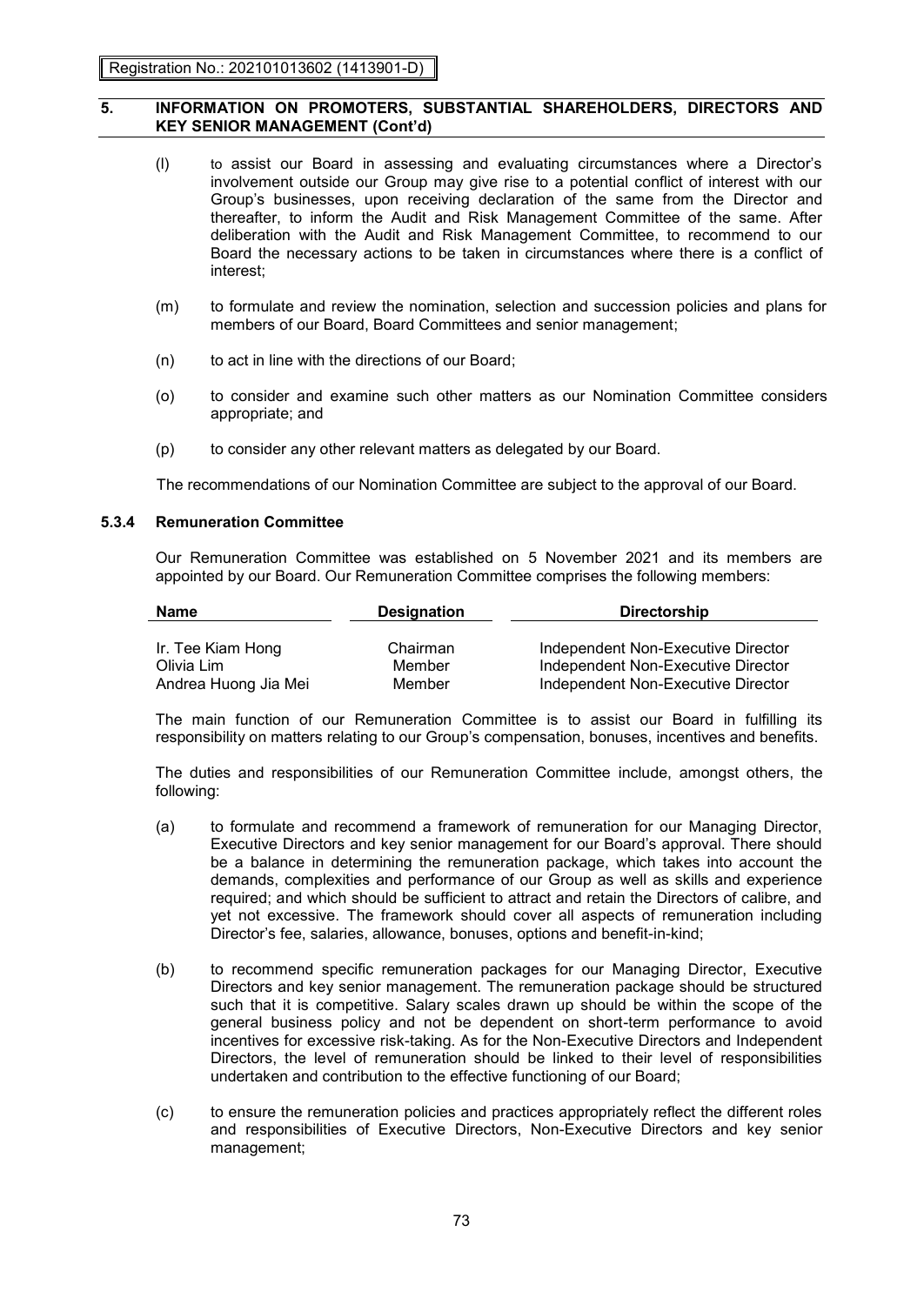- (d) to review and assess the remuneration packages for the Directors and key senior management in all forms, drawing advice from experts, if necessary. The remuneration packages shall be determined on the basis of the Directors' and key senior management's merit, qualification and competences, while having regard to our Group's operating results, individual performance and comparable market statistics, which are aligned with the business strategy and long-term objectives of our Group. In addition, the performance of our Group in managing material sustainability risks and opportunities should also be considered;
- (e) to ensure the remuneration and incentives for Independent Directors should not conflict with their obligation in bringing objectivity and independent judgment on matters discussed;
- (f) to recommend matters relating to the remuneration of the Directors and key senior management of our Group for our Board's consideration and decision.
- (g) to act in line with the directions of our Board;
- (h) to consider and examine such other matters as the Remuneration Committee considers appropriate; and
- (i) to consider any other relevant matters as delegated by the Board.

The recommendations of our Remuneration Committee are subject to the approval of our Board.

# **5.4 REMUNERATION OF DIRECTORS AND KEY SENIOR MANAGEMENT**

### **5.4.1 Directors' Remuneration and material benefits in-kind**

The details of the remuneration and material benefits in-kind paid and proposed to be paid to our Directors for services rendered to our Group in all capacities for the FYE 2021 and FYE 2022 are as follows:

| <b>FYE 2021</b><br>(Actual) | <b>Fees</b><br><b>RM'000</b> | <b>RM'000</b> | <b>Bonus and</b><br><b>Salary Allowances</b><br><b>RM'000</b> | <b>Statutory</b><br><b>Contributions</b><br>(EPF, SOCSO<br>and EIS)<br><b>RM'000</b> | <b>Benefits</b><br>in-kind<br><b>RM'000</b> | Total<br><b>RM'000</b> |
|-----------------------------|------------------------------|---------------|---------------------------------------------------------------|--------------------------------------------------------------------------------------|---------------------------------------------|------------------------|
| <b>Managing Director</b>    |                              |               |                                                               |                                                                                      |                                             |                        |
| Liew Sen Hoi                |                              | 410           | (2)                                                           |                                                                                      | 69                                          | 479                    |
| <b>Executive Directors</b>  |                              |               |                                                               |                                                                                      |                                             |                        |
| <b>Marcus Liew</b>          |                              | 255           | (2)                                                           | 31                                                                                   | 25                                          | 311                    |
| Ryan Liew                   |                              | 265           | (2)                                                           | 33                                                                                   | 24                                          | 322                    |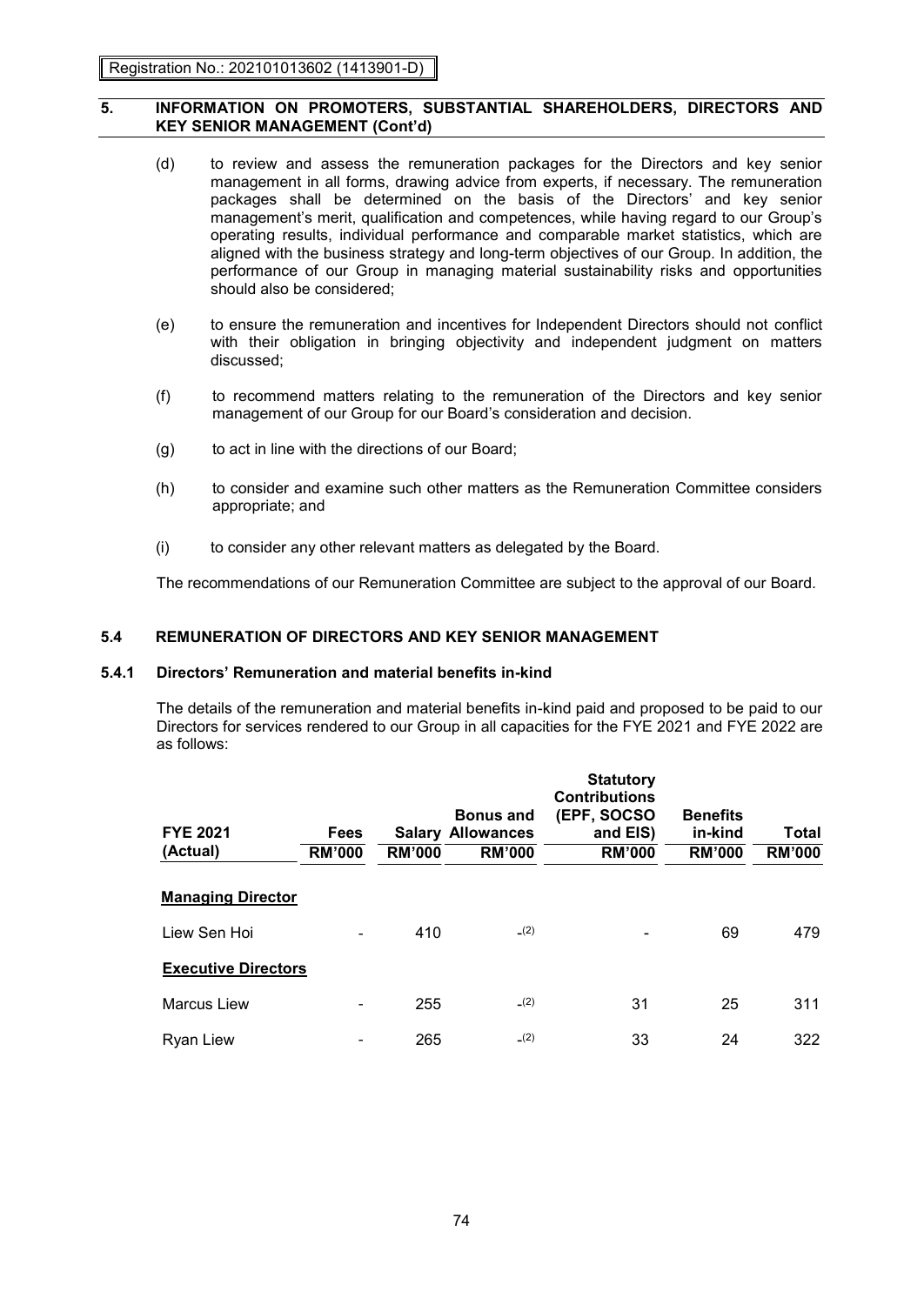| <b>FYE 2022</b><br>(Proposed)                                   | <b>Fees</b>   |               | <b>Bonus and</b><br><b>Salary Allowances</b> | <b>Statutory</b><br><b>Contributions</b><br>(EPF, SOCSO<br>and EIS) | <b>Benefits</b><br>in-kind | <b>Total</b>            |
|-----------------------------------------------------------------|---------------|---------------|----------------------------------------------|---------------------------------------------------------------------|----------------------------|-------------------------|
|                                                                 | <b>RM'000</b> | <b>RM'000</b> | <b>RM'000</b>                                | <b>RM'000</b>                                                       | <b>RM'000</b>              | <b>RM'000</b>           |
| <b>Managing Director</b>                                        |               |               |                                              |                                                                     |                            |                         |
| Liew Sen Hoi                                                    |               | 582           | (2)                                          |                                                                     | 15                         | 597                     |
| <b>Executive Directors</b>                                      |               |               |                                              |                                                                     |                            |                         |
| <b>Marcus Liew</b>                                              |               | 345           | (2)                                          | 42                                                                  | 15                         | 402                     |
| <b>Ryan Liew</b>                                                |               | 345           | (2)                                          | 42                                                                  | 21                         | 408                     |
| <b>Independent Non-</b><br><b>Executive</b><br><b>Directors</b> |               |               |                                              |                                                                     |                            |                         |
| Selma Enolil Binti<br>Mustapha Khalil                           | 30            |               | 1                                            |                                                                     |                            | $31^{(1)}$              |
| Ir. Tee Kiam Hong                                               | 18            |               | 1                                            |                                                                     |                            | $19^{(1)}$              |
| Olivia Lim                                                      | 18            |               | 1                                            |                                                                     |                            | $19^{(1)}$              |
| Andrea Huong Jia<br>Mei                                         | 18            |               | 1                                            |                                                                     |                            | <u>19<sup>(1)</sup></u> |

### **Notes:**

- (1) Estimated based on their respective appointment dates as our Directors on 8 October 2021 up to 31 March 2022.
- (2) The Group does not have any fixed policies on determining bonus to be paid. There were no payments or proposed payments of bonus and allowances for FYE 2021 and FYE 2022 in relation to the Executive Directors taking into consideration the impact of COVID-19 outbreak and MCOs on the business and financial performance of the Group.

# **5.4.2 Key senior management's remuneration and material benefits in-kind**

The aggregate remuneration and material benefits in-kind paid and proposed to be paid to our key senior management for services rendered to our Group in all capacities for the FYE 2021 and FYE 2022 are as follows:

|                                              | <b>Remuneration band</b>         |                                            |
|----------------------------------------------|----------------------------------|--------------------------------------------|
| Key senior management                        | <b>FYE 2021</b><br><b>RM'000</b> | Proposed for the FYE 2022<br><b>RM'000</b> |
| <b>Roy Liew</b><br>Ray Liew<br>Cheow Zi Ying | 250-300<br>250-300<br>100-150    | 350-400<br>350-400<br>100-150              |
| Tan Hoay Ling                                | 100-150                          | 100-150                                    |
| Mohamad Azmir Bin Ramli                      | 50-100                           | 50-100                                     |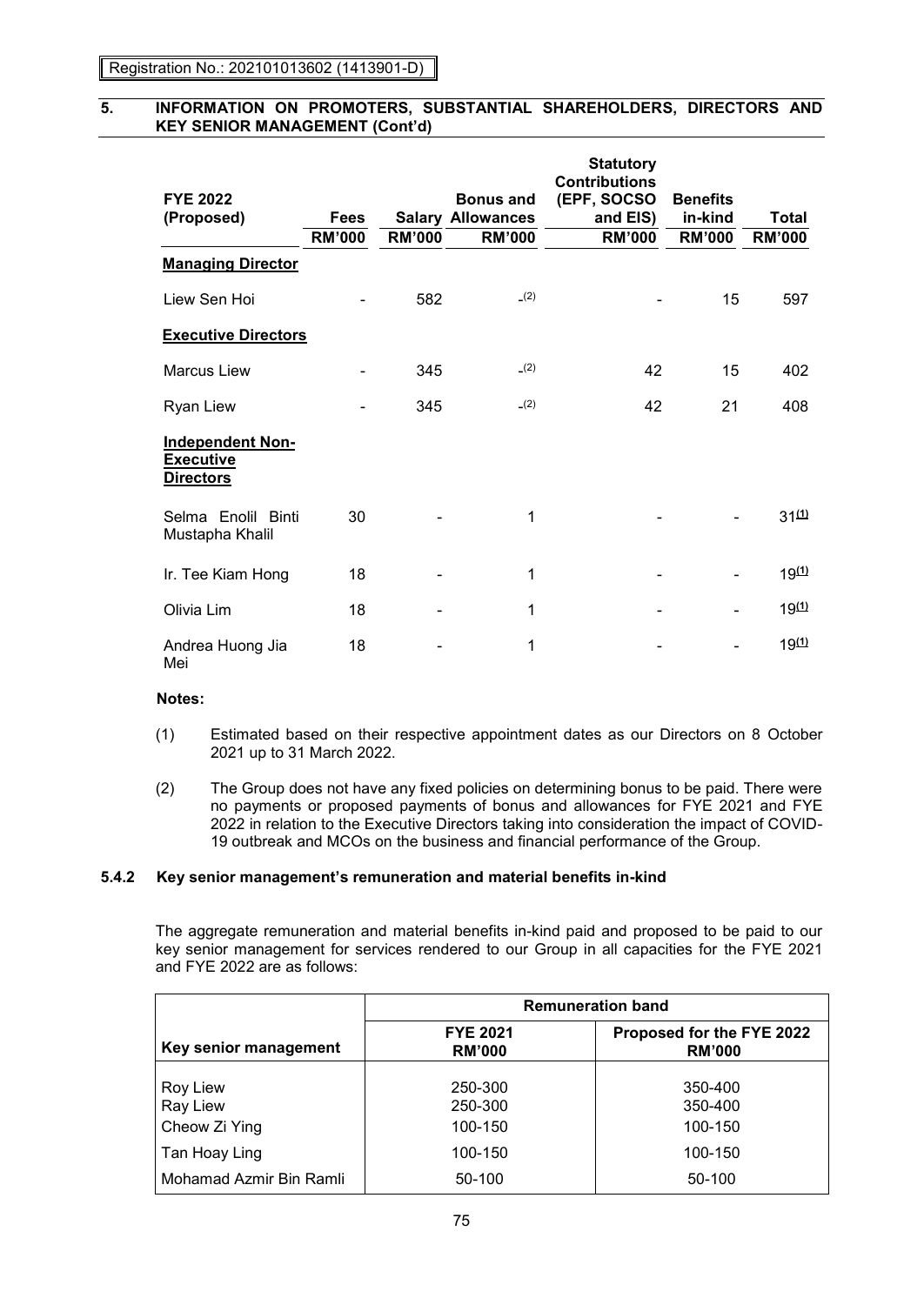# **5.5 MANAGEMENT REPORTING STRUCTURE**

The management reporting structure of our Group is as follows:

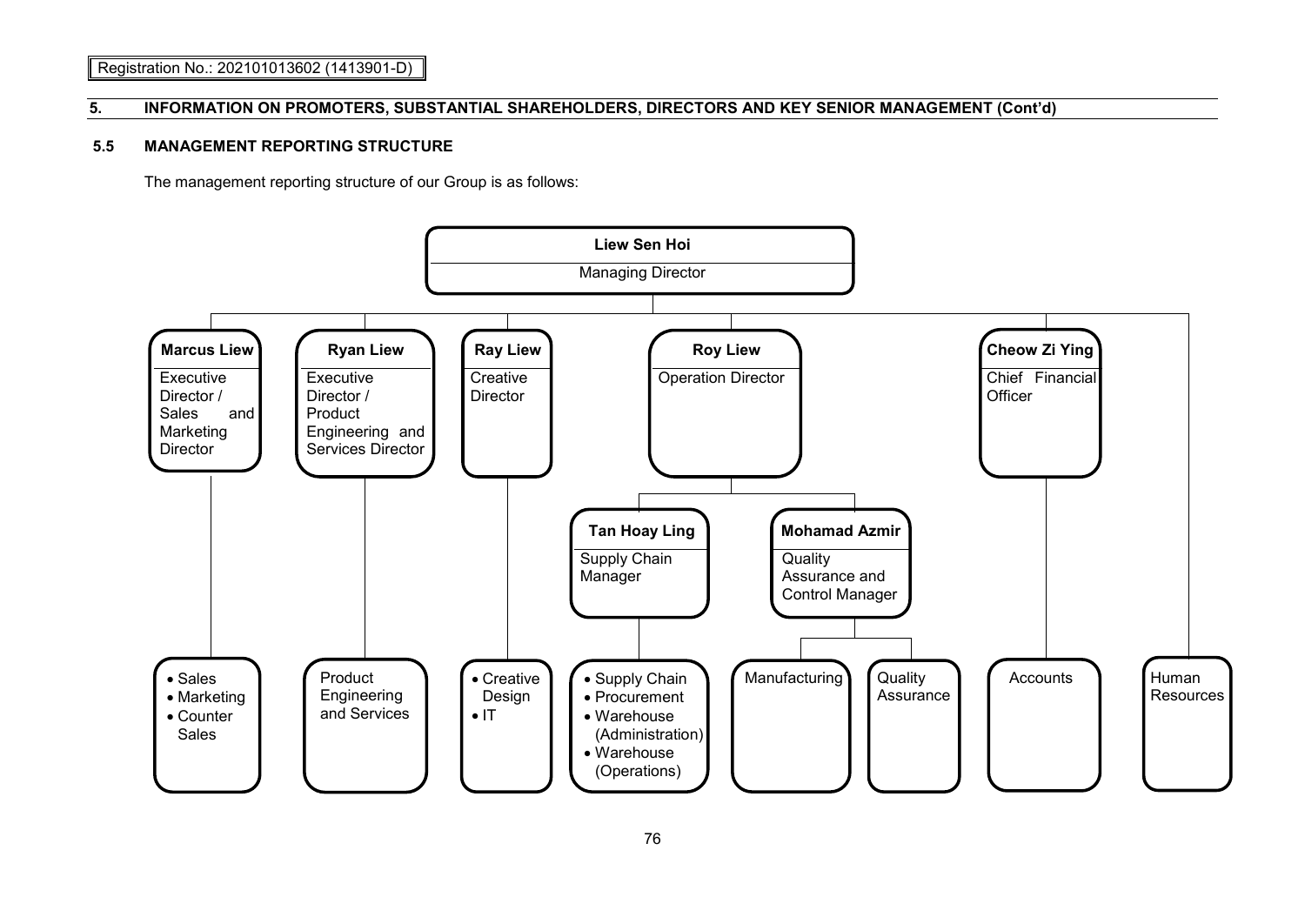# **5.6 DECLARATIONS BY EACH PROMOTERS, DIRECTORS AND KEY SENIOR MANAGEMENT**

None of our Promoters, Directors and key senior management is or was involved in any of the following events, whether within or outside Malaysia:

- (i) a petition under any bankruptcy or insolvency law was filed (and not struck out) against such person or any partnership in which he was a partner, or any corporation of which he was a director or member of key senior management in the last 10 years;
- (ii) disqualified from acting as a director of any corporation, or from taking part directly or indirectly in the management of any corporation;
- (iii) charged or convicted in a criminal proceeding, or is a named subject of a pending criminal proceedings in the last 10 years;
- (iv) any judgment was entered against such person, or finding of fault, misrepresentation, dishonesty, incompetence or malpractice on his part, involving a breach of any law or regulatory requirement that relates to the capital market in the last 10 years;
- (v) the subject of any civil proceeding, involving an allegation of fraud, misrepresentation, dishonesty, incompetence or malpractice on his part that relates to the capital market in the last 10 years;
- (vi) the subject of any order, judgment or ruling of any court, government, or regulatory authority or body, temporarily enjoining him from engaging in any type of business practice or activity;
- (vii) reprimanded or issued any warning by any regulatory authority, securities or derivatives exchange, professional body or government agency in the last 10 years; and
- (viii) any unsatisfied judgment against such person.

# **5.7 FAMILY RELATIONSHIPS AND ASSOCIATIONS**

Save as disclosed below, there are no other family relationships and associations among our Promoters, substantial shareholders, Directors and key senior management as at the LPD:

- (i) Liew Sen Hoi, our Promoter, substantial shareholder and Managing Director is the spouse of Lim Show Ching and the father of Marcus Liew, Ryan Liew, Roy Liew and Ray Liew;
- (ii) Lim Show Ching, our Promoter and substantial shareholder, is the spouse of Liew Sen Hoi and the mother of Marcus Liew, Ryan Liew, Roy Liew and Ray Liew;
- (iii) Marcus Liew, our Promoter, substantial shareholder and Executive Director, is the son of Liew Sen Hoi and Lim Show Ching;
- (iv) Ryan Liew, our Promoter, substantial shareholder and Executive Director, is the son of Liew Sen Hoi and Lim Show Ching;
- (v) Roy Liew, our Promoter, substantial shareholder and key senior management, is the son of Liew Sen Hoi and Lim Show Ching;
- (vi) Ray Liew, our Promoter, substantial shareholder and key senior management, is the son of Liew Sen Hoi and Lim Show Ching;
- (vii) Marcus Liew, Ryan Liew, Roy Liew and Ray Liew, our Promoters and substantial shareholders, are siblings; and